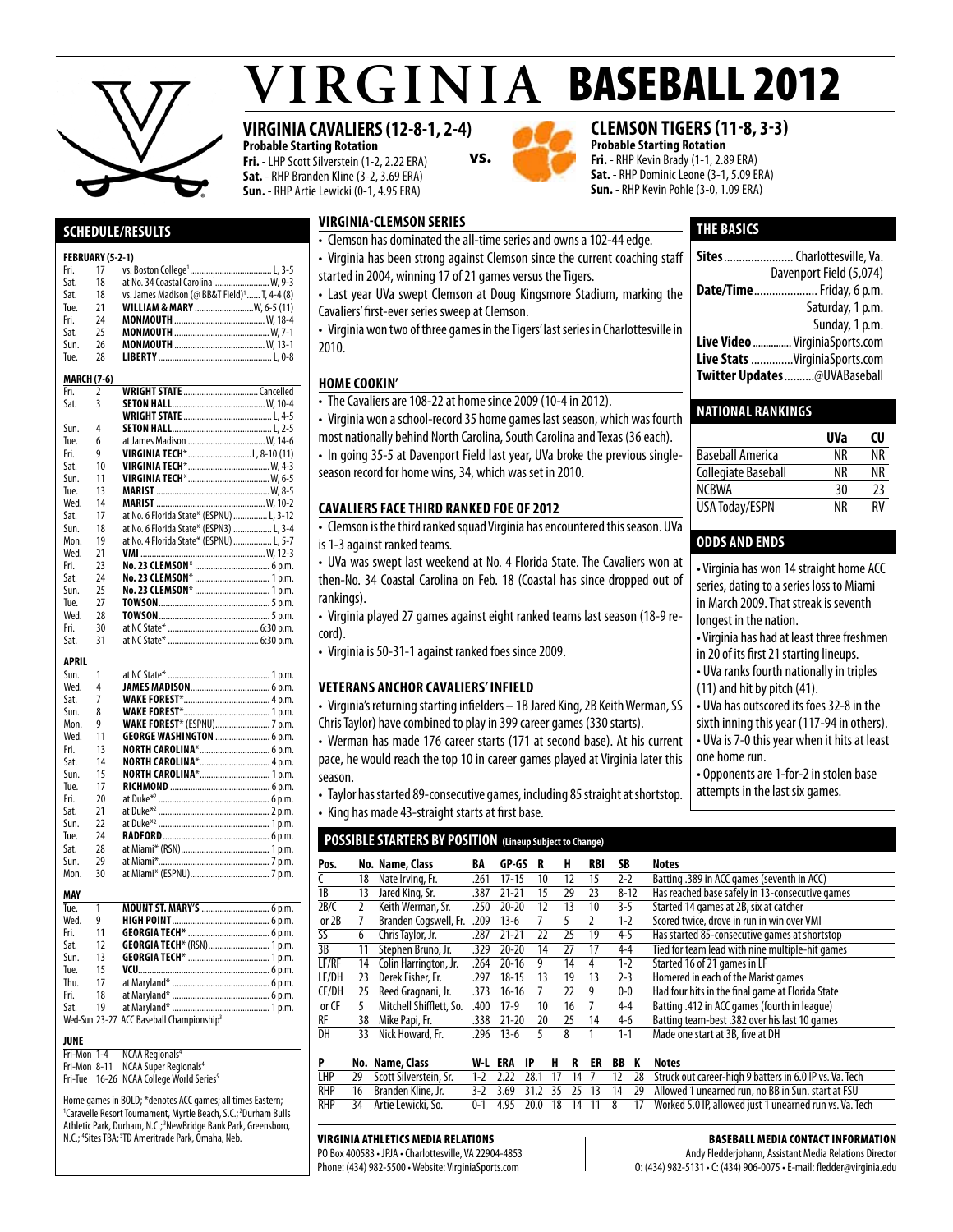#### **HOT TICKET AT DAVENPORT FIELD**

• Entering the week (through 12 dates), UVa ranked 16th nationally in average attendance and 21st in total attendance.

• UVa has drawn 36,947 fans this year, an average of 2,842 per game.

• Virginia is well on its way to matching that figure in 2012 and shattered the program record for season ticket sales prior to the start of the season.

• UVa ranked 14th nationally in total attendance (125,355) and 19th in average attendance (3,298) last year. It marked the second straight year that UVa drew more than 125,000 fans at home.

#### **ACCStandings**

| Atlantic              | ACC     | Pct.  | <b>Overall</b> | Pct. | <b>Streak</b> |
|-----------------------|---------|-------|----------------|------|---------------|
| <b>Florida State</b>  | $6-0$   | 1.000 | $19-2$         | .905 | W-5           |
| <b>NC State</b>       | $5-1$   | .833  | $15 - 4$       | .789 | $L-1$         |
| <b>Wake Forest</b>    | $3-3$   | .500  | $16 - 7$       | .696 | $L-3$         |
| Clemson               | $3-3$   | .500  | $11 - 8$       | .579 | $W-5$         |
| Maryland              | $1 - 5$ | .167  | $15 - 7$       | .682 | $L-1$         |
| <b>Boston College</b> | $0 - 6$ | .000  | $7 - 12$       | .368 | $W-1$         |
|                       |         |       |                |      |               |
| Coastal               | ACC     | Pct.  | <b>Overall</b> | Pct. | <b>Streak</b> |
| Miami                 | $5-1$   | .833  | $17 - 4$       | .810 | $W-3$         |
| North Carolina        | $5-1$   | .833  | $17 - 4$       | .810 | $W-1$         |
| Georgia Tech          | $3-3$   | .500  | $14 - 7$       | .667 | $L-1$         |
| Virginia              |         |       |                | .595 | $W-1$         |
|                       | $2 - 4$ | .333  | $12 - 8 - 1$   |      |               |

Duke 1-5 .167 8-14 .364 L-2

**Collegiate Baseball** 

1. Florida 2. Kentucky 3. Stanford 4. Arkansas *5. Florida State* 6. South Carolina *7. North Carolina* 8. Louisiana State *9. Miami, Fla.*  10. Rice *11. N.C. State*  12. Cal. St. Fullerton 13. Texas A&M 14. Arizona 15. Stetson 16. UCLA 17. Oregon 18. Arizona State 19. Texas Christian *20. Georgia Tech* 21. Texas 22. Louisville

#### **THE POLLS(AS OFMARCH 12)**

**Baseball America**  1. Florida 2. Stanford 3. Arkansas *4. North Carolina* 5. Arizona *6. Florida State*  7. UCLA 8. South Carolina 9. Rice 10. Texas A&M 11. Louisiana State *12. Miami*  13. Cal State Fullerton 14. Arizona State *15. Georgia Tech* 16. Kentucky 17. Mississippi 18. Georgia 19. Oregon State *20. North Carolina State*  21. Central Florida 22. Texas 23. Texas State 24. Oregon 25. Purdue *Italics* = 2012 UVa opponent

### **WERMAN DOES THE LITTLE THINGS**

• While he is not yet hitting for average this year, Keith Werman continues to do the little things at the plate and in the field to help his team.

• He is tied for the national lead with 10 sacrifice bunts and is sixth in Division I with four sac flies.

- He led the nation last year with 26 sacrifice bunts.
- Werman is second on the team with 12 walks.
- Despite his .250 batting average, Werman still owns a .377 on base percentage.
- He has reached base safely in 15-straight games.

• Werman also has been solid defensively, committing just one error (.992 fielding percentage).

### **uva week-by-week in the polls**

|      | BA | CB        | Coaches | <b>NCBWA</b> |  |
|------|----|-----------|---------|--------------|--|
| PRE  | NR | 33        | 17      | 23           |  |
| 2/20 | NR | <b>NR</b> | 17      | 26           |  |
| 2/27 | NR | NR        | 14      | 20           |  |
| 3/5  | NR | NR        | NR      | 27           |  |
| 3/12 | NR | NR        | NR      | 26           |  |
| 3/19 | NR | NR        | NR      | 30           |  |
| 3/26 |    |           |         |              |  |
| 4/2  |    |           |         |              |  |
| 4/19 |    |           |         |              |  |
| 4/16 |    |           |         |              |  |
| 4/23 |    |           |         |              |  |
| 4/30 |    |           |         |              |  |
| 5/7  |    |           |         |              |  |
| 5/14 |    |           |         |              |  |
| 5/21 |    |           |         |              |  |
| 5/28 |    |           |         |              |  |
| 6/4  |    |           |         |              |  |

**NCBWA** 1. Florida 2. Stanford 3. Arkansas

#### **hit mewith your best shot**

• Virginia batters have been plunked by an ACC-high 44 pitches this year (2.05 HBP per game).

• Coming into the week UVa ranked fourth nationally with 41 HBP, behind Delaware State (59), Kentucky (43) and Campbell (42).

• Nate Irving has been hit by a team-high seven pitches.

#### **UNEARNED RUNS PLAGUE CAVALIERS**

• Virginia's mistakes have proven costly this year, resulting in 30 unearned runs in 20 games (102 runs total).

• The Cavaliers allowed 30 unearned runs all of last season (68 games).

• In addition to 25 errors, UVa has been charged with nine passed balls this year (seven in 2011).

#### **jekyll and hyde on defense**

• Virginia has committed 25 errors this year, but 18 of those errors have come in six games.

• UVa is 2-3-1 in those contests and trailed in the seventh inning in all but one.

- Virginia is 7-2 when failing to commit a miscue.
- UVa owns a .969 fielding percentage overall.

#### **cavaliers knock off vmi, 12-3**

• UVa downed VMI, 12-3, Wednesday at Davenport Field. • The Cavaliers scored eight runs in the third inning, with the first 10 batters reaching safely.

• Chris Taylor had a career-high four hits, including three doubles, while Mike Papi was 3-for-3.

• Barrett O'Neill (5IP, 2ER) earned the win for UVa.

#### **Seminoles sweep virginia**

• Virginia was swept last weekend at Florida State, falling 12-3 in the opener before faltering late in 4-3 and 7-5 defeats.

• UVa held 3-run leads in all three games and took a lead into the eighth inning of the final two contests.

• Jared King was 4-for-9 with three doubles in the series to lead the UVa offense.

#### **KING OFF TO SIZZLING START TO SEASON**

• Jared King has been UVa's top threat at the plate this year, batting .387 in 21 games.

- King has knocked in a team-high 23 runs this year and leads the team with 11 extra-base hits.
- He also has a team-high .510 on-base percentage and nine multiple-hit games.

• He hit .321 with 12 doubles and 29 RBI during a breakout 2011 season.

#### **gragnani gives wahoos' offense a boost**

• Reed Gragnani has been strong to start the year, batting .373 in 16 games.

• He already boasts a pair of four-hit games – Feb. 26 vs. Monmouth and March 19 at Florida State – and six multiple-hit games.

• Gragnani has reached base safely in 13 of his 16 games.

#### 2. Stanford 3. Arkansas *4. Florida State 5. North Carolina*  6. Kentucky 7. Rice 8. South Carolina *9. Miami (Fla.)*  10. Texas A&M 11. Arizona 12. UCLA 13. LSU *14. Georgia Tech*  15. Cal State-Fullerton 16. Oregon State 17. Georgia 18. Oregon 19. Mississippi *20. North Carolina State*  21. Central Florida 22. Louisville 23 TCU 24. Purdue 25. Texas

**USA Today/ESPN Coaches**

1. Florida (31)

*4. Florida State 5. North Carolina*  6. South Carolina *7. Miami (Fla.)*  8. Texas A&M 9. Rice 10. Arizona 11. UCLA 12. LSU 13. Kentucky 14. Cal State Fullerton *15. Georgia Tech*  16. Oregon State 17. Georgia 18. Arizona State 19. UCF 20. Ole Miss 21. Louisville 22. Oregon *23. Clemson*  **24 TCU** 25. Texas *26. NC State*  27. Oklahoma 28. Purdue 29. California **30. Virginia**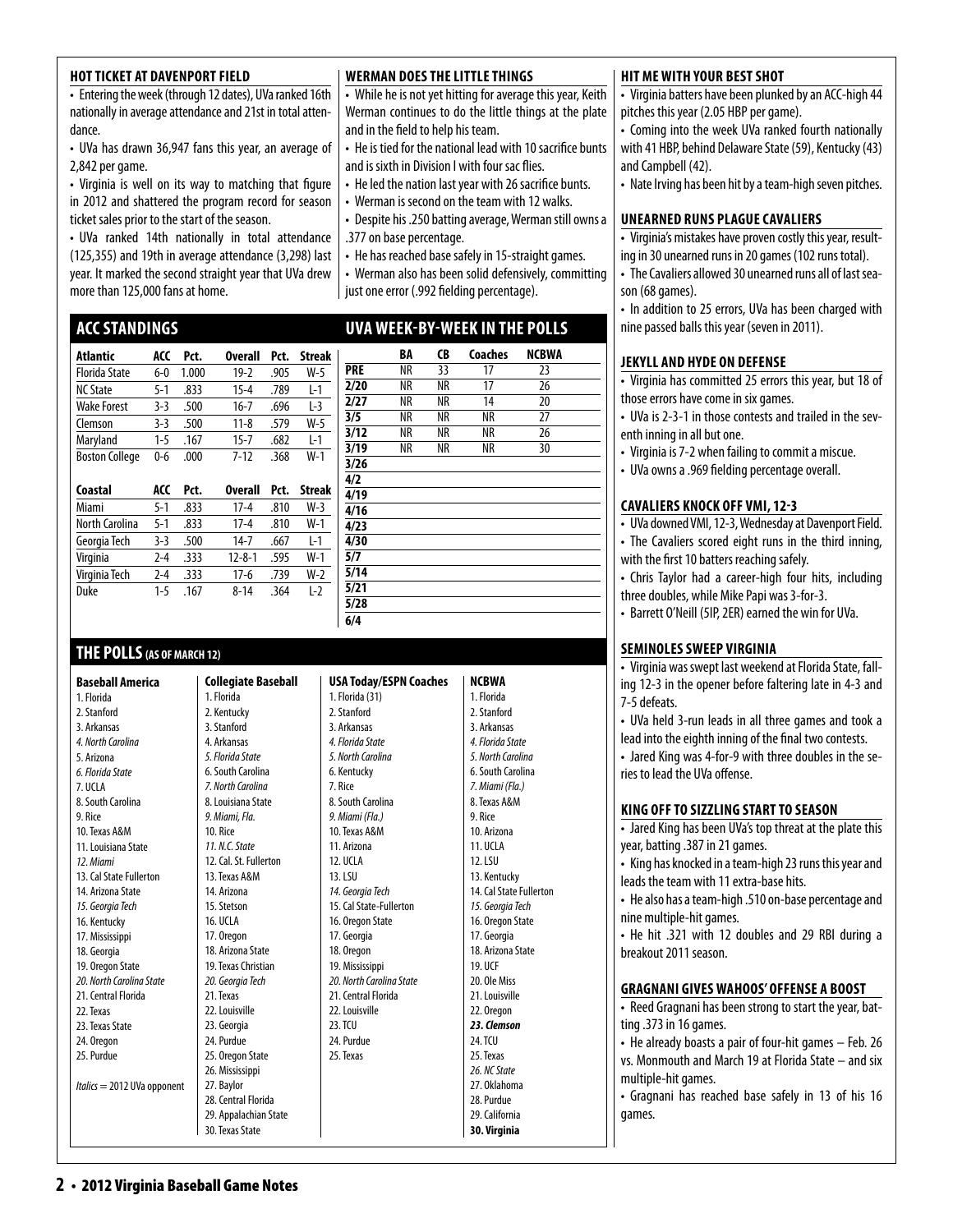#### **Quick Facts**

#### **THE UNIVERSITY OF VIRGINIA**

#### **STADIUM INFORMATION**

| Facility (Capacity) Ted Davenport Field         |                                        |
|-------------------------------------------------|----------------------------------------|
|                                                 | at UVa Baseball Stadium (5,074)        |
|                                                 |                                        |
|                                                 |                                        |
|                                                 |                                        |
|                                                 |                                        |
|                                                 | 5x, last vs. UC Irvine (June 13, 2011) |
| UVa's Overall Record in Facility  274-87 (.761) |                                        |
| First Game Feb. 16, 2002 vs. Bucknell           |                                        |
| Hosted Regionals  2004, 2006, 2007, 2010, 2011  |                                        |
| Hosted Super Regionals 2010, 2011               |                                        |

#### **COACHING STAFF**

| Head Coach  Brian O'Connor (Creighton, '93)             |
|---------------------------------------------------------|
| ninth season                                            |
| Career/School Record 384-138-2, 150-83-1 ACC            |
| Associate Head Coach  Kevin McMullan (Indiana-Pa., '90) |
|                                                         |
| Assistant Coach Matt Kirby (William and Mary, '03)      |

#### **TEAM INFORMATION**

| ACC Record/Finish 22-8/T-1st, Coastal Division       |  |
|------------------------------------------------------|--|
|                                                      |  |
| NCAA Tournament. Won C'Ville Regional/Super Regional |  |
|                                                      |  |
| Position Starters Returning/Lost  4/5                |  |
|                                                      |  |
|                                                      |  |
|                                                      |  |
|                                                      |  |

#### **Athletics MEDIA RELATIONS**

| Assistant AD for Media Relations Jim Daves         |  |
|----------------------------------------------------|--|
| Asst. Director/Baseball Contact Andy Fledderjohann |  |
|                                                    |  |
|                                                    |  |
|                                                    |  |
| UVa Media Relations  (434) 982-5500                |  |
| Media Relations Fax  (434) 982-5525                |  |
| Davenport Field Press Box  (434) 244-4071          |  |
| Official UVa Athletics Website VirginiaSports.com  |  |

#### 2012 ACC Coaches Preseason Poll

| (first-place votes in parentheses) |                           |
|------------------------------------|---------------------------|
| <b>Atlantic Division</b>           | <b>Coastal Division</b>   |
| <b>Team, Points</b>                | <b>Team, Points</b>       |
| 1. Clemson (7), 67                 | 1. North Carolina (7), 63 |
| 2. Florida State (5), 64           | 2. Georgia Tech (4), 57   |
| 3. NC State, 46                    | T3. Miami (1), 47         |
| 4. Wake Forest, 34                 | T3. Virginia, 47          |
| 5. Maryland, 27                    | 5. Virginia Tech, 20      |
| 6. Boston College, 14              | 6. Duke, 18               |
| <b>Overall champion: UNC (7)</b>   |                           |

#### **Cavaliers Slow Opponents' Running Game**

• Virginia historically does a good job of holding baser- $\frac{1}{100}$  and limiting stolen bases.

• Since the current coaching staff arrived in 2004, UVa has allowed the lowest stolen base percentage  $(60.2)$ as another the forces stolen base percentage (coll) attempts (523), in the ACC.  $\frac{25}{2}$ 

attempts (323), in the rice:<br>• This year opponents are 20-for-29 in stolen base tries against the Cavaliers (68.9 percent), although UVa has  $\big\vert$ given up just one stolen base on two attempts in the  $\vert$  $\vert$  ast six games.  $\frac{1}{2}$  year opponents are zo for z, in stolen base thes

| Team                 | SBA | Att. | Pct. |  |
|----------------------|-----|------|------|--|
| Virginia             | 315 | 523  | .602 |  |
| <b>Florida State</b> | 352 | 584  | .603 |  |
| North Carolina       | 369 | 586  | .629 |  |
| Miami                | 342 | 530  | .645 |  |

#### FRESHMEN MAKE UP ONE-THIRD OF LINI

• Virginia has had at least three freshmen in 20 of its first 21 starting lineups this season (four on four occasions).  $2$ 

• UVa welcomed in 11 freshmen this season; 10 have seen action thus far.

• Freshmen have accounted for 36.4 percent of UVa's plate appearances this year (327 of 898).

• Mike Papi is the only freshman to play in every game this year (all in RF) and has hit .338.

• Derek Fisher is batting .297 in 18 games/15 starts.

• Nate Irving has started 15 of 21 games behind the plate (17 games total). 37 Thomas Woodruff 1 -

#### **SENIOR CLASS LOOKS TO CONTINUE WINNING trend**

• Virginia's seniors will look to continue the winning trend they have set over the last three years.

• UVa won 156 games from 2009-11 –most in the nation.

• Virginia set a school record with 49 wins in 2009, topped in 2010 with 51 victories, then upped it again last year with a national-best 56 wins.

• Jared King, Scott Silverstein, Justin Thompson, Keith Werman all are in their fourth years at UVa.

#### **Wins from 2009-2011 (All Division I programs) Miscellaneous Stats for Virginia (as of Mar 22, 2012)**

TEAM AND THE AM INTERNATIONAL CONTINUES OF THE AM INTERNATIONAL CONTINUES OF THE AM INTERNATIONAL

- 1. Virginia, 156
- 2. South Carolina/Texas, 149
- 4. Arizona State, 146

#### **Multiple Bases**<br>5. Coastal Carolina, 144  $\frac{1}{2}$  Stephen Bruno 8 1  $\frac{1}{2}$  1  $\frac{1}{2}$  - 9 1  $\frac{1}{2}$  - 9 1  $\frac{1}{2}$  - 9 1  $\frac{1}{2}$  - 9 1  $\frac{1}{2}$  - 9 1  $\frac{1}{2}$  - 9 1  $\frac{1}{2}$  - 9 1  $\frac{1}{2}$  - 9 1  $\frac{1}{2}$  - 9 1  $\frac{1}{2}$  - 9 1  $\frac{1}{2}$  - 9 1  $\frac{1$

| <b>Hitting Streaks</b>              |                         | Longest        |                                          | <b>Current</b> |                         |
|-------------------------------------|-------------------------|----------------|------------------------------------------|----------------|-------------------------|
| 11 Stephen Bruno                    |                         | 10             |                                          | 1              |                         |
| 38 Mike Papi                        |                         | 9              |                                          | 1              |                         |
| 5 Mitchell Shifflett                |                         | 8              |                                          | 8              |                         |
| 23 Derek Fisher                     |                         | 6              |                                          | 3              |                         |
| 13 Jared King                       |                         | 5              |                                          | 4              |                         |
| 2 Keith Werman                      |                         | 5              |                                          | 5              |                         |
| 6 Chris Taylor                      |                         | 5              |                                          | $\overline{c}$ |                         |
| 25 Reed Gragnani                    |                         | 4              |                                          | $\overline{c}$ |                         |
| 10 Brandon Downes                   |                         | 4              |                                          | 4              |                         |
| 14 Colin Harrington                 |                         | 4              |                                          |                |                         |
| 18 Nate Irving                      |                         | 3              |                                          |                |                         |
| 7 Branden Cogswell                  |                         | 3              |                                          | 1              |                         |
| 33 Nick Howard                      |                         | 3              |                                          |                |                         |
| 37 Thomas Woodruff                  |                         | 1              |                                          |                |                         |
|                                     |                         | 1              |                                          |                |                         |
| 9 Kenny Towns                       |                         |                |                                          |                |                         |
| <b>Reached Base Streaks</b>         |                         | Longest        |                                          | Current        |                         |
| 2 Keith Werman                      |                         | 15             |                                          | 15             |                         |
| 13 Jared King                       |                         | 13             |                                          | 13             |                         |
| 11 Stephen Bruno                    |                         | 13             |                                          | 13             |                         |
| 6 Chris Taylor                      |                         | 10             |                                          | 7              |                         |
| 38 Mike Papi                        |                         | 9              |                                          | 1              |                         |
| 23 Derek Fisher                     |                         | 9              |                                          | 3              |                         |
| 18 Nate Irving                      |                         | 8              |                                          | 8              |                         |
| 5 Mitchell Shifflett                |                         | 8              |                                          | 8              |                         |
| 14 Colin Harrington                 |                         | 8              |                                          | 1              |                         |
| 25 Reed Gragnani                    |                         | 7              |                                          | 2              |                         |
| 33 Nick Howard                      |                         | 5              |                                          |                |                         |
| 10 Brandon Downes                   |                         | 4              |                                          | 4              |                         |
| 7 Branden Cogswell                  |                         | 4              |                                          | 1              |                         |
| 37 Thomas Woodruff                  |                         | 1              |                                          |                |                         |
| 9 Kenny Towns                       |                         | 1              |                                          |                |                         |
|                                     |                         |                |                                          |                |                         |
| <b>Multiple Hit Games</b>           | 2<br>8                  | 3<br>1         | 4                                        | 5+             | Total<br>9              |
| 11 Stephen Bruno<br>13 Jared King   | 5                       | $\overline{4}$ |                                          |                | 9                       |
|                                     | 5                       | $\overline{2}$ |                                          |                |                         |
| 38 Mike Papi                        | 3                       | $\overline{2}$ | $\overline{\phantom{a}}$<br>$\mathbf{1}$ |                | 7<br>6                  |
| 6 Chris Taylor                      | 3                       | $\mathbf{1}$   | $\overline{2}$                           |                | 6                       |
| 25 Reed Gragnani<br>23 Derek Fisher | 4                       | $\mathbf{1}$   | 1                                        |                | 6                       |
| 5 Mitchell Shifflett                | 5                       |                |                                          |                | 5                       |
| 14 Colin Harrington                 | 4                       |                |                                          |                | 4                       |
| 33 Nick Howard                      | 3                       |                |                                          |                | 3                       |
| 10 Brandon Downes                   | $\overline{2}$          | 1              |                                          |                | 3                       |
|                                     |                         |                |                                          |                |                         |
| 18 Nate Irving                      | $\overline{2}$          | $\mathbf{1}$   |                                          |                | 3                       |
| 2 Keith Werman                      | $\overline{a}$          | 1              |                                          |                | 1                       |
| 7 Branden Cogswell                  | 1                       |                |                                          |                | 1                       |
| TEAM                                | 45                      | 14             | 4                                        | 0              | 63                      |
| <b>Multiple RBI Games</b>           | $\overline{\mathbf{c}}$ | 3              | 4                                        | 5+             | Total                   |
| 13 Jared King                       | 4                       | $\overline{2}$ | 1                                        |                | 7                       |
| 6 Chris Taylor                      | 3                       | $\overline{c}$ |                                          |                | 5                       |
| 11 Stephen Bruno                    | 4                       | 1              |                                          |                | 5                       |
| 25 Reed Gragnani                    | $\overline{2}$          | 1              |                                          |                | 3                       |
| 18 Nate Irving                      | 1                       | $\overline{2}$ |                                          |                | 3                       |
| 38 Mike Papi                        | $\overline{2}$          | 1              |                                          |                | 3                       |
| 10 Brandon Downes                   |                         |                | $\overline{2}$                           |                | $\overline{\mathbf{c}}$ |
| 2 Keith Werman                      | 2                       | ÷              |                                          |                | $\overline{2}$          |
| 23 Derek Fisher                     | $\overline{a}$          | 1              | 1                                        |                | $\overline{2}$          |
| 5 Mitchell Shifflett                | $\overline{2}$          | $\overline{a}$ |                                          |                | $\overline{2}$          |
| 14 Colin Harrington                 | 1                       |                |                                          |                | 1                       |
| <b>TEAM</b>                         | 21                      | 10             | $\overline{4}$                           | 0              | 35                      |
|                                     |                         |                |                                          |                |                         |

**Multiple RBI Games 2 3 4 5+ Total** 13 Jared King 4 2 1 - 7 6 Chris Taylor 3 2 - - 5 11 Stephen Bruno 4 1 - - 5 25 Reed Gragnani 2 1 - - 3 18 Nate 19 38 Mike Papi 2 1 - - 3 10 Brandon Downes - - 2 - 2  $2.2$  Keith Werman 2 -  $2.2$ 23 Derek Fisher - 1 1 - 2  $5.5$  Mitchell Shifflett 2  $-$ 14 Colin Harrington 1 - - - 1 TEAM 21 10 4

**Reached Base Streaks Longest Current** 2 Keith Werman 15 15 13 Jared King 13 13 11 Stephen Bruno 13 13 6 Chris Taylor 10 7 38 Mike Papi 9 1 23 Derek Fisher 9 3 18 Nate Irving 8 8 5 Mitchell Shifflett 8 8 14 Colin Harrington 8 1 25 Reed Gragnani 7 2 33 Nick Howard 5 - 10 Brandon Downes 4 4

7 Branden Cogswell 3 1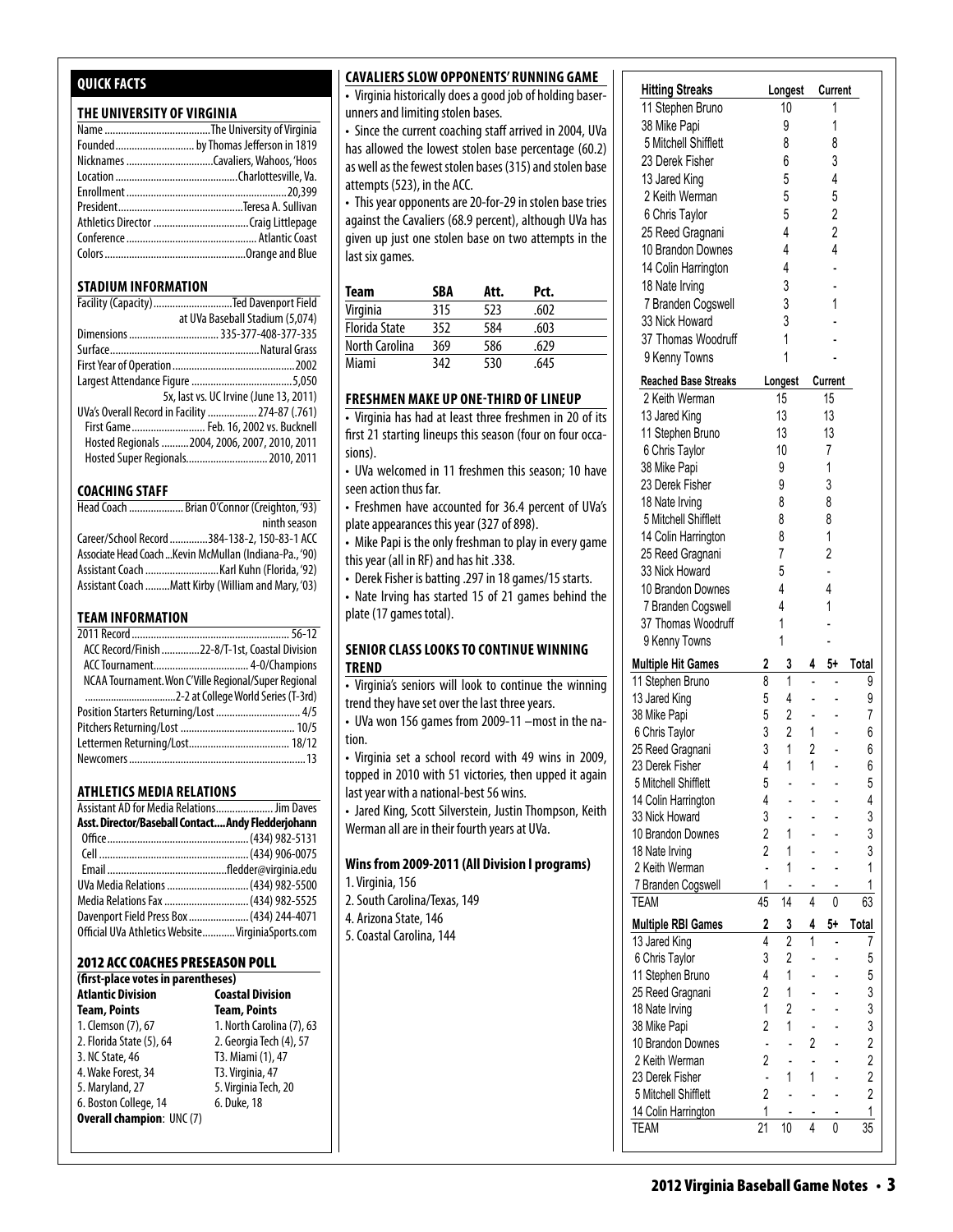#### **new blood behind the dish**

• None of UVa's current catchers have any experience at the Division I level.

• This marks the first time in the O'Connor era (since 2004) that Virginia entered a season with no returning experience from any of its catchers.

• Freshman Nate Irving is the first No. 1 starting catcher of the O'Connor era.

• Fellow freshman Brandon Downes, junior college transfer Chace Mitchell and senior Keith Werman also will vie for time at catcher.

• UVa's two catchers from last season each left via the MLB Draft (John Hicks and Kenny Swab).

#### **lots of new faces**

• Virginia welcomes in 13 newcomers this season, and many have been counted on to contribute immediately. • This marks UVa's largest crop of new players since the 2008 season when 16 newcomers came into the program.

• Eleven of the newcomers are freshmen, while juniorcollege transfers Chace Mitchell and Joel Effertz round out the baker's dozen.

#### **O'Connor reaches 350 wins in fewest games in ACC History**

• In his ninth season as Virginia's head coach, Brian O'Connor stands at 384 career wins (384-138-2); he reached 350 on April 15, 2011.

• He posted 350 wins in the fewest number of games in ACC history (472).

• Mike Martin of Florida State was the fastest in ACC history to reach 350 wins (while a member of the ACC). He needed 478 games (in seven seasons from 1992 to 1998) to reach the mark.

• Other current coaches of note in the ACC: Jack Leggett (Clemson) and Danny Hall (GT) each needed 487 games to reach 350 wins (350-137 each).

#### **o'Connor ranks third inwin percentage entering 2012**

• UVa head coach Brian O'Connor entered 2012 with a career record of 372-130-1 (.741) and a 148-79-1 record in ACC play.

• O'Connor's 74.1 winning percentage ranked as the third-best mark among active NCAA Division I coaches entering the 2012 season.

• The only coaches who own a higher winning percentage are Mike Fox (North Carolina) and Mike Martin (Florida State).

#### **virginia Leads Nation in ERA Last seven Years**

• Virginia led all NCAA Division I teams in ERA over the past seven seasons, boasting a 3.10 team ERA since 2005.

• UVa is the only school to rank in the top 20 in the country in ERA each of the last seven seasons

• Virginia led the nation in ERA last year (2.24) and posted No. 3 marks in 2005, 2006, 2007 and 2009.

• Virginia also is the only team in Division I to rank among the top 20 nationally in ERA, strikeouts and fewest hits allowed each of the last four years.

#### **NCAA Division I ERA Since 2005**

#### **DEFENSE TOPS ACC UNDER CURRENT STAFF**

• Virginia's defense has racked up the ACC's best fielding percentage since the current coaching staff arrived in 2004.

• Virginia has accumulated a .973 fielding percentage over the last eight years combined, including a schoolrecord .978 mark last season (seventh nationally).

• North Carolina ranks second in the ACC over the same span with a .969 fielding mark.

• Virginia owns a .969 mark this year.

#### **cavaliers in the pros (as of end of 2011 season)**

#### **Major League Baseball**

| Brandon Guyer (2005-07) Tampa Bay Rays            |  |
|---------------------------------------------------|--|
| Javier Lopez (1996-98) San Francisco Giants       |  |
| Mark Reynolds (2001-04)Baltimore Orioles          |  |
| Michael Schwimer (2005-08)  Philadelphia Phillies |  |
| Ryan Zimmerman (2003-05) Washington Nationals     |  |

#### **Minor League Baseball**

| David Adams (2005-07)  Tampa Yankees (A Advanced)        |  |
|----------------------------------------------------------|--|
| Kevin Arico (2008-10) AZL Reds (Rookie)                  |  |
| Mike Ballard (2003-06) Bowie Baysox (AA)                 |  |
| John Barr (2008-11)  Mahoning Valley Scrappers (A)       |  |
| Tyler Cannon (2007-10)Kinston Indians (High A)           |  |
| Andrew Carraway (2006-09)  Jackson Generals (AA)         |  |
| Neal Davis (2007-10)GCL Phillies (Rookie)                |  |
| Sean Doolittle (2005-07)  Sacramento River Cats (AAA)    |  |
| Jeremy Farrell (2006-08)  Altoona Curve (AA)             |  |
| Phil Gosselin (2008-10)  Lynchburg Hillcats (High A)     |  |
| Dan Grovatt (2008-10)  West Virginia Power (A)           |  |
| John Hicks (2009-11) Clinton LumberKings (A)             |  |
| Danny Hultzen (2009-11)Drafted by Seattle Mariners       |  |
| Casey Lambert (2004-07) Norfolk Tides (AAA)              |  |
| Jeff Lorick (2007-09) Boise Hawks (A)                    |  |
| Pat McAnaney (2005-08)  Mobile BayBears (AA)             |  |
| Greg Miclat (2005-07) Bowie Baysox (AA)                  |  |
| Mike Mitchell (2004-07) Tulsa Drillers (AA)              |  |
| Robert Morey (2008-10)  Greensboro Grasshoppers (A)      |  |
| Matt Packer (2007-09)  Akron Aeros (AA)                  |  |
| Jarrett Parker (2008-10)San Jose Giants (High A)         |  |
| Steven Proscia (2009-11)  High Desert Mavericks (High A) |  |
| Beau Seabury (2006-07)  Modesto Nuts (High A)            |  |
| Kenny Swab (2010-11)Burlington Royals (Rookie)           |  |
| Tyler Wilson (2008-11)  Aberdeen IronBirds (A)           |  |
| Cody Winiarski (2010-11)Great Falls Voyagers (Rookie)    |  |
|                                                          |  |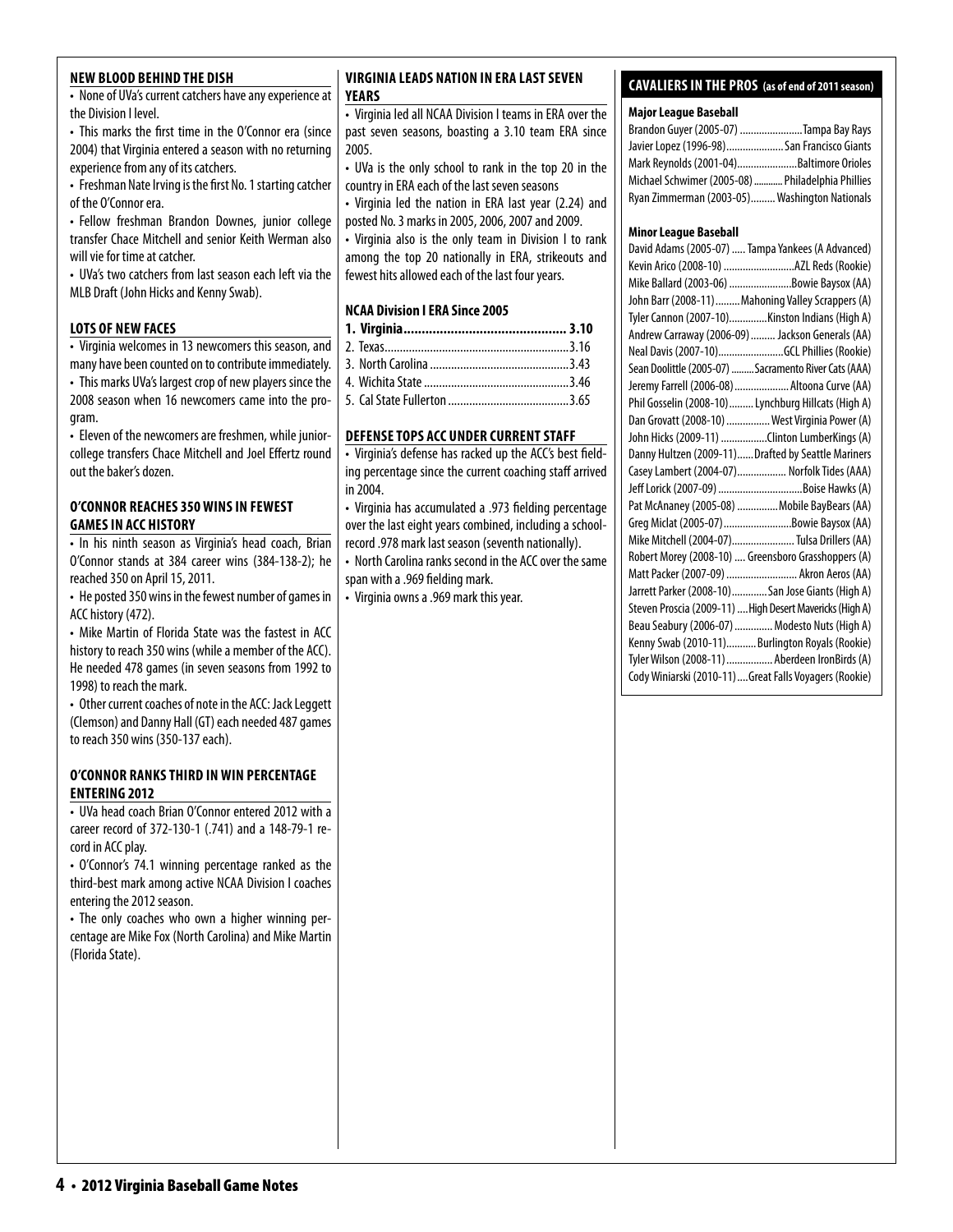#### **head coach brian o'connor**

#### **PERSONAL INFORMATION**

**Born:** April 21, 1971, in Omaha, Neb. **High School:** Saint Albert H.S., Council Bluffs, Iowa (1989) **College:** Creighton (1993), bachelor's in marketing **Coaching Career:**  Creighton, Assistant Coach (1993-94) Notre Dame, Assistant Coach (1994-2001)

Notre Dame, Assoc. Head Coach (2001-03) Virginia, Head Coach (2004-present) **Family:** Married to former Cindy Petratis; three children - daughters, Ellie and Maggie and son, Dillon

#### **virginia Notes**

- Ninth season at Virginia
- Overall record of 384-138-2 (150-83-1 ACC)
- 2009 National Coach of the Year (NCBWA, CBI)
- 2009 and 2011 ACBA Atlantic Region Coach of the Year

• Three-time ACC Coach of the Year (2004, 2010, 2011) • NCAA tournament appearances in each of his eight seasons (UVa had been to three NCAA tournaments prior to his arrival)

• Guided UVa to 2009 and 2011 College World Series

• 2009 trip to CWS was first in school history (Irvine Regional and Oxford Super Regional champions)

• Hosted five NCAA regionals and two super regionals

• Led UVa to 2010 and 2011 ACC Coastal Division titles

• Fastest coach in ACC history to 350 wins (472 games)

- Led teams to ACC Championship games in 2005, 2008, 2009 and 2011 (won '09 and '11 titles)
- In first eight seasons, his teams averaged 46.5 wins per season

• Guided UVa to school-record win total each of last three seasons (49 in 2009, 51 in 2010, 56 in 2011)

**•**  Program has had 47 players picked in Major League Baseball Draft over the last eight years

• UVa has had 15 All-America and 37 all-conference selections in his tenure

• UVa has posted seven 40-win seasons (39 in 2008)

• Second in career wins at UVa – only Dennis Womack has more (594, 1981-2003)

#### **CAREER NOTES**

• Associate head coach of Notre Dame's 2002 College World Series team

• Coached at Notre Dame from 1994-2003

• Played college baseball at Creighton and pitched on the Bluejays' 1991 College World Series team

• Played in the minor leagues in the Philadelphia Phillies' farm system before assistant coaching stints at Creighton and Notre Dame

#### **Coaching Record at virginia**

| Year | <b>Overall</b>            | ACC           | Postseason                       |
|------|---------------------------|---------------|----------------------------------|
| 2004 | 44-15                     | $18-6$        | <b>NCAA Regional</b>             |
| 2005 | $41 - 20$                 | $14 - 14$     | <b>NCAA Regional</b>             |
| 2006 | $47 - 15$                 | $21-9$        | <b>NCAA Regional</b>             |
| 2007 | 43-14                     | $19-9$        | <b>NCAA Regional</b>             |
| 2008 | $39 - 23$                 | $15 - 15$     | <b>NCAA Regional</b>             |
| 2009 | 49-15-1                   | $16 - 11 - 1$ | <b>NCAA College World Series</b> |
| 2010 | $51 - 14$                 | $23 - 7$      | <b>NCAA Super Regional</b>       |
| 2011 | $56-12$                   | $22 - 8$      | NCAA College World Series        |
| 2012 | $12 - 8 - 1$              | $2 - 4$       |                                  |
|      | Career 384-138-2 150-83-1 |               |                                  |

#### **THE LAST TIME VIRGINIA ...**

| and Dan Street at Virginia Tech (April 18, 2001)      |
|-------------------------------------------------------|
|                                                       |
| Sean Doolittle, Joe Florio at Liberty (April 5, 2005) |
|                                                       |
|                                                       |
|                                                       |
|                                                       |
|                                                       |
|                                                       |

#### **THE LAST TIME A CAVALIER ...**

| Hit three home runs in a game Dan Street vs. Old Dominion in Charleston, S.C. (February 22, 2002) |
|---------------------------------------------------------------------------------------------------|
|                                                                                                   |
|                                                                                                   |
|                                                                                                   |
| vs. Central Connecticut (March 7, 2004)                                                           |
|                                                                                                   |
|                                                                                                   |
|                                                                                                   |
|                                                                                                   |
|                                                                                                   |
|                                                                                                   |
|                                                                                                   |
|                                                                                                   |
|                                                                                                   |
|                                                                                                   |
|                                                                                                   |
|                                                                                                   |
|                                                                                                   |
|                                                                                                   |
|                                                                                                   |
|                                                                                                   |
|                                                                                                   |
|                                                                                                   |
| Pitched back-to-back complete games  Robert Morey vs. Duke (May 1, 2010) and UNC (May 15, 2010)   |
|                                                                                                   |
|                                                                                                   |
|                                                                                                   |
|                                                                                                   |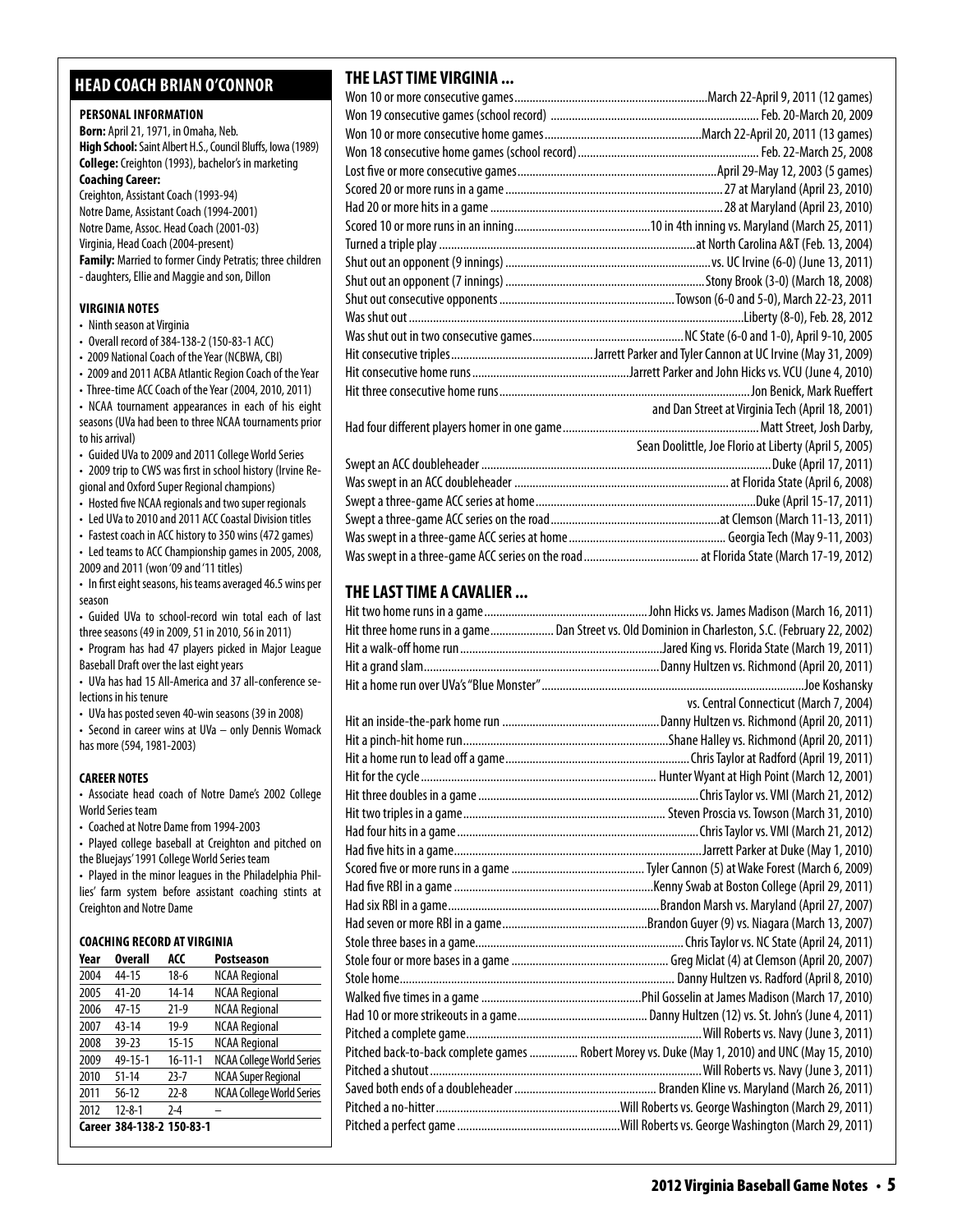#### **2012 Virginia Baseball Overall Statistics for Virginia (as of Mar 22, 2012) (All games Sorted by Batting avg)**

Record: 12-8-1 Home: 10-4 Away: 2-3 Neutral: 0-1-1 ACC: 2-4

| Player               | avg  | gp-gs     | ab             |                | h        | 2b | 3b | hr          | rbi      | tb           | slg%  | bb  | hp          | so             | gdp            | ob%  | sf           | sh             | sb-att   | po  | a              | е              | fid%  |
|----------------------|------|-----------|----------------|----------------|----------|----|----|-------------|----------|--------------|-------|-----|-------------|----------------|----------------|------|--------------|----------------|----------|-----|----------------|----------------|-------|
| 13 Jared King        | .387 | $21 - 21$ | 75             | 15             | 29       | 6  | 3  | 2           | 23       | 47           | .627  | 18  | 2           | 8              | $\overline{2}$ | .510 |              | 0              | $8 - 12$ | 156 | 21             |                | .994  |
| 25 Reed Gragnani     | .373 | 16-16     | 59             |                | 22       | 2  | 0  |             | 9        | 24           | .407  | 2   | 5           | 6              |                | .439 | 0            |                | $0 - 1$  | 26  | $\overline{7}$ | 3              | .917  |
| 38 Mike Papi         | .338 | $21 - 20$ | 74             | 20             | 25       |    |    |             | 14       | 32           | .432  | 11  | 3           | 12             |                | .433 | 2            |                | $4-6$    | 27  | $\Omega$       | 3              | .900  |
| 11 Stephen Bruno     | .329 | $20 - 20$ | 82             | 14             | 27       | 5  |    |             | 17       | 37           | .451  |     | 5           |                | 2              | .402 | 3            | $\overline{2}$ | $4 - 4$  | 10  | 39             | 4              | .925  |
| 23 Derek Fisher      | .297 | $18 - 15$ | 64             | 13             | 19       | 3  | 3  |             | 13       | 34           | .531  |     | 3           | 17             | 3              | .392 | 0            | 0              | $2 - 3$  | 5   | $\Omega$       |                | .833  |
| 6 Chris Taylor       | .287 | $21 - 21$ | 87             | 22             | 25       | 4  | 3  | 3           | 19       | 44           | .506  | 10  | 4           | 14             |                | .382 |              | 1              | $4 - 5$  | 31  | 46             | 8              | .906  |
| 14 Colin Harrington  | .264 | $20 - 16$ | 53             | 9              | 14       | 0  |    |             | 4        | 14           | .264  | 8   | 6           |                |                | .412 |              | 6              | $1 - 2$  | 14  | $\Omega$       | 0              | 1.000 |
| 18 Nate Irving       | .261 | $17 - 15$ | 46             | 10             | 12       |    | 0  |             | 15       | 13           | .283  | 10  |             | 4              |                | .460 | $\mathbf{0}$ | 3              | $2 - 2$  | 128 | 10             | $\overline{2}$ | .986  |
| 2 Keith Werman       | .250 | $20 - 20$ | 52             | 12             | 13       | 2  | 0  | 0           | 10       | 15           | .288  | 12  | 1           | 7              | 0              | .377 | 4            | 10             | $3-5$    | 81  | 47             |                | .992  |
|                      |      |           |                |                |          |    |    |             |          |              |       |     |             |                |                |      |              |                |          |     |                |                |       |
| 37 Thomas Woodruff   | .500 | $3-0$     | $\overline{2}$ |                |          |    |    |             |          | 2            | 1.000 |     |             | 0              |                | .667 | $\Omega$     | $\Omega$       | $0 - 0$  | 0   | $\Omega$       | 0              | .000  |
| 10 Brandon Downes    | .450 | $7 - 4$   | 20             | $\overline{4}$ | 9        | 2  | 2  | $\Omega$    | 8        | 15           | .750  |     |             | 4              | $\Omega$       | .500 | $\mathbf{0}$ |                | $1 - 2$  | 3   | $\mathbf{0}$   | 0              | 1.000 |
| 5 Mitchell Shifflett | .400 | $17-9$    | 40             | 10             | 16       |    | n  | O           |          | 17           | .425  | 5   | 2           | 9              | 0              | .489 | 0            |                | $4 - 4$  | 29  | $\Omega$       | 0              | 1.000 |
| 33 Nick Howard       | .296 | $13-6$    | 27             | 5              | 8        | 0  | 0  | $\mathbf 0$ |          | 8            | .296  | 5   | $\mathbf 0$ | 6              | $\Omega$       | .406 | $\mathbf{0}$ | 0              | $1 - 1$  | 5   | 3              | 0              | 1.000 |
| 7 Branden Cogswell   | .208 | $13-6$    | 24             |                | 5        | 0  | 0  | 0           | 2        | 5            | .208  | 3   | 5           | 6              |                | .406 | 0            | 0              | $1 - 2$  | 15  | 12             |                | .964  |
| 9 Kenny Towns        | .167 | $5-0$     | 6              | $\mathbf 0$    |          | 0  | 0  | 0           | 0        |              | .167  | 0   | $\mathbf 0$ | 2              | 0              | .167 | $\mathbf{0}$ | 0              | $0 - 0$  | 5   | $\Omega$       | 0              | 1.000 |
| 8 Chace Mitchell     | .000 | $6-0$     | 4              | 0              | 0        |    | ი  | O           | 0        | <sup>0</sup> | .000  | 0   | $\Omega$    | $\overline{2}$ | $\Omega$       | .000 | 0            | $\Omega$       | $0-0$    | 10  | $\overline{2}$ | 0              | 1.000 |
| 17 Shane Halley      | .000 | $1 - 0$   | -1             | $\Omega$       | $\Omega$ | 0  | 0  | $\Omega$    | $\Omega$ | $\Omega$     | .000  | 0   | 0           | $\Omega$       | $\Omega$       | .000 | 0            | $\mathbf 0$    | $0-0$    | 0   |                | 0              | 1.000 |
| Totals               | .316 | 21        | 716            | 149            | 226      | 34 | 12 | 8           | 143      | 308          | .430  | 100 | 44          | 111            | 13             | .424 | 12           | 26             | 35-49    | 567 | 221            | 25             | .969  |
| Opponents            | .251 | 21        | 706            | 102            | 177      | 39 | 6  |             | 91       | 249          | .353  | 70  | 22          | 179            | 10             | .333 | 9            | 15             | 20-29    | 549 | 221            | 26             | .967  |

LOB - Team (201), Opp (153). DPs turned - Team (18), Opp (17). CI - Team (0), Opp (1).

#### **(All games Sorted by Earned run avg)**

| Player               | era   | w-l      | app            | gs          | cg       | sho | sv             | ip    | h   |                | er  | bb             | so              | 2 <sub>b</sub> | 3b             | hr | b/avg | wp | hp |   |          | bk sfa sha |
|----------------------|-------|----------|----------------|-------------|----------|-----|----------------|-------|-----|----------------|-----|----------------|-----------------|----------------|----------------|----|-------|----|----|---|----------|------------|
| 29 Scott Silverstein | 2.22  | $1 - 2$  | 5              | 5           | 0        | 0/0 |                | 28.1  | 17  | 14             |     | 12             | 28              |                |                |    | .177  |    | 5  |   |          |            |
| 47 Whit Mayberry     | 3.67  | $2 - 0$  | 5              | 5           | 0        | 0/0 | Οl             | 27.0  | 31  | 11             | 11  | 6              | 24              | 4              | $\mathfrak{p}$ |    | .313  | 0  |    | 0 |          | 2          |
| 16 Branden Kline     | 3.69  | $3-2$    | 6              | 5           | 0        | 0/0 | Οl             | 31.2  | 35  | 25             | 13  | 14             | 29              | 12             |                |    | .2731 | 3  | 3  |   | 2        | 3          |
|                      |       |          |                |             |          |     |                |       |     |                |     |                |                 |                |                |    |       |    |    |   |          |            |
| 33 Nick Howard       | 0.00  | $0-0$    | 3              | 0           | 0        | 0/0 | 0              | 6.2   | 6   | 0              | 0   | 0              |                 |                |                |    | .240  |    |    |   |          | 0          |
| 31 Justin Thompson   | 0.82  | $2 - 0$  | 11             | $\Omega$    | $\Omega$ | 0/0 | $\overline{2}$ | 11.0  | 8   | $\overline{2}$ |     | 5              | 10 <sup>1</sup> | $\overline{2}$ |                | 0  | .211  |    |    |   | $\Omega$ | 3          |
| 21 Barrett O'Neill   | 2.20  | $2 - 0$  | 6              | 2           | 0        | 0/0 | 0              | 16.1  | 17  | 5              | 4   | 2              | 11              | 4              |                |    | .274  |    |    |   |          | 0          |
| 17 Shane Halley      | 2.25  | $1 - 1$  | 9              | 0           | 0        | 0/0 | 01             | 12.0  | 9   | 4              | 3   | 4              | 13              | 2              | 0              |    | .196  |    |    |   | $\Omega$ | 0          |
| 39 Austin Young      | 4.50  | $1 - 0$  |                | 0           | 0        | 0/0 | 0              | 10.0  |     | 7              | 5   | 3              | 12              |                | 0              |    | .200  | 0  | 2  |   |          |            |
| 3 Kyle Crockett      | 4.70  | $0 - 2$  | 9              | $\Omega$    | 0        | 0/0 | 0l             | 15.1  | 13  | 11             | 8   | 8              | 12              | $\overline{2}$ | $\Omega$       |    | .2361 | 1  | 2  | 0 | $\Omega$ |            |
| 19 Joel Effertz      | 4.70  | $0-0$    | 6              |             | 0        | 0/0 | $\Omega$       | 7.2   | 10  | 4              | 4   | 4              | 10              |                |                |    | .345  |    |    |   |          |            |
| 34 Artie Lewicki     | 4.95  | $0 - 1$  | 6              | 3           | 0        | 0/0 | Οl             | 20.0  | 18  | 14             | 11  | 8              | 17              | 8              |                |    | .228  |    |    |   |          | 0          |
| 46 Nathaniel Abel    | 11.57 | $0-0$    | 4              | $\Omega$    | 0        | 0/0 |                | 2.1   | 3   | 3              | 3   | 2              |                 | 0              |                |    | .3331 |    |    |   |          | 0          |
| 20 Ryan Ashooh       | 27.00 | $0-0$    | $\overline{2}$ | $\mathbf 0$ | 0        | 0/0 | Οl             | 0.2   | 3   | $\overline{2}$ | 2   | $\overline{2}$ |                 | 2              | 0              |    | .600  | 0  | 0  | 0 | $\Omega$ | 0          |
| Totals               | 3.43  | $12 - 8$ | 21             | 21          | 0        | 0/0 |                | 189.0 | 177 | 102            | 72  | 70             | 179             | 39             | 6              |    | .251  | 10 | 22 | 2 | 9        | 15         |
| Opponents            | 6.74  | $8 - 12$ | 21             | 21          | $\Omega$ | 1/1 | 6              | 183.0 | 226 | 149            | 137 | 100            | 111             | 34             | 12             | 8  | .316  | 14 |    |   | 12       | 26         |

PB - Team (9), Irving, N. 8, Werman, K. 1, Opp (1). Pickoffs - Team (5), Irving, N. 2, Crockett, K. 1, Silverstein, 1, Werman, K. 1, Opp (4).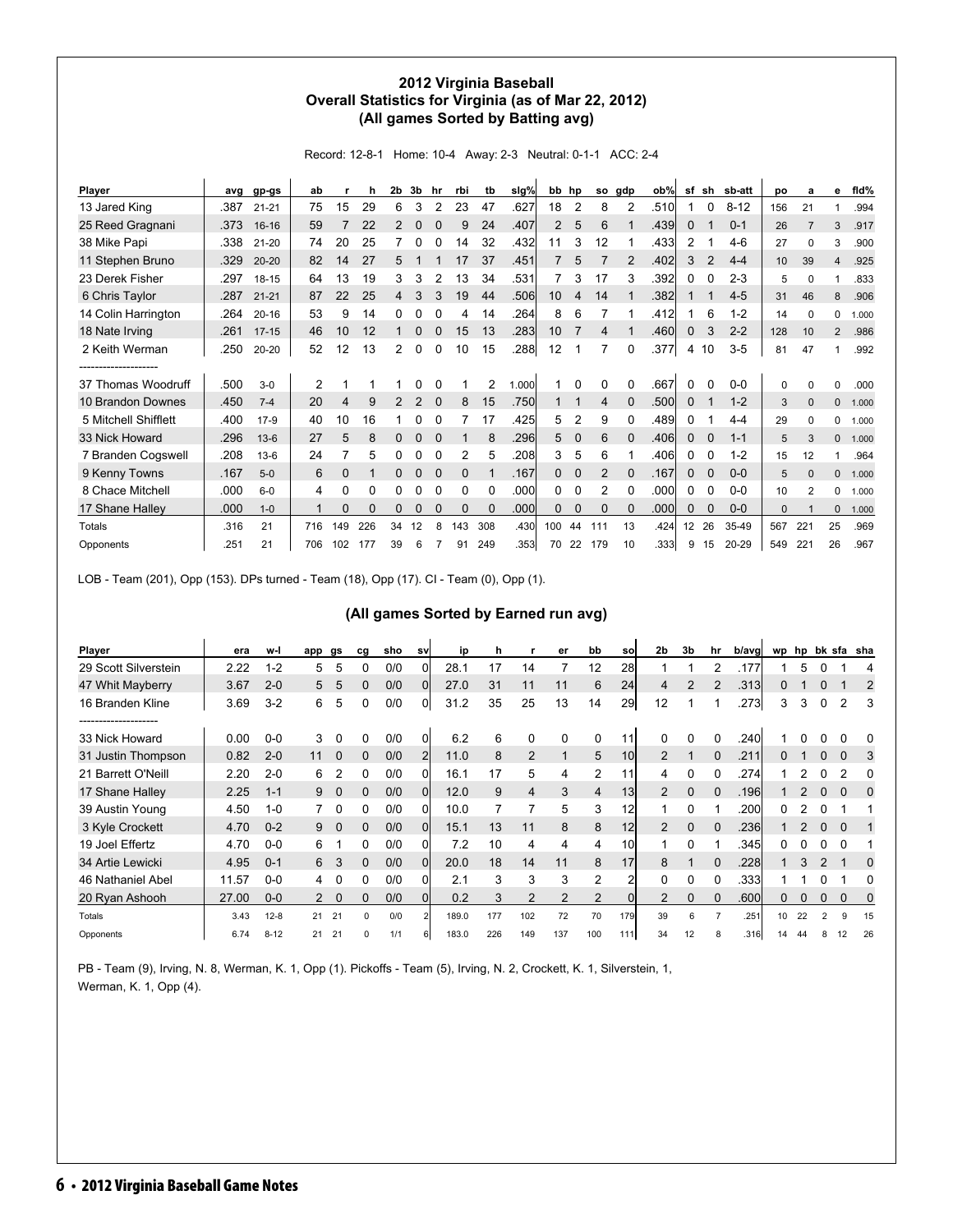#### **2012 Virginia Baseball Conference statistics for Virginia (as of Mar 22, 2012) (ACC games only Sorted by Batting avg)**

| Player               | ava  | gp-gs   | ab            |                | h              | 2b            | 3b | hr       | rbi          | tb | slg% | bb hp          |             | so             | gdp      | ob%  | sf       | sh       | sb-att    | po             | a              | е              | fid%  |
|----------------------|------|---------|---------------|----------------|----------------|---------------|----|----------|--------------|----|------|----------------|-------------|----------------|----------|------|----------|----------|-----------|----------------|----------------|----------------|-------|
| 5 Mitchell Shifflett | .412 | $5 - 4$ | 17            |                |                |               |    |          | 3            | 8  | .471 |                |             | 5              |          | .474 |          |          | $2 - 2$   | 10             | U              | 0              | 1.000 |
| 18 Nate Irving       | .389 | $5 - 5$ | 18            | 3              |                |               | 0  |          | 5            |    | .389 |                |             |                |          | .476 | 0        | $\Omega$ | $2 - 2$   | 54             |                | 0              | 1.000 |
| 11 Stephen Bruno     | .320 | $6-6$   | 25            |                | 8              |               |    |          | 4            | 8  | .320 |                |             |                |          | .357 |          | 0        | $0-0$     | 3              | 11             |                | .933  |
| 25 Reed Gragnani     | .300 | $5 - 5$ | 20            |                | 6              |               | 0  |          | 2            | 6  | .300 | $\mathbf{0}$   | 0           | 3              |          | .300 | 0        |          | $0 - 1$   | 5              | $\overline{2}$ | $\overline{2}$ | .778  |
| 23 Derek Fisher      | .286 | $5 - 5$ | 21            | 5              | 6              | 2             |    |          | 2            | 10 | .476 | 3              | $\Omega$    | 4              |          | .375 | 0        | $\Omega$ | $1 - 1$   | $\overline{2}$ | <sup>0</sup>   |                | .667  |
| 2 Keith Werman       | .286 | $6 - 6$ | 14            | 3              | 4              |               | O  |          | 4            | 5  | .357 | 3              | $\Omega$    | $\overline{2}$ | $\Omega$ | .368 | 2        | 3        | $2 - 2$   | 22             | $\mathbf{Q}$   | 0              | 1.000 |
| 13 Jared King        | .250 | $6 - 6$ | 20            | $\mathfrak{p}$ | 5              | $\mathcal{P}$ |    |          | 3            |    | .350 | 8              |             | 3              |          | .464 | 0        |          | $3 - 5$   | 35             | 8              | 0              | 1.000 |
| 14 Colin Harrington  | .235 | $5 - 4$ | 17            | 0              | 4              |               | O  |          | $\Omega$     | 4  | .235 |                |             | 3              |          | .316 | $\Omega$ |          | $1 - 1$   | 3              | $\Omega$       | $\Omega$       | 1.000 |
| 38 Mike Papi         | .217 | $6-6$   | 23            | 4              | 5              |               |    |          |              |    | .304 |                |             | 6              |          | .240 |          | 0        | $1 - 1$   | 8              | 0              | 2              | .800  |
| 6 Chris Taylor       | .130 | $6-6$   | 23            | 3              | 3              | 0             |    |          | 4            | 5  | .217 | $\overline{2}$ | 2           |                |          | .250 |          |          | $0-0$     | 8              | 9              | $\overline{2}$ | .895  |
|                      |      |         |               |                |                |               |    |          |              |    |      |                |             |                |          |      |          |          |           |                |                |                |       |
| 33 Nick Howard       | .400 | $2 - 1$ | 5             | 2              | $\mathfrak{p}$ | $\Omega$      | O  |          | $\Omega$     | 2  | .400 | $\Omega$       |             | 2              | $\Omega$ | .400 | $\Omega$ | $\Omega$ | $1 - 1$   | $\Omega$       | $\Omega$       | $\Omega$       | .000  |
| 7 Branden Cogswell   | .000 | $3-0$   | $\mathcal{P}$ |                | 0              |               |    |          | <sup>0</sup> |    | .000 | 0              |             | 2              |          | .333 |          | $\Omega$ | $0-0$     |                | $\Omega$       | 0              | 1.000 |
| 9 Kenny Towns        | .000 | $1 - 0$ |               | $\Omega$       | 0              | 0             | 0  |          | $\Omega$     | 0  | .000 | 0              | $\mathbf 0$ | $\Omega$       | $\Omega$ | .000 | 0        | $\Omega$ | $0-0$     | $\mathbf{0}$   | $\Omega$       | 0              | .000  |
| Totals               | .277 | 6       | 206           | 29             | 57             | 8             | 2  | $\Omega$ | 28           | 69 | .335 | 22             |             | 39             | 3        | .358 | 5        | 6        | $13 - 16$ | 159            | 48             | 8              | .963  |
| Opponents            | .261 | 6       | 203           | 41             | 53             | 14            | 2  | 3        | 39           | 80 | .394 | 23             | 10          | 60             |          | .355 | 6        | 3        | $11 - 13$ | 164            | 63             | 4              | .983  |

Record: 2-4 Home: 2-1 Away: 0-3 ACC: 2-4

LOB - Team (54), Opp (45). DPs turned - Team (4), Opp (4). CI - Team (0), Opp (1).

#### **(ACC games only Sorted by Earned run avg)**

| Player               | era   | w-l     | app                  | gs             | cg       | sho | sv | ip   | h. |             | er       | bb          | sol             | 2 <sub>b</sub> | 3b             | hr       | b/avg | wp | hp              |   |          | bk sfa sha  |
|----------------------|-------|---------|----------------------|----------------|----------|-----|----|------|----|-------------|----------|-------------|-----------------|----------------|----------------|----------|-------|----|-----------------|---|----------|-------------|
| 34 Artie Lewicki     | 1.23  | $0 - 0$ | 2                    |                | 0        | 0/0 |    | 7.1  | 6  | 2           |          |             | 8l              | 4              |                |          | .207  |    |                 |   |          |             |
| 29 Scott Silverstein | 3.48  | $0 - 1$ |                      | 2 <sub>2</sub> | 0        | 0/0 | 0l | 10.1 | 8  | 8           | 4        | 6           | 13 <sub>l</sub> |                |                |          | .216l | 0  |                 |   | 0        | 2           |
| 16 Branden Kline     | 5.79  | $0 - 1$ | $\mathbf{2}^{\circ}$ |                | 0        | 0/0 | 0  | 9.1  | 9  | 8           | 6        | 4           | 10l             | 4              |                |          | .243  |    |                 |   | っ        | 0           |
| 47 Whit Mayberry     | 6.00  | $0 - 0$ |                      | 2 <sub>2</sub> | 0        | 0/0 | 0l | 9.0  |    | 6           | 6        | 6           | 10 <sup>1</sup> | 4              | 2              | $\Omega$ | .314  | 0  |                 |   |          | $\mathbf 0$ |
| -------------------  |       |         |                      |                |          |     |    |      |    |             |          |             |                 |                |                |          |       |    |                 |   |          |             |
| 31 Justin Thompson   | 0.00  | $1 - 0$ |                      | $5\quad 0$     | 0        | 0/0 | 1  | 3.2  | 3  | $\mathbf 0$ | $\Omega$ | $\mathbf 0$ | 5 <sup>1</sup>  |                | $\Omega$       | $\Omega$ | .214  | 0  | 0               | 0 | $\Omega$ | $\Omega$    |
| 17 Shane Halley      | 1.93  | $1 - 0$ | 3                    | $\Omega$       | 0        | 0/0 | 0l | 4.2  | 6  |             |          |             |                 |                |                | 0        | .316l |    |                 |   | 0        | 0           |
| 3 Kyle Crockett      | 12.60 | $0 - 2$ | $\overline{4}$       | $\Omega$       | 0        | 0/0 | Οl | 5.0  | 5  |             |          | 3           |                 |                | $\Omega$       | $\Omega$ | .2781 | 0  |                 | 0 | $\Omega$ | 0           |
| 39 Austin Young      | 13.50 | $0-0$   | 3                    | 0              | 0        | 0/0 | Οl | 2.2  | 3  | 6           | 4        |             | зı              |                |                |          | .300l | 0  |                 |   |          |             |
| 46 Nathaniel Abel    | 27.00 | $0-0$   |                      | $\Omega$       | 0        | 0/0 | Οl | 1.0  |    | 3           | 3        |             | ΟI              |                |                |          | .500  | D  |                 |   |          | 0           |
| Totals               | 5.43  | $2 - 4$ | 6.                   | 6              | $\Omega$ | 0/0 |    | 53.0 | 53 | 41          | 32       | 23          | 60I             | 14             |                |          | .261  | 2  | 10 <sup>1</sup> | 2 | 6        | 3           |
| Opponents            | 4.28  | $4 - 2$ | 6                    | 6              | $\Omega$ | 0/0 |    | 54.2 | 57 | 29          | 26       | 22          | 39I             | 8              | $\overline{2}$ |          | .277  |    |                 |   |          | 6           |

PB - Team (3), Irving, N. 3. Pickoffs - Team (1), Crockett, K. 1.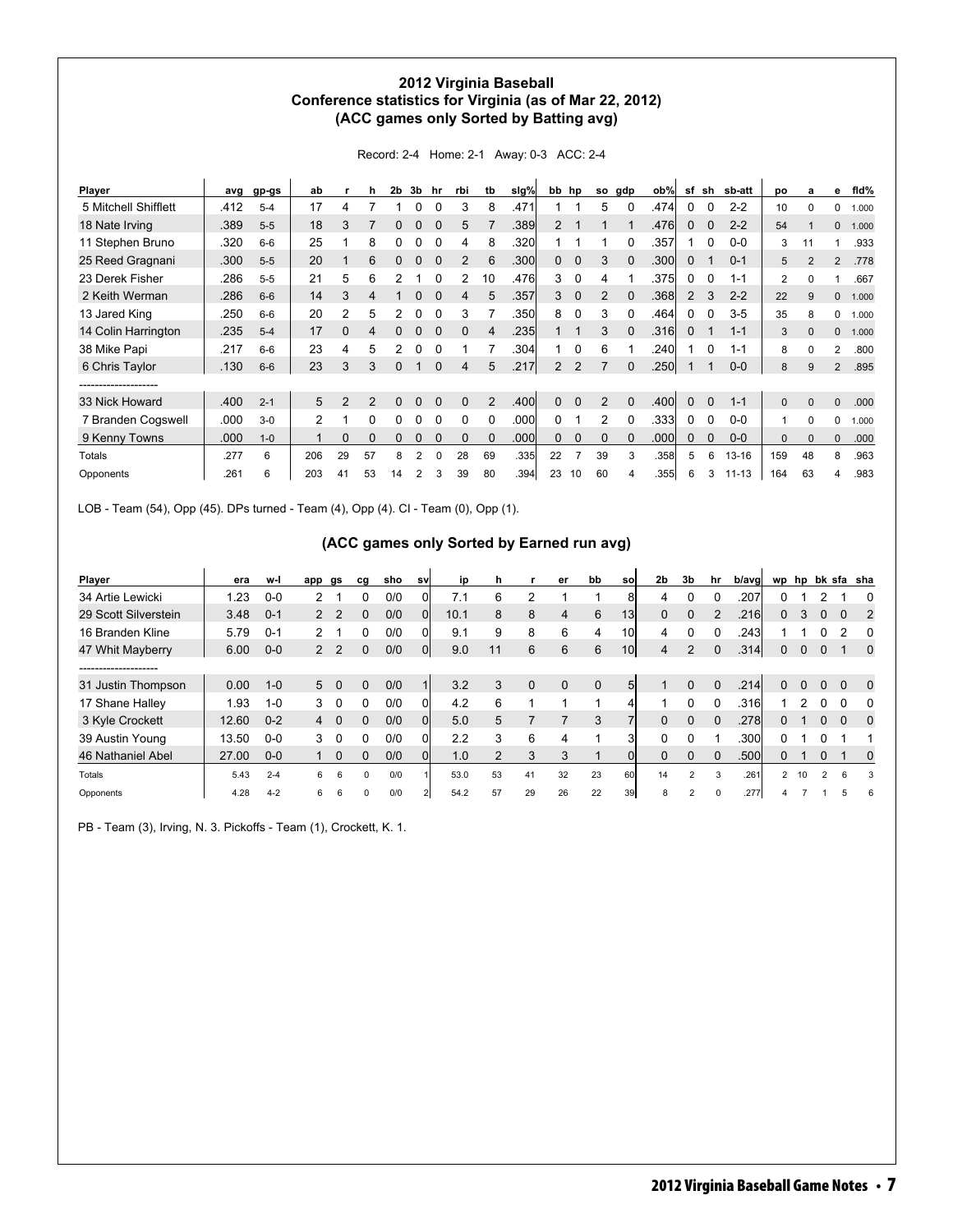#### **2012 Virginia Baseball Game Results for Virginia (as of Mar 22, 2012) (All games)**

| Date           | Opponent                  |              | Score    | <b>Inns</b> | Overall      | <b>ACC</b>  | <b>Pitcher of record</b> | <b>Attend</b>            | Time |
|----------------|---------------------------|--------------|----------|-------------|--------------|-------------|--------------------------|--------------------------|------|
| % Feb 17, 2012 | vs Boston College         | $\mathsf{L}$ | $3-5$    | 9           | $0 - 1 - 0$  | $0 - 0 - 0$ | Kline, B. (L 0-1)        | 564                      | 2:52 |
| % Feb 18, 2012 | at #35 Coastal Carolina   | W            | $9 - 3$  | 9           | $1 - 1 - 0$  | $0 - 0 - 0$ | Mayberry, W. (W 1-0)     | 1635                     | 3:25 |
| % Feb 18, 2012 | vs James Madison          | T            | $4 - 4$  | 8           | $1 - 1 - 1$  | $0 - 0 - 0$ | None                     | 752                      | 3:13 |
| Feb 22, 2012   | <b>WILLIAM &amp; MARY</b> | W            | $6-5$    | (11)        | $2 - 1 - 1$  | $0 - 0 - 0$ | Thompson, J. (W 1-0)     | 2598                     | 4:17 |
| Feb 24, 2012   | <b>MONMOUTH</b>           | W            | $18-4$   | 9           | $3 - 1 - 1$  | $0 - 0 - 0$ | Kline, B. (W 1-1)        | 2603                     | 3:21 |
| Feb 25, 2012   | <b>MONMOUTH</b>           | W            | $7 - 1$  | 9           | $4 - 1 - 1$  | $0 - 0 - 0$ | Silverstein, (W 1-0)     | 2736                     | 2:33 |
| Feb 26, 2012   | <b>MONMOUTH</b>           | W            | $13 - 1$ | 9           | $5 - 1 - 1$  | $0 - 0 - 0$ | Mayberry, W. (W 2-0)     | 2737                     | 3:08 |
| Feb 28, 2012   | <b>LIBERTY</b>            | L.           | $0 - 8$  | 9           | $5 - 2 - 1$  | $0 - 0 - 0$ | Lewicki, A. (L 0-1)      | 2490                     | 3:11 |
| Mar 03, 2012   | <b>SETON HALL-1</b>       | W            | $10 - 4$ | 9           | $6 - 2 - 1$  | $0 - 0 - 0$ | Kline, B. (W 2-1)        | $\overline{\phantom{a}}$ | 3:05 |
| Mar 03, 2012   | <b>WRIGHT STATE-2</b>     | L.           | $4 - 5$  | 9           | $6 - 3 - 1$  | $0 - 0 - 0$ | Halley, S. $(L 0-1)$     | 2798                     | 3:05 |
| Mar 04, 2012   | <b>SETON HALL</b>         | $\mathsf{L}$ | $2 - 5$  | 9           | $6 - 4 - 1$  | $0 - 0 - 0$ | Silverstein, (L 1-1)     | 2778                     | 3:21 |
| Mar 06, 2012   | at James Madison          | W            | $14-6$   | 9           | $7 - 4 - 1$  | $0 - 0 - 0$ | Young, A. (W 1-0)        | 917                      | 3:20 |
| * Mar 09, 2012 | <b>VIRGINIA TECH</b>      | $\mathsf{L}$ | $8 - 10$ | (11)        | $7 - 5 - 1$  | $0 - 1 - 0$ | Kline, B. (L 2-2)        | 2926                     | 4:36 |
| * Mar 10, 2012 | <b>VIRGINIA TECH</b>      | W            | $4 - 3$  | 9           | $8 - 5 - 1$  | $1 - 1 - 0$ | Halley, S. (W 1-1)       | 3458                     | 2:41 |
| * Mar 11, 2012 | <b>VIRGINIA TECH</b>      | W            | $6-5$    | 9           | $9 - 5 - 1$  | $2 - 1 - 0$ | Thompson, J. $(W 2-0)$   | 4066                     | 3:16 |
| Mar 13, 2012   | <b>MARIST</b>             | W            | $8 - 5$  | 9           | $10 - 5 - 1$ | $2 - 1 - 0$ | Kline, B. (W 3-2)        | 2530                     | 2:45 |
| Mar 14, 2012   | <b>MARIST</b>             | W            | $10-2$   | 9           | $11-5-1$     | $2 - 1 - 0$ | O'Neill, B. (W 1-0)      | 2561                     | 2:45 |
| * Mar 17, 2012 | at #6 Florida State       | $\mathsf{L}$ | $3 - 12$ | 9           | $11 - 6 - 1$ | $2 - 2 - 0$ | Silverstein, (L 1-2)     | 5165                     | 3:23 |
| * Mar 18, 2012 | at #6 Florida State       | $\mathsf{L}$ | $3 - 4$  | 9           | $11 - 7 - 1$ | $2 - 3 - 0$ | Crockett, K. (L 0-1)     | 4490                     | 2:42 |
| * Mar 19, 2012 | at #4 Florida State       | L.           | $5 - 7$  | 9           | $11 - 8 - 1$ | $2 - 4 - 0$ | Crockett, K. (L 0-2)     | 4521                     | 3:38 |
| Mar 21, 2012   | VMI                       | W            | $12 - 3$ | 9           | $12 - 8 - 1$ | $2 - 4 - 0$ | O'Neill, B. (W 2-0)      | 2666                     | 3:09 |

\* = Conference game

% = Caravelle Resort Tournament; Conway/Myrtle Beach, S.C.

() extra inning game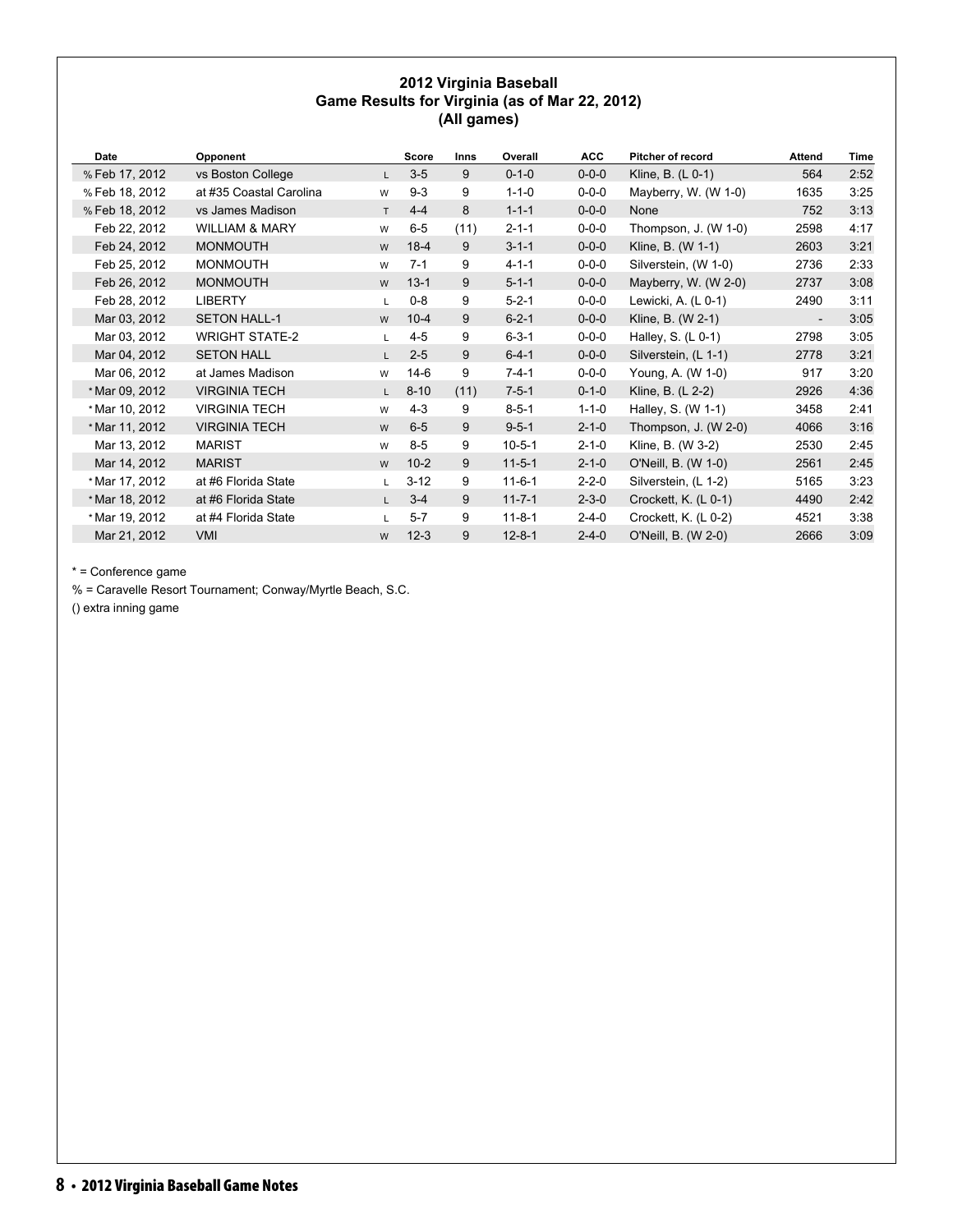#### **2012 Virginia Baseball Games Summary for Virginia (as of Mar 22, 2012) (All games)**

| <b>Score by innings</b><br>Virginia<br>Opponents                                                                                                     |                         |                                            | 1<br>15<br>5                                                                                                                                                  | 2<br>14<br>10                   | 3<br>30<br>10                                                                                                                      | 4<br>9<br>24 | 5<br>14<br>11 | 6<br>32<br>8 | 7<br>10<br>9 | 8<br>19<br>11                           | 9<br>3<br>10                                          | EX<br>3<br>4                                                                                                         |                                 | Total<br>149<br>102                                                                                    |
|------------------------------------------------------------------------------------------------------------------------------------------------------|-------------------------|--------------------------------------------|---------------------------------------------------------------------------------------------------------------------------------------------------------------|---------------------------------|------------------------------------------------------------------------------------------------------------------------------------|--------------|---------------|--------------|--------------|-----------------------------------------|-------------------------------------------------------|----------------------------------------------------------------------------------------------------------------------|---------------------------------|--------------------------------------------------------------------------------------------------------|
|                                                                                                                                                      |                         |                                            | Record when                                                                                                                                                   |                                 |                                                                                                                                    |              |               |              |              |                                         |                                                       |                                                                                                                      |                                 |                                                                                                        |
|                                                                                                                                                      |                         |                                            | Overall<br>Conference<br>Non-Conference<br>Home games<br>Away games<br><b>Neutral site</b><br>Day games<br>Night games<br>vs Left starter<br>vs Right starter |                                 | $12 - 8 - 1$<br>$2 - 4$<br>$10 - 4 - 1$<br>$10 - 4$<br>$2 - 3$<br>$0 - 1 - 1$<br>$12 - 5$<br>$0 - 3 - 1$<br>$6 - 2$<br>$6 - 6 - 1$ |              |               |              |              |                                         |                                                       | After 6 leading<br>trailing<br>tied<br>After 7 leading<br>trailing<br>…… tied<br>After 8 leading<br>trailing<br>tied |                                 | $8 - 3$<br>$3 - 4 - 1$<br>$1 - 1$<br>$9 - 3$<br>$2 - 4$<br>$1 - 1 - 1$<br>$10-1$<br>$1 - 6$<br>$1 - 1$ |
|                                                                                                                                                      |                         |                                            | 1-Run games<br>2-Run games<br>5+Run games<br>Extra innings                                                                                                    |                                 | $3 - 2$<br>$0 - 3$<br>$8-2$<br>$1 - 1$                                                                                             |              |               |              |              |                                         |                                                       | Hit 0 home runs<br>1 home run<br>2+ home runs                                                                        |                                 | $5 - 8 - 1$<br>$6-0$<br>$1 - 0$                                                                        |
|                                                                                                                                                      |                         |                                            | Shutouts<br>Scoring 0-2 runs                                                                                                                                  |                                 | $0 - 1$<br>$0 - 2$                                                                                                                 |              |               |              |              | Opponent 0 home runs<br>1 home run      |                                                       | 2+ HRs                                                                                                               |                                 | $9 - 5 - 1$<br>$2 - 3$<br>1-0                                                                          |
|                                                                                                                                                      |                         | 3-5 runs<br>6-9 runs<br>10+ runs           |                                                                                                                                                               | $1 - 5 - 1$<br>$5 - 1$<br>$6-0$ |                                                                                                                                    |              |               |              |              |                                         | Made 0 errors<br>$\dots$ 1 error<br>$\dots$ 2+ errors |                                                                                                                      | $7-2$<br>$2 - 3$<br>$3 - 3 - 1$ |                                                                                                        |
|                                                                                                                                                      |                         | Opponent 0-2 runs                          | 3-5 runs<br>6-9 runs<br>10+ runs                                                                                                                              |                                 | 3-0<br>8-4-1<br>$1 - 2$<br>$0 - 2$                                                                                                 |              |               |              |              | Opp. made 0 errors                      |                                                       | 1 error<br>2+ errors                                                                                                 |                                 | $5 - 4$<br>$3 - 2 - 1$<br>$4 - 2$                                                                      |
|                                                                                                                                                      |                         | Scored in 1st inning<br>Opp. scored in 1st | Scores first<br>Opp. scores first                                                                                                                             |                                 | $6 - 3$<br>$2 - 1$<br>$7 - 6 - 1$<br>$5-2$                                                                                         |              |               |              |              | Out-hit opponent<br>Out-hit by opponent |                                                       | Hits are tied                                                                                                        |                                 | $11 - 1 - 1$<br>1-6<br>$0 - 1$                                                                         |
| <b>Record when team scores:</b><br>Runs<br>W-L                                                                                                       | 0<br>$0 - 1$            | 1<br>$0-0$                                 | 2<br>$0 - 1$                                                                                                                                                  | 3<br>$0 - 3$                    | 4<br>$1 - 1$                                                                                                                       |              | 5<br>$0 - 1$  | 6<br>$2 - 0$ |              | $\overline{7}$<br>$1 - 0$               | 8<br>$1 - 1$                                          |                                                                                                                      | 9<br>$1 - 0$                    | $10+$<br>$6-0$                                                                                         |
| <b>Record when opponent scores:</b><br>Runs<br>W-L                                                                                                   | 0<br>$0-0$              | 1<br>$2 - 0$                               | $\overline{2}$<br>$1 - 0$                                                                                                                                     | 3<br>$3-0$                      | 4<br>$2 - 1$                                                                                                                       |              | 5<br>$3 - 3$  | 6<br>$1 - 0$ |              | 7<br>0-1                                | 8<br>$0 - 1$                                          |                                                                                                                      | 9<br>$0-0$                      | $10+$<br>$0 - 2$                                                                                       |
| Record when leading after:<br>Inn.<br>W-L                                                                                                            | $\mathbf{1}$<br>$4 - 3$ | $\overline{c}$<br>$7 - 5$                  | 3<br>8-6                                                                                                                                                      | 4<br>7-4                        | 5<br>$7-2$                                                                                                                         |              | 6<br>$8 - 3$  | 7<br>$9 - 3$ |              | 8<br>$10 - 1$                           |                                                       |                                                                                                                      |                                 |                                                                                                        |
| Record when trailing after:<br>Inn.<br>W-L                                                                                                           | 1<br>$0 - 1$            | 2<br>$2 - 1$                               | 3<br>$1 - 1$                                                                                                                                                  | 4<br>$2 - 3$                    | 5<br>$3-5$                                                                                                                         |              | 6<br>$3 - 4$  | 7<br>$2 - 4$ |              | 8<br>1-6                                |                                                       |                                                                                                                      |                                 |                                                                                                        |
| <b>Record when tied after:</b><br>Inn.<br>W-L                                                                                                        | 1<br>$8 - 4$            | $\overline{2}$<br>$3 - 2$                  | 3<br>$3 - 1$                                                                                                                                                  | 4<br>$3 - 1$                    | 5<br>$2 - 1$                                                                                                                       |              | 6<br>$1 - 1$  | 7<br>$1 - 1$ |              | 8<br>$1 - 1$                            |                                                       |                                                                                                                      |                                 |                                                                                                        |
| Current winning streak: 1<br>Longest winning streak: 5<br>Longest losing streak: 3                                                                   |                         |                                            |                                                                                                                                                               |                                 |                                                                                                                                    |              |               |              |              |                                         |                                                       |                                                                                                                      |                                 |                                                                                                        |
| Home attendance : $36947$ (13 dates avg = 2842)<br>Away attendance: $18044$ ( 7 dates avg = 2577)<br>Total attendance: $54991$ (20 dates avg = 2749) |                         |                                            |                                                                                                                                                               |                                 |                                                                                                                                    |              |               |              |              |                                         |                                                       |                                                                                                                      |                                 |                                                                                                        |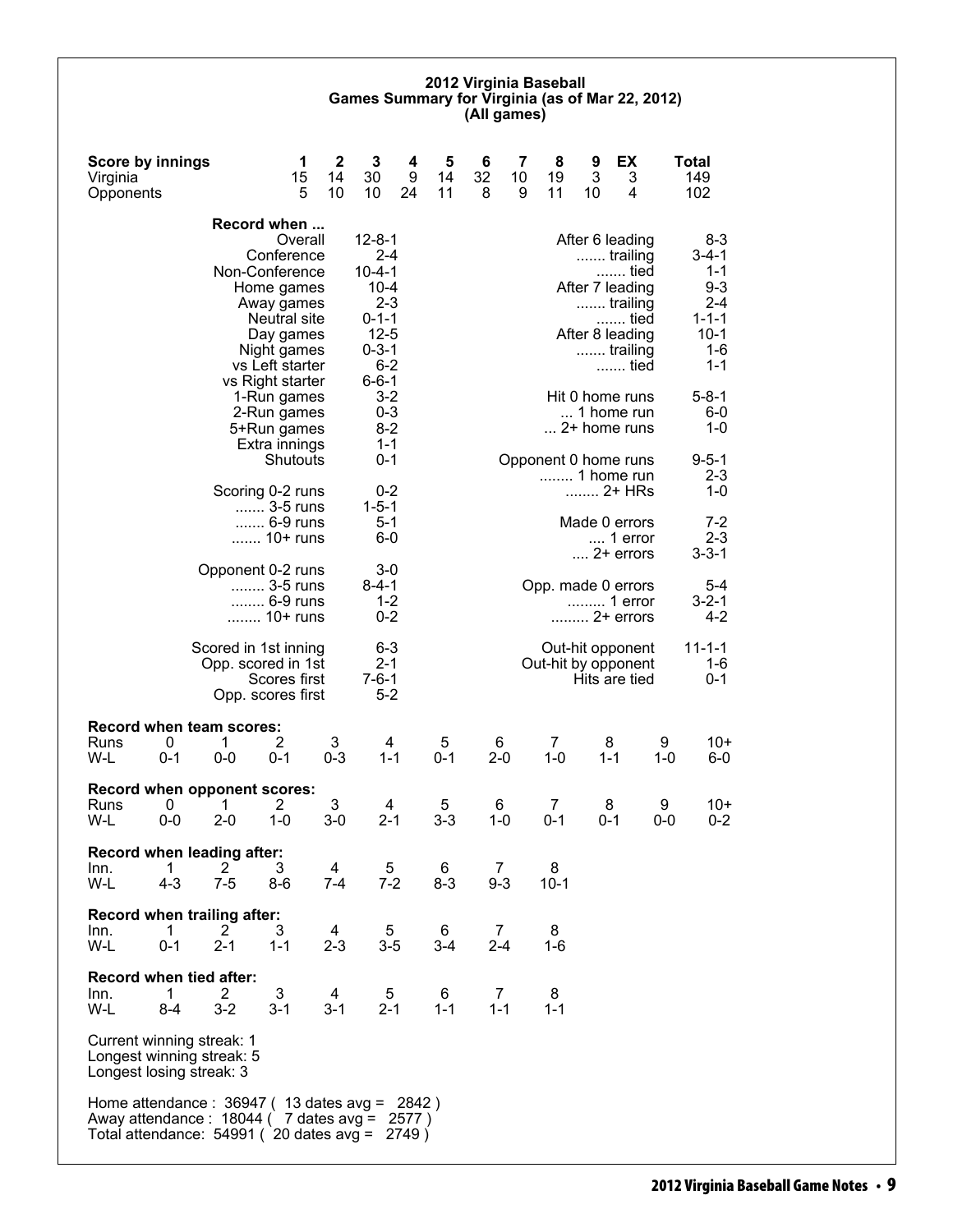| Towns, K<br>$1 - 0 - 0 - 0$<br>$1 - 0 - 0 - 0$<br>$1 - 0 - 1$<br>$1 - 0 - 0 - 0$<br>$2 - 0 - 0 - 0$<br>$\begin{array}{c} \vdots \\ \vdots \\ \vdots \end{array}$<br>$\frac{1}{2}$<br>Ħ<br>H<br>Ħ<br>ł<br>Î<br>₽                                                                                                                                                                                                                                                                                                                                                                                                                                                          |
|--------------------------------------------------------------------------------------------------------------------------------------------------------------------------------------------------------------------------------------------------------------------------------------------------------------------------------------------------------------------------------------------------------------------------------------------------------------------------------------------------------------------------------------------------------------------------------------------------------------------------------------------------------------------------|
| #6                                                                                                                                                                                                                                                                                                                                                                                                                                                                                                                                                                                                                                                                       |
| Shifflett, M<br>$0-1-0-0$<br>1-1-0-1<br>゚゚ヾ゚゠゚゚ゕゟゟゟゟゟゕ゚ゟ゠゚゚<br>゚゠゚ゕゟゕゟゟゟヹヹゖゟヹ゚<br>゚ゕ゚ゟゕゟゟゟヹゖゟゟゟゟゟ<br>$1 - 1 - 0$<br>$3-2-1$ -0<br>4-0-2-1<br>4-1-1-0<br>#5                                                                                                                                                                                                                                                                                                                                                                                                                                                                                                               |
| $\sharp 38$                                                                                                                                                                                                                                                                                                                                                                                                                                                                                                                                                                                                                                                              |
| Mitchell, C<br>$1 - 0 - 0 - 0$<br>$1 - 0 - 0 - 0$<br>$\begin{array}{c}\n\overline{1\cdot 0\cdot 0} \\ \overline{1\cdot 0}\cdot 0\n\end{array}$<br>$-0-0-1$<br>$      $ $  $ $  $<br>Ħ<br>ł<br>#8                                                                                                                                                                                                                                                                                                                                                                                                                                                                         |
| ĔჁ゚゙゚゚ゕ゚゚゚゚ヰゕ゚゚゚ゕ゚ヸヸヸゕ゚ゕヸヸゕ゚ゕ゚ゕヸヸゕ゚ゕ゚゚゚<br>゚゚゚ヹ゚ゖ゙ゕ゚゚゚ヮ゚ゖ゙ゕ゚ヸゖゟゖヸゖ゚ゖヸゖゟゟヸゖゟゖヸゖ<br>゚゠゚゚゚゚゚ヸヸゟゕ゚ゖヸヿ゚ゟゟゖ゙ヸヹゟゟゟゟゟゖゟヸゖ<br>#13                                                                                                                                                                                                                                                                                                                                                                                                                                                                                                                                                 |
| $4 - 0 - 0 - 0$<br>$4 - 1 - 1 - 0 - 3 - 3$<br>$4 - 1 - 1 - 3 - 3$<br>$5 - 0 - 3 - 3 - 3$<br>$2 - 1 - 0 - 0$<br>2-1-1-0<br>$4 - 0 - 1$<br>2-1-0-2<br>#18                                                                                                                                                                                                                                                                                                                                                                                                                                                                                                                  |
| #33<br>Howard,N<br>1-0-0-0<br>$2-0-2-1$<br>3-1-1-0<br>999999<br>::99999<br>:99999<br>$4 - 2 - 2 - 0$<br>$3 - 0 - 1 - 0$<br>$4 - 0 - 0 - 0$<br>$0 - 0 - 1$<br>$-0.0 - 0$<br>ŧ                                                                                                                                                                                                                                                                                                                                                                                                                                                                                             |
| #14                                                                                                                                                                                                                                                                                                                                                                                                                                                                                                                                                                                                                                                                      |
| Halley,S<br>ļ<br>I<br>ŧ<br>#7<br>ł                                                                                                                                                                                                                                                                                                                                                                                                                                                                                                                                                                                                                                       |
| $3 - 0 - 0 - 0$<br>$3-0-1-0$<br>ŧ.<br>#25                                                                                                                                                                                                                                                                                                                                                                                                                                                                                                                                                                                                                                |
| Fisher, D<br>4-0-0-1<br>3-0-0-0<br>844448<br>  94666<br>  94666<br>2-0-0-0<br>2-0-1-0<br>2-0-2-1-0<br>5-1-1-0<br>5-1-1-0<br>4444446<br>  22466447<br>  22466447<br>#23                                                                                                                                                                                                                                                                                                                                                                                                                                                                                                   |
| Downes, E<br>$3 - 0 - 2 - 0$<br>$0 - 0 - 0 - 0$<br>$29949$ $29949$ $-09949$ $-09949$ $-09949$<br>$5 - 1 - 2 - 4$<br>$\begin{array}{c} \vdots \\ \vdots \\ \vdots \end{array}$<br>$\vdots$<br>Î<br>Î<br>$\begin{array}{c} \vdots \\ \vdots \\ \vdots \end{array}$<br>#10<br>ĺ<br>ĺ<br>ļ<br>ĺ<br>ł                                                                                                                                                                                                                                                                                                                                                                         |
| Cogswell, B<br>Woodruff,<br>0-1-0-1-0<br>0-2-2-0<br>0-2-2-0<br>1-0-1-0<br>$3-0-0-0$<br>$3-0-0-0$<br>$7-0-0$<br>$2-1-0-0$<br>$1-0-0-0$<br>$-0.0 - 0.1$<br>$0 - 1 - 0 - 0$<br>$-0.0 - 1$<br>$1 - 0 - 0 - 0$<br>2-0-0-0<br>$0 - 1 - 0 - 0$<br>$6-2-1-1$<br>#37<br>$1 - 0 - 1 - 1$<br>$\vdots$<br>$\vdots$<br>$\vdots$<br>$\vdots$<br>$\frac{1}{2}$<br>$\vdots$<br>$\frac{1}{2}$<br>Î<br>$\vdots$<br>$\frac{1}{2}$<br>Î<br>ĺ<br>İ<br>İ<br>Î<br>Î<br>1#                                                                                                                                                                                                                       |
| Werman,K<br>#11                                                                                                                                                                                                                                                                                                                                                                                                                                                                                                                                                                                                                                                          |
| Date<br>Date<br>မှူ                                                                                                                                                                                                                                                                                                                                                                                                                                                                                                                                                                                                                                                      |
| Opponent<br>Boston College<br>Coastal Carolina<br>Opponent<br>Boston College<br>Coastal Carolina<br>James Madison<br>William & Mary<br>James Madison<br>Virginia Tech<br>Virginia Tech<br>Virginia Tech<br>Marist Records State<br>Marist Records State<br>Records State<br>Records State<br>James Madison<br>William & Mary<br>James Madison<br>Virginia Tech<br>Virginia Tech<br>Virginia Tech<br>Marist Rencide State<br>Marist Rencide State<br>Rencide State<br>Rencide State<br>Wright State<br>Seton Hall<br>Liberty<br>Seton Hall<br>Wright State<br>Seton Hall<br>Monmouth<br>Monmouth<br>Monmouth<br>Monmouth<br>Monmouth<br>Monmouth<br>Liberty<br>Seton Hall |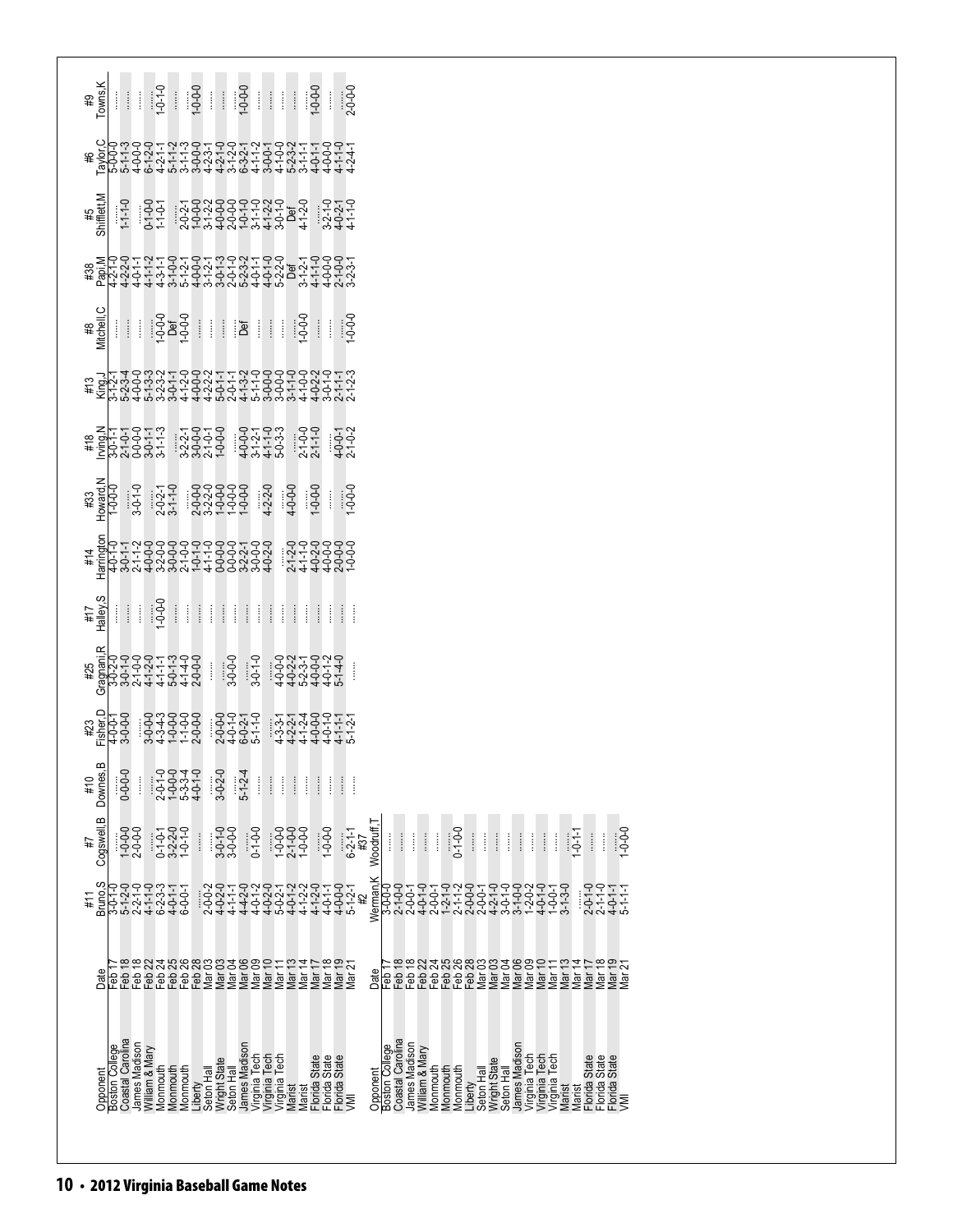|                                                                           |                         | Sb-Att             | 7186023880237<br>444929882                                                     |                  |                                                          |                                               |               |                             |       |                  |                                                                                                                        |                                        |                      |                                      |           | 8884                                                      |                |                                                 |                 |                                    |                                     | こ8ことあまらりって                                                      |                       |  |
|---------------------------------------------------------------------------|-------------------------|--------------------|--------------------------------------------------------------------------------|------------------|----------------------------------------------------------|-----------------------------------------------|---------------|-----------------------------|-------|------------------|------------------------------------------------------------------------------------------------------------------------|----------------------------------------|----------------------|--------------------------------------|-----------|-----------------------------------------------------------|----------------|-------------------------------------------------|-----------------|------------------------------------|-------------------------------------|-----------------------------------------------------------------|-----------------------|--|
|                                                                           |                         | င္တ                | け322け2248                                                                      |                  |                                                          |                                               |               |                             |       |                  | $\alpha$ 4 $\alpha$ 000004                                                                                             |                                        |                      |                                      | 58        | $-28$                                                     |                |                                                 |                 |                                    |                                     | $-8a$ a $3a$ $\overline{c}$ $4\overline{a}$ aa                  |                       |  |
|                                                                           |                         | <b>RH</b>          | 81というほうだい                                                                      |                  |                                                          |                                               |               |                             |       |                  | $-0$                                                                                                                   |                                        |                      |                                      |           | $E \approx 3.3$                                           |                |                                                 |                 |                                    |                                     | $0.24$ $5.0545$ $\omega$ $4$                                    |                       |  |
|                                                                           |                         | æ                  | <b>881か?810の</b>                                                               |                  |                                                          |                                               |               |                             |       |                  | g n w o o w                                                                                                            |                                        |                      |                                      |           | $E^{23}$ 82                                               |                |                                                 |                 |                                    |                                     | <u>៰ៜ</u> ៲៰៑៰៴ៜ៹៑៰៶៹                                           |                       |  |
|                                                                           |                         | 霞                  | <b>の8492万15万</b>                                                               |                  |                                                          |                                               |               |                             |       |                  | - <b>x</b> I - voor                                                                                                    |                                        |                      |                                      |           | $=$ $ z $ $\approx$ $\frac{1}{2}$                         |                |                                                 |                 |                                    |                                     | ౚౚఄ౼ౘౚఀఀౚఄ౽ౚఀ౻ౚ                                                 |                       |  |
|                                                                           |                         | £                  | 400405000                                                                      |                  |                                                          |                                               |               |                             |       |                  | 0000000-                                                                                                               |                                        |                      |                                      | 뜨         | $221$<br>$723$<br>$739$                                   |                |                                                 |                 |                                    |                                     | sarawaran sa                                                    |                       |  |
|                                                                           |                         | CAREER<br>2B<br>3B | <b>5000000000000</b>                                                           |                  |                                                          |                                               |               |                             |       |                  | 00000000                                                                                                               |                                        |                      | CAREER                               | ္တ        |                                                           |                |                                                 |                 |                                    |                                     | ono-oooooo                                                      |                       |  |
|                                                                           |                         |                    | ສ                                                                              |                  | いておきる!                                                   |                                               |               |                             |       |                  | amoooo-                                                                                                                |                                        |                      |                                      |           | $\sim$                                                    |                |                                                 |                 |                                    |                                     |                                                                 |                       |  |
|                                                                           |                         |                    | 888578832峰                                                                     |                  |                                                          |                                               |               |                             |       |                  | $-$ o $\omega$ o $-$ o $\omega$                                                                                        |                                        |                      |                                      | ۰<br>င်္တ | 000                                                       |                |                                                 |                 |                                    |                                     | 000000000                                                       |                       |  |
|                                                                           |                         | <b>k</b>           | 648852656                                                                      |                  |                                                          |                                               |               |                             |       |                  | -48nroow                                                                                                               |                                        |                      |                                      | ပ္ပ       | 900                                                       |                |                                                 |                 |                                    |                                     | 000000000                                                       |                       |  |
|                                                                           |                         |                    |                                                                                |                  |                                                          |                                               |               |                             |       |                  |                                                                                                                        | $\alpha$ ನ್ಗಳೂ $\alpha$ ನ              |                      |                                      | ၓ         | しこお                                                       |                |                                                 |                 |                                    |                                     | 000000000                                                       |                       |  |
|                                                                           |                         | æ                  | ខ្លួនដូច្នូទី៩ភ្ន                                                              |                  |                                                          |                                               |               |                             |       |                  |                                                                                                                        |                                        |                      |                                      |           | <mark>ಕ್ಷ</mark> ಿಪ್ರಿ ಜಿ                                 |                |                                                 |                 |                                    |                                     | ៰៶ៜ៰៷៓៑ៜ៓៰៷៝៹                                                   |                       |  |
|                                                                           |                         | <b>G-9</b>         | 105-86<br>95-69<br>21-20                                                       | $63-51$<br>18-15 | 18-102                                                   | 48-29<br>$17 - 15$                            | 176-142       | $\frac{3}{7}$ $\frac{4}{7}$ | 68-14 |                  | $13.6$ 6-0<br>$-6.6$ 6-0                                                                                               | $37 - 0$                               |                      |                                      | Ξ         | 2327<br>234                                               |                |                                                 |                 |                                    |                                     | <b>いというこうこうこう</b><br>ことによることの                                   |                       |  |
|                                                                           |                         |                    | $\frac{9}{322}$                                                                |                  |                                                          | sääänääästä                                   |               |                             |       |                  |                                                                                                                        | ខ្លួន ខ្លួនខ្លួន ខ្លួន                 |                      |                                      | ERA       | 2460<br>2460                                              |                |                                                 |                 |                                    |                                     | owawaw4wf5                                                      |                       |  |
| Sorted by Batting avg)                                                    | Neutral: 0-1-1 ACC: 2-4 | Sb-Att             | 8-12                                                                           |                  |                                                          | て<br>1 4 4 2 4 4 4 2 2 9<br>1 4 4 2 4 4 7 2 9 |               |                             |       |                  | 82472888                                                                                                               |                                        | 35-49<br>20-29       |                                      |           | $9\%$ កនា                                                 |                |                                                 |                 |                                    |                                     | <b>ことここうこうしっ</b>                                                | $\frac{179}{27}$      |  |
|                                                                           |                         | 0<br>Ū)            | ∞ ∞ ひ ! び れ ! 4 !                                                              |                  |                                                          |                                               |               |                             |       |                  | 04000000                                                                                                               |                                        | $\Xi$                |                                      |           | <b>ਸ਼</b> ੑਜ਼ਫ਼                                           |                |                                                 |                 |                                    |                                     |                                                                 | R<br>8                |  |
| 2012 Virginia Baseball                                                    |                         |                    | $\frac{1}{\sqrt{2}}$                                                           |                  |                                                          |                                               |               |                             |       |                  |                                                                                                                        | $0 - u \circ u \circ \circ \circ   2N$ |                      |                                      | 띥         | $\stackrel{11}{\scriptstyle\sim}$                         |                |                                                 |                 |                                    |                                     | $4\omega$ n $\infty$ $4\approx$ $\omega$ $\sim$                 | $\frac{137}{137}$     |  |
|                                                                           |                         | æ                  | <b>1825758828</b>                                                              |                  |                                                          |                                               |               |                             |       |                  |                                                                                                                        | - 666000                               | 85                   |                                      |           | 도효는정                                                      |                | $\circ$ <i>a</i> $\circ$ <i>a</i> $\sim$ $\leq$ |                 |                                    |                                     | <u>4 4 w v b a</u>                                              |                       |  |
| dual Season/Career Summary for Virginia (as of Mar 22, 2012)<br>All games | Home: 10-4 Away: 2-3    | <b>REI</b>         |                                                                                |                  |                                                          |                                               |               |                             |       |                  | $-$ ∞ $\sim$ $ \sim$ $\sim$ $\sim$ $\sim$                                                                              |                                        | ఛ వ్                 | (All games Sorted by Earned run avg) | ᆂ         | $\simeq$ ភន                                               |                |                                                 |                 |                                    |                                     | <u>6879700833</u>                                               | 226<br>IЦ             |  |
|                                                                           |                         | 臣                  | noo-nmooo                                                                      |                  |                                                          |                                               |               |                             |       |                  |                                                                                                                        | 000000000                              |                      |                                      | ௨         | ಗ್ಗ<br>ಜನಸ                                                |                |                                                 |                 |                                    |                                     | steddring under<br>steddring under                              |                       |  |
|                                                                           |                         | SON<br>æ           | noornnooo                                                                      |                  |                                                          |                                               |               |                             |       |                  |                                                                                                                        | onoooooo <mark>n</mark> o              |                      |                                      |           |                                                           |                |                                                 |                 |                                    |                                     |                                                                 |                       |  |
| Indivi                                                                    | Record: 12-8-1          | ⋖<br>සිස           | <b>0075994078</b>                                                              |                  |                                                          |                                               |               |                             |       |                  |                                                                                                                        | ᅮᇱᅮᆼᆼᆼᆼᅌᇦᅇ                             |                      | SEASON                               |           | $\infty$                                                  |                |                                                 |                 |                                    |                                     | onoooooooono                                                    |                       |  |
|                                                                           |                         | ᆍ                  | <b>222222422</b>                                                               |                  |                                                          |                                               |               |                             |       |                  | <u>- စဓိ စ ၈ – ဝ ဝ</u>                                                                                                 |                                        | <b>226</b>           |                                      | Sho       | <b>POC</b>                                                |                |                                                 |                 |                                    |                                     | 000000000                                                       |                       |  |
|                                                                           |                         | œ                  | ちてのはおひっかな                                                                      |                  |                                                          |                                               |               |                             |       |                  | 45 rooo                                                                                                                |                                        | 5<br>102             |                                      | ပ္ပ       | 000                                                       |                |                                                 |                 |                                    |                                     | oooooooooooo                                                    |                       |  |
|                                                                           |                         |                    | 202202024<br>2022024                                                           |                  |                                                          |                                               |               |                             |       |                  |                                                                                                                        |                                        |                      |                                      | <u>ဖိ</u> | <b>555</b>                                                |                |                                                 |                 |                                    |                                     | 00N000 <del>-</del> m00                                         | <u> ក</u>             |  |
|                                                                           |                         | æ                  |                                                                                |                  |                                                          |                                               |               |                             |       |                  | aggha <sub>@4</sub> -                                                                                                  |                                        | <b>PIE</b><br>706    |                                      |           | $\frac{d}{d}$                                             |                |                                                 |                 |                                    |                                     | $\circ$ $\circ$ $\circ$ $\circ$ $\circ$ $\circ$ $\circ$ $\circ$ | N N                   |  |
|                                                                           |                         | <b>G-GS</b>        | $21-2$                                                                         |                  |                                                          |                                               |               | $\frac{5}{6}$               |       | $7.99$<br>$7.99$ | $6-6$                                                                                                                  | $6-0$<br>$\overline{C}$                | $\sqrt{21}$<br>21-21 |                                      | ₹         | というとし                                                     |                |                                                 |                 |                                    |                                     | 8887988788<br>888798888                                         | $12-8$<br>$8 - 12$    |  |
|                                                                           |                         |                    | <b>২</b> ២ ក្នុង ខ្លួន ២ ភូមិ ៥ ភូមិ<br><b>২</b> ២ ក្នុង ១ ភូមិ ភូមិ ភូមិ ភូមិ |                  |                                                          |                                               |               |                             |       |                  |                                                                                                                        |                                        | <b>88888688858</b>   |                                      | ERA       | 2258<br>2358                                              |                | oouu4444                                        |                 |                                    |                                     | 11.57                                                           | 27.43<br>0.43<br>6.74 |  |
|                                                                           |                         |                    |                                                                                |                  |                                                          |                                               |               |                             |       |                  |                                                                                                                        |                                        |                      |                                      |           |                                                           |                |                                                 |                 |                                    |                                     |                                                                 |                       |  |
|                                                                           |                         |                    |                                                                                |                  |                                                          |                                               |               |                             |       |                  |                                                                                                                        |                                        |                      |                                      |           |                                                           |                |                                                 |                 |                                    |                                     |                                                                 |                       |  |
|                                                                           |                         |                    |                                                                                |                  |                                                          |                                               |               |                             |       |                  |                                                                                                                        |                                        |                      |                                      |           |                                                           |                |                                                 |                 |                                    |                                     |                                                                 |                       |  |
|                                                                           |                         | Player             | 25 Reed Gragnani<br>13 Jared King<br>38 Mike Papi                              | 11 Stephen Bruno | 6 Chris Taylor<br>14 Colin Harrington<br>23 Derek Fisher | 18 Nate Irving                                | 2 Keith Weman | 37 Thomas Woodruff          |       |                  | 10 Brandon Downes<br>5 Mitchell Shifflett<br>33 Nick Howard<br>7 Branden Cogswell<br>9 Kenny Towns<br>8 Chace Mitchell | 17 Shane Halley                        | Opponents<br>Totals  |                                      | Player    | 29 Scott Silverstein<br>47 Whit Mayberry<br>Branden Kline | 33 Nick Howard | 31 Justin Thompson<br>21 Barrett O'Neil         | 17 Shane Halley | 39 Austin Young<br>3 Kyle Crockett | 34 Artie Lewicki<br>19 Joel Effertz | 46 Nathaniel Abel<br>20 Ryan Ashooh                             | Opponents<br>Totals   |  |
|                                                                           |                         |                    |                                                                                |                  |                                                          |                                               |               |                             |       |                  |                                                                                                                        |                                        |                      |                                      |           | $\frac{6}{5}$                                             |                |                                                 |                 |                                    |                                     |                                                                 |                       |  |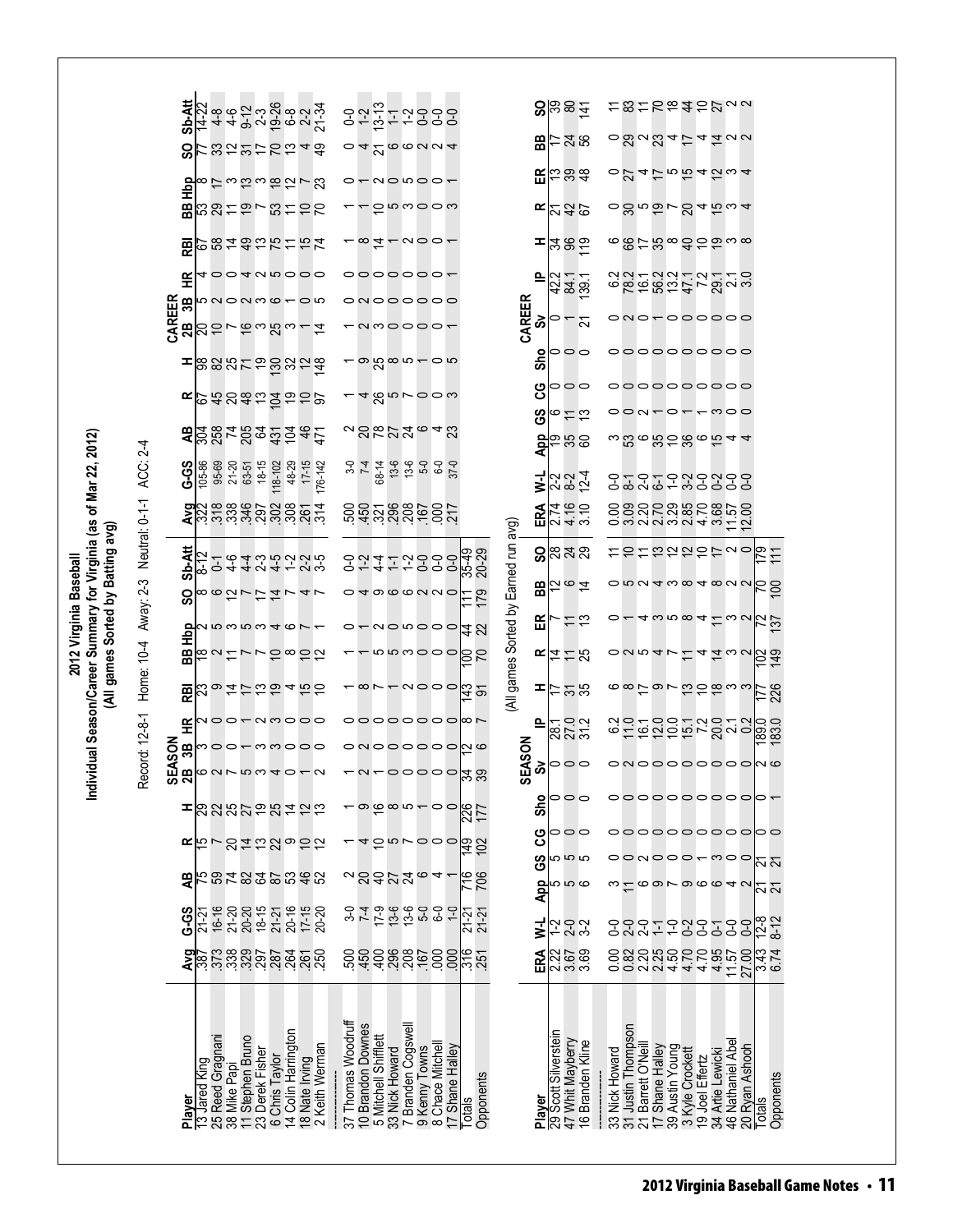| 2 KEITH WERMAN • INF/C                                               | 3/4         |
|----------------------------------------------------------------------|-------------|
| Last 5 Games: .308 (4-13)                                            | 3/9         |
| Last 10 Games: .320 (8-25)                                           | 3/11        |
| • Has started 20 games this season, 14 times at second base          | 3/18        |
| and six at catcher                                                   | 3/19        |
| • Received day off March 14 vs. Marist; had played in                |             |
| 95-straight games, dating to May 21, 2010, at Miami                  | 2011        |
| • Second on team with 12 walks                                       | <b>Date</b> |
| • Tied for national lead in sac bunts (10)                           | 2/20        |
| - Despite .250 batting average, still owns .377 on base per-         | 2/26        |
| centage                                                              | 3/1         |
| • Recorded his first hit of the season against William and Mary      | 3/5         |
| (2/22)                                                               | 3/12        |
| • Hit a sac fly to drive in a run and recorded two walks en route    | 3/13        |
| to a 4-4 tie with James Madison (2/18)                               | 3/16        |
| • Went 2-for-5, with three runs scored and three RBI in series       | 3/19        |
| sweep of Monmouth (2/24-26)                                          | 3/22        |
| • Registed one hit, two RBI, one walk and one run in final           | 3/26        |
| game against Monmouth (2/26)                                         | 4/3         |
| • Went 3-for-3 with sac bunt against Marist (3/13)                   | 4/5         |
| • Went 3-for-8 with one run and an RBI in series at Florida          | 4/9         |
| State (3/17-19)                                                      | 4/10        |
|                                                                      | 4/13        |
| <b>SEASON HIGHS</b>                                                  | 4/20        |
| VMI (3/21)<br>AB<br>5                                                | 4/24        |
| $\overline{R}$<br>$\overline{2}$<br>3x, last vs. Virginia Tech (3/9) | 4/30        |
| $\overline{\mathsf{H}}$<br>$\overline{\mathbf{3}}$<br>Marist (3/13)  | 5/14        |
| $\overline{2}$<br>3x, last vs. Virginia Tech (3/9)<br>BB             | 5/15        |
| $\overline{2}$<br>2x, last vs. Virginia Tech (3/9)<br>RBI            | 5/19        |
| SB<br>1<br>3x, last vs. Virginia Tech (3/11)                         | 5/71        |

#### **Career Highs**

| AB         | 6 | at NC State (4/3/10)              |
|------------|---|-----------------------------------|
| R          |   | 2x, last at Georgia Tech (4/9/11) |
| н          |   | 3x, last at Duke (4/30/10)        |
| <b>BB</b>  |   | Rider (3/4/11)                    |
| <b>RBI</b> |   | 2x, last at Georgia Tech (4/9/11) |
| SΒ         |   | Radford (4/7/10)                  |
|            |   |                                   |

#### **3 KYLE CROCKETT • LHP**

• Leads UVa relievers with 13.0 innings

• Top lefty option out of bullpen

• Held BC scoreless for five innings in his first appearance of the season (2/17)

• Did not allow an earned run in 2.1 innings out of the bullpen against Liberty (2/28; 2.1 IP, 4H, 2R, 0ER, 0BB, 0K) • Pitched twice in Virginia Tech series (Friday/Sunday), includ-

ing a perfect 1.1 innings on Friday

#### **Season Highs**

| IP   | 5.0                 |       |     |   |   |   |   |   | vs. Boston College (2/17)            |
|------|---------------------|-------|-----|---|---|---|---|---|--------------------------------------|
| H    | 4                   |       |     |   |   |   |   |   | Liberty (2/28)                       |
| R    | 3                   |       |     |   |   |   |   |   | at Florida State (3/18)              |
| ER   | 3                   |       |     |   |   |   |   |   | at Florida State (3/18)              |
| BB   | $\overline{2}$      |       |     |   |   |   |   |   | 3x, last vs. Florida State (3/19)    |
| К    | 3                   |       |     |   |   |   |   |   | 2x, at Florida State (3/18)          |
|      | <b>CAREER HIGHS</b> |       |     |   |   |   |   |   |                                      |
| IP   | 5.0                 |       |     |   |   |   |   |   | vs. Boston College (2/17/12)         |
| H    | 4                   |       |     |   |   |   |   |   | Liberty (2/28/12)                    |
| R    | 3                   |       |     |   |   |   |   |   | 2x, last at Florida State (3/18/12)  |
| ER   | 3                   |       |     |   |   |   |   |   | at Florida State (3/18)              |
| ВB   | 2                   |       |     |   |   |   |   |   | 3x, last vs. Florida State (3/19/12) |
| K    | 6                   |       |     |   |   |   |   |   | vs. William and Mary (3/1/11)        |
|      |                     |       |     |   |   |   |   |   |                                      |
| 2012 |                     |       |     |   |   |   |   |   |                                      |
| Date | Opponent            | GS IP |     | н | R |   |   |   | er BB so dec                         |
| 2/17 | vs. Boston College  |       | 5.0 | 2 | 0 | 0 | 2 | 3 |                                      |
| 2/22 | William and Mary    |       | 1.0 | 1 | 1 | 0 | 2 | 1 |                                      |
| 2/28 | Liberty             |       | 2.1 | 4 | 2 | 0 | 0 | 0 |                                      |
| 3/3  | <b>Seton Hall</b>   |       | 1.0 |   | O | n | 1 | 1 |                                      |
|      |                     |       |     |   |   |   |   |   |                                      |

| 3/4<br>3/9<br>3/11<br>3/18<br>3/19 | Seton Hall<br>Virginia Tech<br>Virginia Tech<br><b>Florida State</b><br>at Florida State |       | 1.0<br>1.1<br>1.1<br>1.0<br>1.1 | 1<br>0<br>3<br>1<br>1    | 1<br>0<br>$\overline{2}$<br>$\overline{3}$<br>$\overline{2}$ | 1<br>0<br>$\overline{2}$<br>$\overline{3}$<br>$\overline{\phantom{a}}$ | 0<br>0<br>0<br>1<br>$\overline{2}$ | 0<br>1<br>1<br>3<br>$\overline{2}$ | L<br>L       |
|------------------------------------|------------------------------------------------------------------------------------------|-------|---------------------------------|--------------------------|--------------------------------------------------------------|------------------------------------------------------------------------|------------------------------------|------------------------------------|--------------|
|                                    |                                                                                          |       |                                 |                          |                                                              |                                                                        |                                    |                                    |              |
| 2011                               |                                                                                          |       |                                 |                          |                                                              |                                                                        |                                    |                                    |              |
| Date                               | <b>Opponent</b>                                                                          | GS IP |                                 | н                        | R                                                            |                                                                        |                                    |                                    | ER BB SO DEC |
| 2/20                               | vs. Arkansas State                                                                       |       | 1.0                             | 0                        | $\mathbf{0}$                                                 | 0                                                                      | 0                                  | 0                                  |              |
| 2/26                               | East Carolina                                                                            |       | 0.1                             | 0                        | $\mathbf{0}$                                                 | 0                                                                      | 0                                  | 0                                  |              |
| 3/1                                | <b>William and Mary</b>                                                                  | ∗     | 4.0                             | $\mathfrak z$            | $\mathbf{0}$                                                 | 0                                                                      | 1                                  | 6                                  | w            |
| 3/5                                | Rider                                                                                    |       | 0.1                             | $\mathbf{0}$             | 0                                                            | 0                                                                      | 1                                  | 0                                  |              |
| 3/12                               | at Clemson                                                                               |       | 0.1                             | 1                        | 3                                                            | $\overline{2}$                                                         | 1                                  | 1                                  |              |
| 3/13                               | at Clemson                                                                               |       | 1.0                             | 1                        | 1                                                            | 0                                                                      | 0                                  | $\overline{2}$                     |              |
| 3/16                               | <b>James Madison</b>                                                                     |       | 0.1                             | 1                        | $\mathbf{0}$                                                 | 0                                                                      | 0                                  | 0                                  |              |
| 3/19                               | <b>Florida State</b>                                                                     |       | 1.1                             | 0                        | $\mathbf{0}$                                                 | 0                                                                      | 0                                  | 3                                  |              |
| 3/22                               | Towson                                                                                   |       | 3.0                             | $\mathfrak z$            | 0                                                            | $\Omega$                                                               | 0                                  | 4                                  |              |
| 3/26                               | Maryland-1                                                                               |       | 0.2                             | 0                        | 0                                                            | 0                                                                      | 0                                  | 1                                  | W            |
| 4/3                                | at Virginia Tech                                                                         |       | 2.1                             | $\mathfrak z$            | 0                                                            | 0                                                                      | 0                                  | 1                                  |              |
| 4/5                                | Radford                                                                                  |       | 1.0                             | 1                        | 0                                                            | $\Omega$                                                               | 0                                  | 1                                  |              |
| 4/9                                | at Georgia Tech                                                                          |       | 0.1                             | 2                        | 0                                                            | 0                                                                      | 1                                  | 1                                  |              |
| 4/10                               | at Georgia Tech                                                                          |       | 1.0                             | $\overline{2}$           | 1                                                            | 1                                                                      | 1                                  | 0                                  |              |
| 4/13                               | Coastal Carolina                                                                         |       | 0.2                             | 0                        | 0                                                            | 0                                                                      | 0                                  | 0                                  |              |
| 4/20                               | Richmond                                                                                 |       | 1.0                             | 1                        | 0                                                            | 0                                                                      | 0                                  | 0                                  |              |
| 4/24                               | <b>NC State</b>                                                                          |       | 2.1                             | 3                        | 0                                                            | 0                                                                      | 0                                  | $\overline{2}$                     | W            |
| 4/30                               | at Boston College                                                                        |       | 2.0                             | 0                        | 0                                                            | 0                                                                      | 1                                  | $\overline{3}$                     |              |
| 5/14                               | Miami                                                                                    |       | 0.0                             | 0                        | 0                                                            | 0                                                                      | 1                                  | 0                                  |              |
| 5/15                               | Miami                                                                                    |       | 0.1                             | 0                        | 0                                                            | 0                                                                      | 0                                  | 1                                  |              |
| 5/19                               | at North Carolina                                                                        |       | 0.2                             | $\mathfrak z$            | $\overline{\phantom{a}}$                                     | $\overline{2}$                                                         | 1                                  | 0                                  |              |
| 5/21                               | at North Carolina                                                                        |       | 1.0                             | $\overline{\phantom{a}}$ | 0                                                            | 0                                                                      | 0                                  | 0                                  |              |

#### **5 MitchellShifflett• OF**

**Last 5 Games:** .400 (6-15)

**Last 10 Games:** .423 (11-26)

• Has appeared in 17 games, with nine starts in CF

• Batting .412 in ACC games (fourth in ACC)

• Owns an eight-game hit streak entering the weekend • Fastest player on the team (4-for-4 in SB attempts; 13-for-13 career)

• Scored the game-winning run in the 11th inning against William and Mary (2/22)

• Recorded a walk, an RBI and a run in first win over Monmouth (2/24)

• Went 2-for-2 with an RBI in final game against Monmouth (2/26)

• Was 2-for-3 with two RBI in first start of year vs. Seton Hall (3/3)

• Went 4-for-10, scored twice in Virginia Tech series

• Went 3-for-7 with an RBI and two runs scored in Florida State series (3/17-19)

#### **season Highs**

| AB         | 4                   | 5x, last vs. VMI (3/21)              |
|------------|---------------------|--------------------------------------|
| R          | 2                   | at Florida State (3/18)              |
| H          | 2                   | 5x, last at Florida State (3/19)     |
| BB         | 1                   | 5x, last vs. VMI (3/21)              |
| <b>RBI</b> | 2                   | 2x, last vs. Virginia Tech (3/10)    |
| SB         | 1                   | 4x, last at Florida State (3/18)     |
|            | <b>CAREER HIGHS</b> |                                      |
| AB         | 4                   | 7x, last vs. VMI (3/21/12)           |
| R          | $\overline{2}$      | 2x, last at Florida State (3/18/12)  |
| Н          | $\overline{2}$      | 6x, last at Florida State (3/19/12)  |
| <b>BB</b>  | 1                   | 10x, last vs. VMI (3/21/12)          |
| <b>RBI</b> | 2                   | 2x, last vs. Virginia Tech (3/10/12) |
| SB         | 1                   | 13x, last at Florida State (3/18/12) |
|            |                     |                                      |
|            |                     |                                      |

#### **6 Chris Taylor • INF**

- **Last 5 Games:** .368 (7-19)
- **Last 10 Games:** .317 (13-41)
- Has started all 21 games at shortstop
- Batted leadoff in every game this year

• Leads the team in at-bats (83), homeruns (3), and runs scored with 20

• Second on team in RBI with 18

• Started an 11th inning rally to beat William and Mary with a leadoff single (2/22)

• Hit a three-run home run against Coastal Carolina (2/18)

• Registered a hit in each game of the Monmouth series, including a triple in the middle game (2/24-26)

• Hit his second three-run home run of the season and drew one walk in final game against Monmouth (2/26)

• Went 6-for-11 during Wright State/Seton Hall weekend

• Tripled, homered and scored three times in win at JMU (3/6) • Hit his third triple of the season, scoring two, versus Virginia Tech (3/9)

• Tied career-high with three hits in 8-5 win over Marist (3/13)

#### **Season Highs**

| AB         | 6                   | 2x, last at James Madison (3/6)    |
|------------|---------------------|------------------------------------|
| R          |                     | at James Madison (3/6)             |
| H          | 4                   | VMI (3/21)                         |
| BB         | 2                   | Seton Hall (3/4)                   |
| <b>RBI</b> | 3                   | 2x, last vs. Monmouth (2/26)       |
| <b>SB</b>  |                     | 4x, last vs. VMI (3/21)            |
|            | <b>CAREER HIGHS</b> |                                    |
| AB         | 6                   | 4x, last at James Madison (3/6/12) |
| R          | 4                   | Richmond (4/20/10)                 |
| H          | 4                   | VMI (3/21/12)                      |
| ВB         | 3                   | Richmond (4/20/10)                 |
| <b>RBI</b> | 4                   | Maryland (3/25/11)                 |
| SB         |                     | NC State (4/24/11)                 |

#### **7 Branden Cogswell• INF**

#### **Last 5 Games:** .125 (1-8)

**Last 10 Games:** .091 (1-11)

• Has earned five starts at second base and one at DH

• Made first career appearance against Coastal Carolina (2/18)

• Made first career start in game against JMU (2/18)

• Went 2-for-3 with two runs in middle game of the Monmouth series (2/25)

#### **Season/Career Highs**

| AB                     | VMI (3/21)                    |
|------------------------|-------------------------------|
| R                      | 2x, last vs. VMI (3/21)       |
| н                      | Monmouth (2/25)               |
| BB                     | 3x, last vs. Seton Hall (3/4) |
| RBI                    | Monmouth (2/24)               |
| $\overline{\text{SB}}$ | Wright State (3/3)            |

#### **10 brandon downes • c/OF**

**Last 10 Games:** .400 (2-5)

• Currently out with broken hand, suffered March 6 at James Madison

• Has appeared in seven games, starting three at DH and one at CF

• Had first career appearance against Coastal Carolina (2/18)

• Notched a walk in his lone plate appearance vs. CCU

• Started first game of his career at DH in win against Monmouth, going 3-for-5 with two doubles, a triple, three runs and four RBI (2/26)

• Was 2-for-3 as DH against Wright State (3/3)

• Doubled, tripled and drove in four runs at JMU (3/6)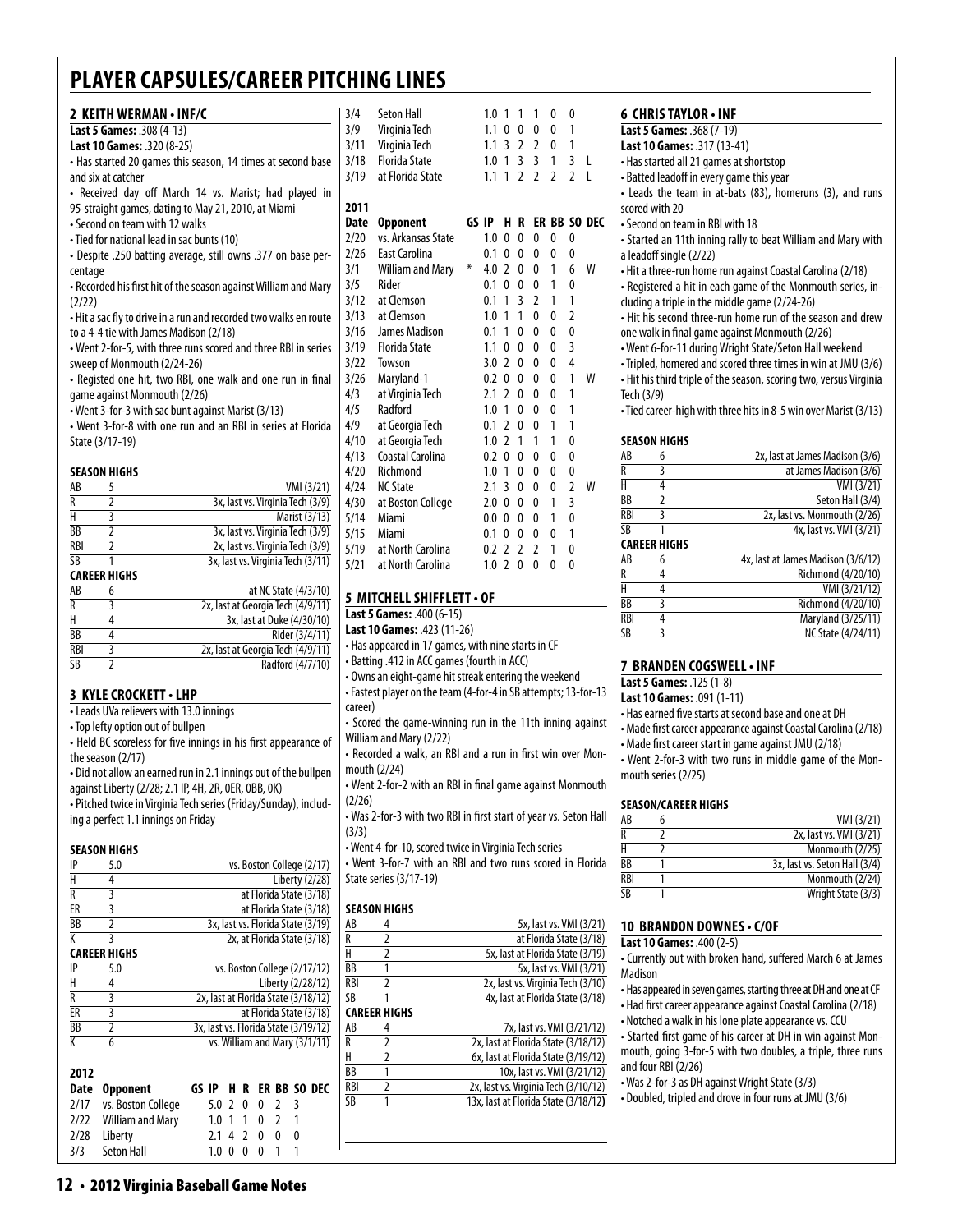#### **Season/Career Highs**

| AB                      | 2x, last at James Madison (3/6) |
|-------------------------|---------------------------------|
| R                       | Monmouth (2/26)                 |
| н                       | Monmouth (2/26)                 |
| BB                      | at Coastal Carolina (2/18)      |
| RBI                     | 2x, last at James Madison (3/6) |
| $\overline{\textsf{S}}$ | at James Madison (3/6)          |

#### **11 Stephen Bruno • INF**

**Last 5 Games:** .333 (7-21)

**Last 10 Games:** .357 (15-42)

- Started 20-of-21 games this season at third base
- Missed all but seven games last year because of injury
- Second on team with 27 hits

• Holds fourth-best batting average on the team (.329)

- Owns team's longest hit streak of the year, 10 games, from March 3-18
- Went 3-for-6 including a home run with 2 runs and 3 RBI in the first game of the Monmouth series (2/24)

• Was 3-for-10 with 3 RBI during Wright State/Seton Hall weekend (3/3-4)

• Went 2-for-4, scored four runs and reached base four times in win at JMU (3/6)

• Was 5-for-13 (.385) in Virginia Tech series; hit game-tying single in ninth inning of Sunday comeback win

• Stole a career-high two bases in win over Marist (2/24)

• Went 2-for-4 with one run scored in final game of Florida State series (3/19); 3-for-12 in series

#### **Season Highs**

| AB  | n                   | 2x, last vs. Monmouth (2/26)     |  |  |  |  |
|-----|---------------------|----------------------------------|--|--|--|--|
| R   |                     | at James Madison (3/6)           |  |  |  |  |
| н   |                     | Monmouth (2/24)                  |  |  |  |  |
| ВB  |                     | 7x, last at Florida State (3/19) |  |  |  |  |
| RBI |                     | Monmouth (2/24)                  |  |  |  |  |
| SΒ  |                     | Marist (3/14)                    |  |  |  |  |
|     | <b>CAREER HIGHS</b> |                                  |  |  |  |  |

| AB  | at Maryland (4/23/10)              |
|-----|------------------------------------|
| R   | 2x, last at James Madison (3/6/12) |
| н   | 4x, last vs. Monmouth (2/24/12)    |
| ВB  | 2x, last at Miami (5/22/10)        |
| RBI | Rhode Island (2/27/10)             |
| SΒ  | Marist (3/14/12)                   |

#### **13 Jared King • INF**

**Last 5 Games:** .400 (6-15)

**Last 10 Games:** .333 (11-33)

• Has started all 21 games at first base this season • Leads the team in hits (29), walks (18), RBI (23), OBP (.510; fourth in the ACC) and SLG% (.627)

• Leads team, tied for second in ACC with eight stolen bases • Went 3-for-5 against William and Mary with two doubles and 3 RBI (2/22)

• Hit a three-run homerun off of Coastal Carolina (2/18)

• Went 3-for-5 with three runs scored and four RBI against Coastal Carolina (2/18)

• Went 6-for-10 in Monmouth series (2/24-26)

• Tied his career-high for hits in a game, going 3-for-3 with two runs, two RBI and a walk in opening game against Monmouth (2/24)

• Was 4-for-11 with four RBI during Wright State/Seton Hall weekend (3/3-4)

• Hit go-ahead two-run homer against Seton Hall (3/3)

• Went 3-for-4 with triple, two RBI at JMU (3/6)

• Was 4-for-9 with two doubles, three RBI in FSU series (3/17- 19)

• Drew a career-high three walks in final game of FSU series

#### **season Highs**

| AB         |                     | 4x, last vs. Virginia Tech (3/9)       |
|------------|---------------------|----------------------------------------|
| R          | 2                   | 3x, last vs. Seton Hall (3/3)          |
| H          | ξ                   | 4x, last at James Madison (3/6)        |
| BB         | 3                   | at Florida State (3/19)                |
| <b>RBI</b> | 4                   | at Coastal Carolina (2/18)             |
| SB         |                     | Marist (3/13)                          |
|            | <b>CAREER HIGHS</b> |                                        |
| AB         | 5                   | 8x, last vs. Virginia Tech (3/9/12)    |
| R          |                     | at VCU (5/3/11)                        |
| H          | 3                   | 9x, last at James Madison (3/6/12)     |
| BB         | 3                   | 2x, last at Florida State (3/19/12)    |
| <b>RBI</b> | 4                   | 2x, last at Coastal Carolina (2/18/12) |
| SB         |                     | Marist (3/13/12)                       |

#### **14 Colin Harrington • OF**

**Last 5 Games:** .200 (3-15)

**Last 10 Games:** .333 (9-27)

• Has started 16 games in left field

• Ranks 20th nationally with six sac bunts

• Went 1-for-2 with a single, 2 RBI and a run scored against Coastal Carolina (2/18)

- Notched a hit in each of the first three games of the season • Went 2-for-3 with two runs in first game in 2-hole in order
- at JMU (3/6)

• Recorded two singles in Saturday win over Virginia Tech (3/10)

• Went 2-for-4 in the two-spot, on Friday game of Florida State series (3/17)

#### **SEASON HIGHS**

| AB  | 4                   | 7x, last at Florida State (3/18)     |
|-----|---------------------|--------------------------------------|
| н   | 2                   | 4x, last at Florida State (3/17)     |
| R   | 2                   | 2x, last at James Madison (3/6)      |
| ВB  |                     | 7x, last vs. Marist (3/14)           |
| RBI | 2                   | vs. James Madison (2/18)             |
| SB  |                     | Virginia Tech (3/9)                  |
|     | <b>CAREER HIGHS</b> |                                      |
| AB  |                     | 9x, last at Florida State (3/18/12)  |
| н   | 3                   | Duke (4/15/11)                       |
|     |                     |                                      |
| R   | 2                   | 3x, last at James Madison (3/6/12)   |
| ВB  |                     | 7x, last vs. Marist (3/14/12)        |
| RBI |                     | 3x, last vs. James Madison (2/18/12) |

#### **16 branden kline• RHP**

• Preseason All-American by Baseball America, Collegiate Baseball

• Leads the team in wins (3), strikeouts (29) and innings pitched (31.2)

• Started the Cavaliers' first game of the season against Boston College and was credited with loss (4.0 IP, 7H, 5R, 1ER, 2BB, 3K) • Notched his first win of the season, striking out five in his

longest career outing, against Monmouth (2/24; 6.1 IP, 6H, 2R, 3ER, 3B, 5K)

• Earned win against Seton Hall on 3/3 (6.0 IP, 5H, 4R, 1ER, 3BB, 6K)

• Struggled with control in Friday game vs. Virginia Tech; took the defeat (3.0 IP, 7R, 6ER, 5H, 4BB, 4K)

• Rebounded to earn win Tuesday vs. Marist; shook off slow start to pitch 6.0 innings (5R, 2ER, 8H, 2BB, 5K)

• Tied career-highs in innings pitched (6.1) and strikeouts (6), in Sunday start at Florida State (3/18; 6.1 IP, 4H, 1R, 0ER, 0BB, 6K)

#### **Season Highs**

 $\frac{1}{11}$  6.1 2x, last at Florida State (3/18)<br>  $\frac{1}{11}$  8 Marist (3/13) 8 Marist  $(3/13)$  5/20 at Miami

| R            | 7                                |       |                  |                   |                |                |        |                         | Virginia Tech (3/9)                                            |
|--------------|----------------------------------|-------|------------------|-------------------|----------------|----------------|--------|-------------------------|----------------------------------------------------------------|
| ER           | 6                                |       |                  |                   |                |                |        |                         | Virginia Tech (3/9)                                            |
| ВB<br>K      | 4<br>6                           |       |                  |                   |                |                |        |                         | Virginia Tech (3/9)<br>2x, last at Florida State (3/18)        |
|              | CAREER HIGHS                     |       |                  |                   |                |                |        |                         |                                                                |
| IP           | 6.1                              |       |                  |                   |                |                |        |                         | 2x, last at Florida State (3/18/12)                            |
| H            | 8                                |       |                  |                   |                |                |        |                         | Marist (3/13/12)                                               |
| R            | 7                                |       |                  |                   |                |                |        |                         | Virginia Tech (3/13/12)                                        |
| ER           | 6                                |       |                  |                   |                |                |        |                         | Virginia Tech (3/13/12)                                        |
| BB<br>К      | 4<br>6                           |       |                  |                   |                |                |        |                         | Virginia Tech (3/13/12)<br>3x, last at Florida State (3/18/12) |
|              |                                  |       |                  |                   |                |                |        |                         |                                                                |
| 2012         |                                  |       |                  |                   |                |                |        |                         |                                                                |
| Date         | <b>Opponent</b>                  |       | GS IP            | н                 | R              |                |        |                         | ER BB SO DEC                                                   |
| 2/17         | vs. Boston College               | ∗     | 4.0              | 7                 | 5              | 1              | 2      | 3                       | L                                                              |
| 2/24         | Monmouth                         | ⋇     | 6.1              | 6                 | 3              | 3              | 3      | 5                       | W                                                              |
| 3/3          | <b>Seton Hall</b>                | ⋇     | 6.0              | 5                 | 4              | 1              | 3      | 6                       | W                                                              |
| 3/9          | Virginia Tech                    | ⋇     | 3.0              | 5                 | 7              | 6              | 4      | 4                       | L                                                              |
| 3/13<br>3/18 | Marist<br>at Florida State       | ⋇     | 6.0<br>6.1       | 8<br>4            | 5<br>1         | 2<br>0         | 2<br>0 | 5<br>6                  | W                                                              |
|              |                                  |       |                  |                   |                |                |        |                         |                                                                |
| 2011         |                                  |       |                  |                   |                |                |        |                         |                                                                |
| <b>Date</b>  | <b>Opponent</b>                  | GS IP |                  | H                 | R              |                |        |                         | ER BB SO DEC                                                   |
| 2/18         | vs. UAB                          |       | 0.2              | 0                 | 0              | 0              | 0      | 2                       | S                                                              |
| 2/23         | VMI                              |       | 1.0              | 0                 | 0              | 0              | 0      | 1                       | S                                                              |
| 2/26         | <b>East Carolina</b>             |       | 1.0              | 1                 | 0              | 0              | 0      | $\overline{2}$          | S                                                              |
| 2/27<br>3/5  | <b>East Carolina</b><br>Rider    |       | 0.2<br>2.0       | 0<br>0            | 0<br>0         | 0<br>0         | 1<br>0 | 0<br>2                  | S                                                              |
| 3/8          | Marshall                         |       | 1.2              | 1                 | 0              | 0              | 0      | $\overline{2}$          | S                                                              |
| 3/12         | at Clemson                       |       | 1.0              | 1                 | 0              | 0              | 0      | $\overline{2}$          | S                                                              |
| 3/13         | at Clemson                       |       | 2.0              | $\overline{2}$    | 1              | 1              | 0      | 4                       | S                                                              |
| 3/16         | <b>James Madison</b>             |       | 1.0              | 0                 | 0              | 0              | 0      | $\overline{2}$          | S                                                              |
| 3/19         | <b>Florida State</b>             |       | 3.1              | 4                 | 1              | 1              | 3      | $\overline{2}$          | W                                                              |
| 3/26         | Maryland-1                       |       | 1.0              | 1                 | 0              | 0              | 0      | $\overline{2}$          | S                                                              |
| 3/26         | Maryland-2                       |       | 0.2              | 0                 | 0              | 0              | 0      | $\overline{2}$          | S                                                              |
| 4/3<br>4/5   | at Virginia Tech<br>Radford      |       | 1.0<br>1.0       | 0<br>0            | 0<br>0         | 0<br>0         | 1<br>0 | 0<br>1                  | S                                                              |
| 4/8          | at Georgia Tech                  |       | 1.0              | 0                 | 0              | 0              | 0      | 0                       |                                                                |
| 4/13         | Coastal Carolina                 |       | 1.0              | 3                 | 2              | $\overline{2}$ | 0      | $\overline{2}$          | W                                                              |
| 4/17         | Duke-1                           |       | 3.2              | 5                 | 1              | 1              | 2      | 5                       | W                                                              |
| 4/20         | Richmond                         |       | 1.0              | 0                 | 1              | 1              | 3      | $\overline{2}$          |                                                                |
| 4/23         | NC State-2                       |       | 1.0              | 1                 | 0              | 0              | 0      | 1                       | S                                                              |
| 4/24         | <b>NC State</b>                  |       | 1.2              | 2                 | 0              | 0              | 1      | $\overline{3}$          | S                                                              |
| 5/1          | at Boston College                |       | 1.0              | 0                 | 0              | 0              | 1      | 0<br>$\overline{2}$     |                                                                |
| 5/3<br>5/14  | at VCU<br>Miami                  |       | 1.0<br>1.1 1     | 0                 | 0<br>2         | 0<br>2         | 0<br>2 | 1                       | S                                                              |
| 5/15         | Miami                            |       | 1.0 <sub>2</sub> |                   | 2              | 0              | 1      | 1                       | S                                                              |
| 5/21         | at North Carolina                |       | $1.0\,$          | 0                 | 0              | 0              | 1      | 0                       |                                                                |
|              |                                  |       |                  |                   |                |                |        |                         |                                                                |
| 2010         |                                  |       |                  |                   |                |                |        |                         |                                                                |
| Date         | <b>Opponent</b>                  |       | GS IP            | H                 | R              |                |        |                         | ER BB SO DEC                                                   |
| 2/20<br>2/27 | at East Carolina<br>Rhode Island |       | 2.1<br>1.0       | 4<br>$\mathbf{1}$ | 2<br>0         | 2<br>0         | 1<br>0 | 2<br>$\overline{2}$     |                                                                |
| 3/7          | Dartmouth                        |       | 2.1              | 1                 | 0              | 0              | 1      | $\overline{\mathbf{c}}$ | S                                                              |
| 3/10         | at William & Mary                | ⋇     | 4.0              | 4                 | 3              | 3              | 3      | 3                       |                                                                |
| 3/17         | at James Madison                 | ⋇     | 5.0              | $\overline{2}$    | $\overline{2}$ | 1              | 3      | 3                       | W                                                              |
| 3/23         | Marshall                         |       | 2.0              | 1                 | 0              | 0              | 0      | $\overline{2}$          |                                                                |
| 3/30         | Towson                           | ⋇     | 3.0              | 7                 | 4              | 4              | 0      | $\overline{\mathbf{c}}$ |                                                                |
| 4/3          | at NC State                      |       | 2.1              | 3                 | 0              | 0              | 1      | 3                       | S                                                              |
| 4/6          | James Madison                    |       | 1.0              | 0                 | 0              | 0              | 0      | 2                       |                                                                |
| 4/7<br>4/10  | Radford<br>Georgia Tech          |       | 1.0<br>4.0       | 0<br>3            | 0<br>1         | 0<br>0         | 0<br>0 | 0<br>3                  |                                                                |
| 4/18         | Virginia Tech                    |       | 2.0              | 0                 | 0              | 0              | 0      | 1                       |                                                                |
| 4/21         | George Mason                     |       | 1.0              | 1                 | 1              | 0              | 1      | 1                       |                                                                |
| 4/27         | Coastal Carolina                 | ⋇     | 5.0              | 4                 | $\overline{2}$ | 1              | 1      | 4                       | W                                                              |
| 5/4          | VCU                              | ⋇     | 6.0              | 5                 | 4              | 4              | 1      | 5                       | W                                                              |
| 5/15         | North Carolina                   |       | 3.0 <sub>1</sub> |                   | 0              | 0              | 0      | 3                       |                                                                |

 $*$  5.0 3 2 2 2 3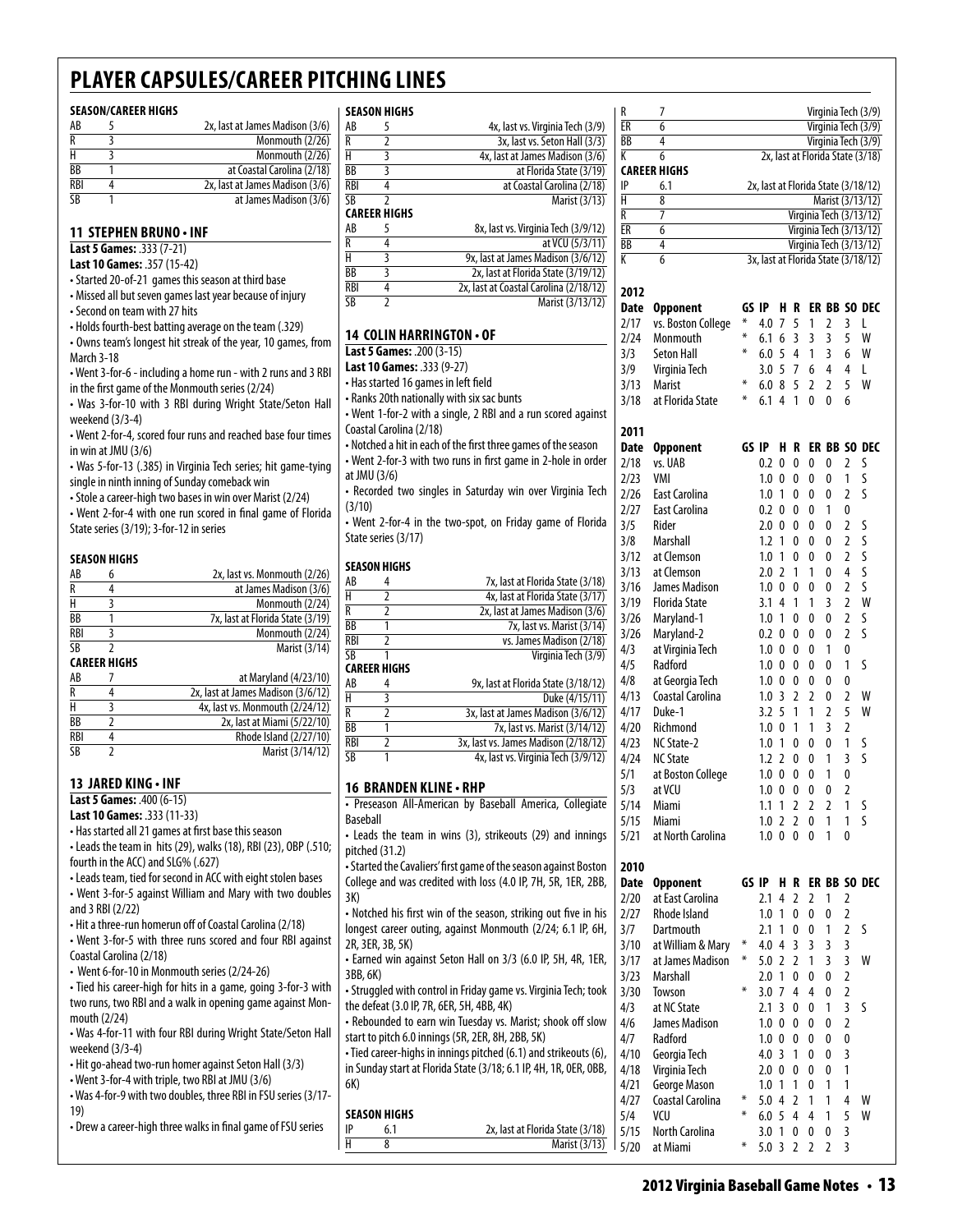| 5/27 vs. Florida State | 2.0 2 0 0 1 2       |  |  |  |
|------------------------|---------------------|--|--|--|
| 5/29 vs. Miami         | 2.2 1 1 1 1 3       |  |  |  |
| 6/5 Ole Miss           | 3.0 2 1 1 1 4       |  |  |  |
| $6/7$ St. John's       | $*$ 5.1 6 3 3 1 5 W |  |  |  |
| 6/14 Oklahoma          | $*$ 12344211        |  |  |  |
|                        |                     |  |  |  |

#### **17 shane halley • RHP/OF**

• Has made eight appearances out of bullpen • Made first appearance of the season against Coastal Carolina, tossing a scoreless inning without yielding a hit (2/18; 1.0 IP, 0H, 0R, 1BB, 1K)

| .<br>• Pitched a scoreless inning in relief against William and Mary $\parallel$ 2 |   |
|------------------------------------------------------------------------------------|---|
| (2/22)                                                                             | D |

• Pitched a perfect inning in relief, notching two strikeouts, versus Monmouth (2/25; 1.0 IP, 0H, 0R, 0ER, 0, 2K)

• Had two scoreless innings last weekend against Virginia Tech; earned win with two innings of one-hit ball Saturday

#### **Season Highs**

| AB     |   | vs. Monmouth (2/24) |
|--------|---|---------------------|
| n      | ۰ |                     |
|        |   |                     |
| BB     |   |                     |
| RBI    |   |                     |
| $\sim$ |   |                     |

| IP | 2.0 | 2x, last vs. Virginia Tech (3/10) |
|----|-----|-----------------------------------|
| Н  |     | at Florida State (3/17)           |
| R  |     | Wright State (3/3)                |
| ER |     | Wright State (3/3)                |
| ВB |     | 4x, last at Florida State (3/17)  |
| K  |     | 4x, last vs. Virginia Tech (3/11) |

#### **Career Highs**

| AB              | at VCU (5/3/11)                    |
|-----------------|------------------------------------|
| R               | 3x, last vs. Richmond (4/20/11)    |
|                 | Navy (3/10/09)                     |
| ВB              | 3x, last at Virginia Tech (4/1/11) |
| RBI             | Richmond (4/20/11)                 |
| $\overline{SB}$ |                                    |

| IP              | 4.0 | Richmond (4/20/10)                  |
|-----------------|-----|-------------------------------------|
| н               |     | 2x, last at Florida State (3/17/12) |
| R               |     | at Virginia Tech (4/2/11)           |
| FR              |     | at Virginia Tech (4/2/11)           |
| $\overline{BB}$ |     | Cornell (3/5/11)                    |
|                 |     | Maryland (3/25/11)                  |

**2012**

| <b>Date</b> | <b>Opponent</b>     | GS IP |                  |                | ΗR            |                |   |   | ER BB SO DEC |
|-------------|---------------------|-------|------------------|----------------|---------------|----------------|---|---|--------------|
| 2/18        | at Coastal Carolina |       | 1.0              | 0              | 0             | 0              |   |   |              |
| 2/22        | William and Mary    |       | 1.0 <sub>0</sub> |                | 0             | 0              | 0 |   |              |
| 2/25        | Monmouth            |       | 1.0              | $\overline{0}$ | 0             | 0              | 0 | 2 |              |
| 2/28        | Liberty             |       | 1.2 <sub>1</sub> |                | 1             | 0              | 1 | 2 |              |
| 3/3         | <b>Wright State</b> |       | 2.0              | - 1            | $\mathcal{L}$ | $\overline{2}$ |   |   |              |
| 3/4         | Seton Hall          |       | 0.2              | - 1            | 0             | 0              | 0 | 2 |              |
| 3/10        | Virginia Tech       |       | 2.0              | -1             | 0             | 0              | 0 | 1 | W            |
| 3/11        | Virginia Tech       |       | 1.2 <sub>2</sub> |                | 0             | 0              | 0 | 2 |              |
| 3/17        | at Florida State    |       | 1.0              |                |               |                |   |   |              |

#### **2011**

|      | Date Opponent          |            |   |   |                 |                         |                          | GS IP H R ER BB SO DEC |
|------|------------------------|------------|---|---|-----------------|-------------------------|--------------------------|------------------------|
|      | 3/1 William and Mary   | $2.0 \, 0$ |   | 0 | 0               | - 0                     |                          |                        |
| 3/5  | Cornell                |            |   |   | $0.2$ 2 2 2 3 1 |                         |                          |                        |
|      | 3/13 at Clemson        | $1.1 \; 0$ |   | 0 | $02$ 3          |                         |                          |                        |
|      | 3/20 Florida State     |            |   |   | 1.0 1 2 2 2 1   |                         |                          |                        |
| 3/25 | Maryland               | 3.0 0 0    |   |   | $\overline{0}$  | $\overline{\mathbf{0}}$ | 6 S                      |                        |
|      | 4/19 at Radford        | 1.0        | 0 | 0 | 0               | 0                       | $\overline{\phantom{0}}$ |                        |
|      | 4/29 at Boston College | 2.0        |   |   | 0               | 0                       |                          |                        |

| 2010          |                                                                      |     |       |                |   |   |   |                     |                                   |
|---------------|----------------------------------------------------------------------|-----|-------|----------------|---|---|---|---------------------|-----------------------------------|
| Date          | Opponent                                                             |     | GS IP | H              | R |   |   |                     | ER BB SO DEC                      |
| 3/16          | <b>William and Mary</b>                                              | 1.0 | 0     | 0              | 0 | 0 | 1 |                     |                                   |
| 3/19          | <b>Boston College</b>                                                |     | 1.0   | 1              | 0 | 0 | 0 | 0                   |                                   |
| 3/27          | Clemson-1                                                            |     | 0.2   | 1              | 0 | 0 | 0 | 0                   |                                   |
| 3/30          | Towson                                                               |     | 3.0   | $\overline{2}$ | 1 | 1 | 0 | 2                   | W                                 |
|               |                                                                      |     | 2.1   | 1              | 1 | 1 |   |                     |                                   |
| 4/6           | James Madison                                                        |     |       | 1              |   |   | 5 | 5<br>$\overline{2}$ |                                   |
| 4/14          | at VMI                                                               | ⋇   | 1.0   |                | 0 | 0 | 0 |                     |                                   |
| 4/20          | 3<br>$\overline{2}$<br>4<br>W<br>Richmond<br>4.0<br>0<br>0           |     |       |                |   |   |   |                     |                                   |
| 4/28          | 0.2<br>1<br>1<br>1<br>$\overline{2}$<br>$\overline{2}$<br>Georgetown |     |       |                |   |   |   |                     |                                   |
| 2009          |                                                                      |     |       |                |   |   |   |                     |                                   |
| Date          | ER BB SO DEC<br>GS IP<br>H<br>R                                      |     |       |                |   |   |   |                     |                                   |
| 2/20          | <b>Opponent</b><br><b>Bucknell</b>                                   |     | 1.0   | 0              | 0 | 0 | 0 | 3                   |                                   |
| 3/4           |                                                                      |     | 1.2   | 1              | 0 | 0 | 0 | 5                   |                                   |
|               | George Washington                                                    |     |       |                |   |   |   |                     |                                   |
| 3/11          | VMI                                                                  |     | 2.0   | 0              | 0 | 0 | 0 | $\overline{2}$      |                                   |
| 3/13          | Florida State                                                        |     | 2.0   | $\overline{2}$ | 1 | 0 | 1 | 1                   |                                   |
| 3/18          | Wagner                                                               |     | 2.2   | 0              | 0 | 0 | 1 | 4                   | W                                 |
| 3/25          | Towson                                                               |     | 1.0   | $\overline{2}$ | 0 | 0 | 0 | 2                   |                                   |
| 3/29          | North Carolina                                                       |     | 1.0   | 0              | 0 | 0 | 0 | 0                   |                                   |
| 4/1           | Norfolk State                                                        |     | 3.1   | 1              | 0 | 0 | 0 | $\overline{3}$      | W                                 |
| 4/8           | <b>Stony Brook</b>                                                   |     | 3.1   | 0              | 0 | 0 | 0 | 3                   |                                   |
| 4/11          | Georgia Tech                                                         |     | 1.1   | 4              | 4 | 4 | 1 | 0                   | W                                 |
|               |                                                                      |     |       |                |   |   |   |                     |                                   |
|               | 18 NATE IRVING • C                                                   |     |       |                |   |   |   |                     |                                   |
|               | Last 5 Games: . 100 (1-10)                                           |     |       |                |   |   |   |                     |                                   |
|               | Last 10 Games: .269 (7-26)                                           |     |       |                |   |   |   |                     |                                   |
|               | • Has made 16 appearances this season, starting 14 at catcher        |     |       |                |   |   |   |                     |                                   |
|               | · First primary starting freshman catcher in Brian O'Connor's        |     |       |                |   |   |   |                     |                                   |
| tenure at UVa |                                                                      |     |       |                |   |   |   |                     |                                   |
|               | •Batting .389 in ACC games (seventh in ACC)                          |     |       |                |   |   |   |                     |                                   |
|               | . Fourth on team with 13 RBI, second in OBP at .458                  |     |       |                |   |   |   |                     |                                   |
|               | • Drew three walks in 9-3 win over Coastal Carolina (2/18)           |     |       |                |   |   |   |                     |                                   |
|               | . In two games against Monmouth, he went 3-for-6 (2/24-26)           |     |       |                |   |   |   |                     |                                   |
|               | • Went 2-for-3 in final game against Monmouth, scoring two           |     |       |                |   |   |   |                     |                                   |
|               | and driving in one (2/26)                                            |     |       |                |   |   |   |                     |                                   |
|               | • Started all three games behind plate against Virginia Tech         |     |       |                |   |   |   |                     |                                   |
|               | • Had big series against Hokies, going 6-for-12 with four RBI        |     |       |                |   |   |   |                     |                                   |
|               | - Had three run-scoring singles in finale vs. VT, including walk-    |     |       |                |   |   |   |                     |                                   |
|               | off single (3/11)                                                    |     |       |                |   |   |   |                     |                                   |
|               | • Went 1-for-2 with a hit and a walk in first start at Florida       |     |       |                |   |   |   |                     |                                   |
| State (3/17)  |                                                                      |     |       |                |   |   |   |                     |                                   |
|               | <b>SEASON/CAREER HIGHS</b>                                           |     |       |                |   |   |   |                     |                                   |
| AB            | 5                                                                    |     |       |                |   |   |   |                     | Virginia Tech (3/11)              |
| R             | 2                                                                    |     |       |                |   |   |   |                     | Monmouth (2/26)                   |
| Н             | 3                                                                    |     |       |                |   |   |   |                     | Virginia Tech (3/11)              |
| ВB            | 3                                                                    |     |       |                |   |   |   |                     | at Coastal Carolina (2/18)        |
| <b>RBI</b>    | 3                                                                    |     |       |                |   |   |   |                     | 2x, last vs. Virginia Tech (3/11) |
| SB            | 1                                                                    |     |       |                |   |   |   |                     | 2x, last vs. Virginia Tech (3/11) |
|               |                                                                      |     |       |                |   |   |   |                     |                                   |
|               | <b>19 JOEL EFFERTZ • RHP</b>                                         |     |       |                |   |   |   |                     |                                   |
|               | • Has made six appearances this season, including a start            |     |       |                |   |   |   |                     |                                   |
|               | against William and Mary (2/22)                                      |     |       |                |   |   |   |                     |                                   |
|               | . Has 10 strikeouts in 7.2 innings of work                           |     |       |                |   |   |   |                     |                                   |
|               | . In his first career start for Virginia against William and Mary    |     |       |                |   |   |   |                     |                                   |
|               | (2/22), he worked 2.2 innings (6H, 2R, 2ER, 3BB and 4K)              |     |       |                |   |   |   |                     |                                   |
|               | · Pitched a scoreless inning in relief at Coastal Carolina (2/18;    |     |       |                |   |   |   |                     |                                   |
|               | 1.0 IP, OH, OR, OER, 1BB, 1K)                                        |     |       |                |   |   |   |                     |                                   |
|               | • Worked a perfect ninth inning vs. Marist (3/14)                    |     |       |                |   |   |   |                     |                                   |
|               |                                                                      |     |       |                |   |   |   |                     |                                   |
|               | <b>SEASON/CAREER HIGHS</b>                                           |     |       |                |   |   |   |                     |                                   |

#### $\frac{1}{11}$  2.2 William and Mary (2/22)<br> $\frac{1}{11}$  6  $\overline{6}$  William and Mary (2/22) R 2 William and Mary (2/22) ER 2 William and Mary (2/22)<br>
BB 3 William and Mary (2/22)  $\frac{1}{\text{BB}}$  3 William and Mary (2/22)<br>K 4 William and Mary (2/22) 4 William and Mary (2/22)

|          | Date Opponent            |                   |  |                          | GS IP H R ER BB SO DEC |
|----------|--------------------------|-------------------|--|--------------------------|------------------------|
|          | 2/18 at Coastal Carolina | 1.000011          |  |                          |                        |
|          | 2/22 William and Mary    | $*$ 2.2 6 2 2 3 4 |  |                          |                        |
|          | 2/26 Monmouth            | 1.0 3 1 1 0 1     |  |                          |                        |
|          | 3/6 William & Mary       | 1.0 0 0 0 0       |  | $\overline{\phantom{0}}$ |                        |
|          | 3/14 Marist              | 1.0 0 0 0 0 1     |  |                          |                        |
| 3/19 VMI |                          | $1.0$ 1 1 1 0 2   |  |                          |                        |

#### **20 Ryan Ashooh • LHP**

• Has made two appearances this season against Monmouth (2/26) and JMU (3/6)

#### **Season Highs**

| IP | 0.1 | 2x, last at James Madison (3/6) |
|----|-----|---------------------------------|
|    |     | at James Madison (3/6)          |
| R  |     | at James Madison (3/6)          |
| FR |     | at James Madison (3/6)          |
| BB |     | 2x, last at James Madison (3/6) |
|    |     |                                 |

#### **Career Highs**

|           | 2.0 | at Auburn (2/19/11)                  |
|-----------|-----|--------------------------------------|
|           |     | at Auburn (2/19/11)                  |
| R         |     | 2x, last at James Madison (3/6/12)   |
| FR        |     | 2x, last at James Madison (3/6/12)   |
| <b>BB</b> |     | 2x, last at James Madison (3/6/12)   |
|           |     | 2x, last vs. East Carolina (2/27/11) |

| 2012                               |  |  |               |  |                        |  |
|------------------------------------|--|--|---------------|--|------------------------|--|
| Date Opponent                      |  |  |               |  | GS IP H R ER BB SO DEC |  |
| 2/26 Monmouth                      |  |  | 0.1 1 0 0 1 0 |  |                        |  |
| 3/6 at James Madison 0.1 2 2 2 1 0 |  |  |               |  |                        |  |
| 2011                               |  |  |               |  |                        |  |
| Date Opponent                      |  |  |               |  | GS IP H R ER BB SO DEC |  |

| 2/19 Auburn        | 2.05220     |  |  |  |
|--------------------|-------------|--|--|--|
| 2/27 East Carolina | 0.1 0 0 0 0 |  |  |  |

#### **21 Barrett o'neill• RHP**

• Has made six appearances this season, four out of bullpen

- Has walked two batters in 16.1 innings • Made debut against Monmouth (2/24)
- Worked perfect eighth inning at JMU (3/6)

• Made first start vs. Marist (3/14); worked 5.0 innings to earn first win (2R, ER, 7H, 0 BB, 4K)

• Earned second straight midweek win against VMI (3/21), tossing 5.0 innings of 2-run baseball

#### **Season/career Highs**

| IP                      | 5.0              |       |               |   |               |               |   |   | 2x, last vs. VMI (3/19) |
|-------------------------|------------------|-------|---------------|---|---------------|---------------|---|---|-------------------------|
| H                       | 7                |       |               |   |               |               |   |   | Marist (3/14)           |
| $\overline{\mathsf{R}}$ | 2                |       |               |   |               |               |   |   | 2x, last vs. VMI (3/19) |
| ER                      | 1                |       |               |   |               |               |   |   | VMI (3/19)              |
| BB                      | 1                |       |               |   |               |               |   |   | 2x, last vs. VMI (3/19) |
| K                       | 4                |       |               |   |               |               |   |   | Marist (3/14)           |
| 2012                    |                  |       |               |   |               |               |   |   |                         |
| Date                    | <b>Opponent</b>  | GS IP |               | н | R             |               |   |   | ER BB SO DEC            |
| 2/24                    | Monmouth         |       | $2.2^{\circ}$ | 3 | 1             | 1             | O | 1 |                         |
| 2/28                    | Liberty          |       | 0.2           | 0 | 0             | 0             | 0 | 0 |                         |
| 3/3                     | Seton Hall       |       | 2.0           | 1 | 0             | 0             | 1 | 1 |                         |
| 3/6                     | at James Madison |       | 1.0           | 0 | 0             | 0             | 0 | 2 |                         |
| 3/14                    | Marist           | ⋇     | 5.0           | 7 | $\mathcal{I}$ | 1             | 0 | 4 | W                       |
| 3/19                    | VMI              | ∗     | 5.0           | 6 | 2             | $\mathfrak z$ | 1 | ξ | W                       |
|                         |                  |       |               |   |               |               |   |   |                         |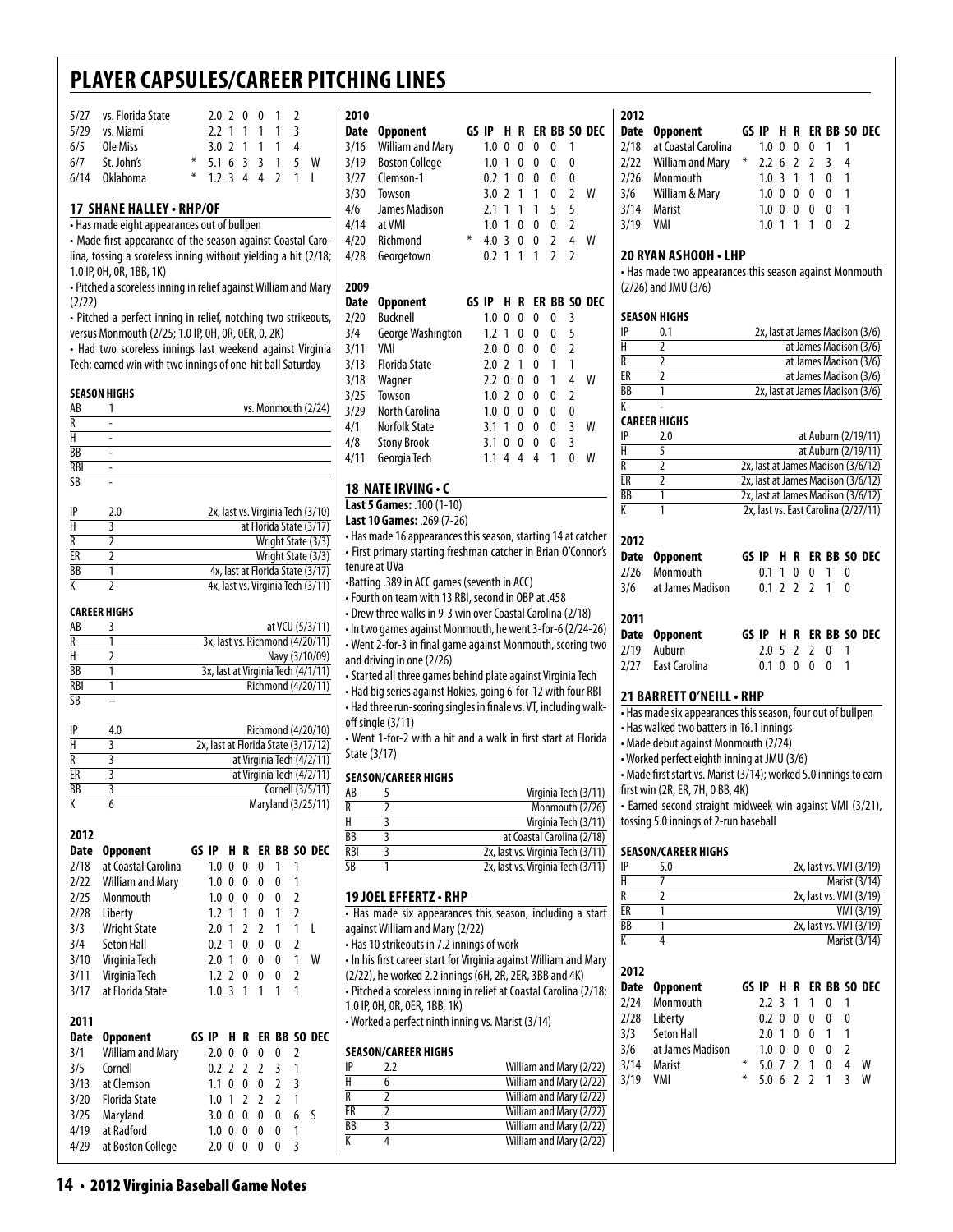#### **23 Derek fisher • of**

**Last 5 Games:** .286 (6-21)

**Last 10 Games:** .350 (14-40)

• Appeared in 18 games this season, starting 15 (10 at DH, 5 in LF)

• Ranks second on team in slugging (.531)

• Tied for team lead with three triples, tied for third with eight extra-base hits

• Went 4-for-4 with double, triple three RBI and three runs scored in middle game of Monmouth series (2/25)

• Was 2-for-6 with RBI single in win at JMU (3/6)

• Went 4-for-9 in two starts during Virginia Tech series; had three hits and three runs in series finale

• Hit first two college home runs in the two Marist games this week (3/13-14)

• Went 2-for-4 with 3-run homer, triple and four RBI in the Wednesday win over Marist

#### **Season/career Highs**

| AB              | at James Madison (3/6)            |
|-----------------|-----------------------------------|
| R               | 2x, vs. Virginia Tech (3/11)      |
|                 | Monmouth (2/25)                   |
| $\overline{BB}$ | 7x, last at Florida State (3/19)  |
| <b>RBI</b>      | Marist (3/14)                     |
| SΒ              | 2x, last vs. Virginia Tech (3/11) |

#### **25 Reed Gragnani • INF/OF**

**Last 5 Games:** .444 (8-18)

| <b>Last 10 Games: .379 (11-29)</b>                           |  |
|--------------------------------------------------------------|--|
| • Has started 16 games - 11 in CF, two at DH, two at 2B, one |  |
| in LF                                                        |  |

• Holds a team-best .373 batting average

• Owns .439 on base percentage (third on team)

• Hit a three-run double to clear the bases and drive in the

Cavaliers' final runs in the 7-1 win over Monmouth (2/25) • Went 4-for-4 with a run scored in final game against Monmouth (2/26)

• Had pair of RBI singles Tuesday vs. Marist (3/13), then followed it up with three hits Wednesday

• Went 4-for-5 (tied career-high in hits) with one run in Sunday game versus Florida State (3/19); 5-for-13 in series

#### **Season Highs**

| AB                    | 3x, last at Florida State (3/19) |
|-----------------------|----------------------------------|
|                       | Marist (3/14)                    |
|                       | 3x, last at Florida State (3/19) |
| BB                    | vs. James Madison (2/18)         |
| RBI                   | Monmouth (2/25)                  |
| $\overline{\text{S}}$ |                                  |

#### **Career Highs**

| AB         | 3x, last at Florida State (3/19/12)     |
|------------|-----------------------------------------|
| R          | 4x, last vs. William and Mary (2/22/12) |
| Н          | 3x, last at Florida State (3/19/12)     |
| BB         | 6x, last vs. James Madison (2/18/12)    |
| <b>RBI</b> | 4x, last vs. Monmouth (2/25)            |
| SB         | Georgetown (4/28/11)                    |

#### **29 scott silverstein • LHP**

• Has a 1-2 record and 2.22 ERA in five starts this season

• Second on team in IP (28.1) and strikeouts (28)

• Fifth in ACC in opponent batting average, tied for sixth in ACC in strikeouts

• Has held opposing hitters to .177 batting average (15 hits) • Did not give up a hit to James Madison in his first start of the year (2/22; 5.0 IP, 0H, 2R, 1ER, 3BB, 4K)

• Struck out a then-career-high eight batters in win against Monmouth - the longest outing of his career (2/25; 7.0 IP, 3H, 1R, 2ER, 2BB, 8K)

• Worked 6.0 solid innings against Seton Hall but was credited with loss (6H, 3R, ER, BB, 3K); committed error to allow two unearned runs in fifth inning

• Struck out career-high nine batters in 6.0 solid innings in UVa's 4-3 win over Virginia Tech (3/10; 3H, 3ER, 2BB; no decision) • Allowed one earned run in 4.1 IP against Florida State but took loss (3/18; 4.1 IP, 5R, 1ER, 4K)

#### **season Highs**

| IP             | 7.0                 | Monmouth (2/25)                      |
|----------------|---------------------|--------------------------------------|
| H              | 6                   | Seton Hall (3/3)                     |
| R              | 5                   | at Florida State (3/17)              |
| ER             | 3                   | 2x, last at Florida State (3/17)     |
| BB             | 4                   | at Florida State (3/17)              |
| К              | g                   | Virginia Tech (3/10)                 |
|                | <b>CAREER HIGHS</b> |                                      |
| IP             | 7.0                 | Monmouth (2/25/12)                   |
| H              | 6                   | Seton Hall (3/3/12)                  |
| $\overline{R}$ | 3                   | 3x, last vs. Virginia Tech (3/10/12) |
| ER             | 3                   | 3x, last at Florida State (3/17/12)  |
| BB             | 4                   | at Florida State (3/17/12)           |
| К              | 9                   | Virginia Tech (3/10/12)              |

#### **career Highs**

| AB                     | Stony Brook (4/7/09)               |
|------------------------|------------------------------------|
| R                      | 2x, last at Virginia Tech (4/1/11) |
| н                      | 5x, last at Virginia Tech (4/1/11) |
| BB                     | 3x, last Rider (3/4/11)            |
| <b>RBI</b>             | Bucknell (2/21/09)                 |
| $\overline{\text{SB}}$ |                                    |

#### **2012**

### **Date Opponent GS IP H R ER BB SO DEC**<br>2/22 vs. James Madison \* 5002134

| 2/22 | vs. James Madison    | ∗     | 5.0 | 0              | 2 | 1  | 3 | 4 |                  |
|------|----------------------|-------|-----|----------------|---|----|---|---|------------------|
| 2/25 | Monmouth             | ⋇     | 7.0 | 3              | 1 | 1  | 2 | 8 | W                |
| 3/3  | <b>Seton Hall</b>    | ∗     | 6.0 | 6              | 3 | 1  | 1 | 3 | I                |
| 3/10 | Virginia Tech        | ∗     | 6.0 | 3              | 3 | 3  | 2 | 9 |                  |
| 3/17 | at Florida State     | ∗     | 4.1 | 5              | 5 | 1  | 4 | 4 | L                |
|      |                      |       |     |                |   |    |   |   |                  |
| 2011 |                      |       |     |                |   |    |   |   |                  |
| Date | <b>Opponent</b>      | GS IP |     | н              | R | ER |   |   | <b>BB SO DEC</b> |
| 2/27 | <b>East Carolina</b> |       | 1.0 | 0              | 0 | 0  | 0 | 1 |                  |
| 3/2  | Niagara              |       | 0.2 | 0              | 0 | 0  | 0 | 0 |                  |
| 3/8  | Marshall             |       | 0.0 | 1              | 0 | 0  | 0 | 0 |                  |
| 3/13 | at Clemson           |       | 0.2 | 1              | 0 | 0  | 0 | 0 |                  |
| 3/20 | <b>Florida State</b> |       | 0.1 | 1              | 1 | 1  | 0 | 0 |                  |
| 3/23 | Towson               |       | 2.0 | 1              | 0 | 0  | 0 | 2 |                  |
| 4/10 | at Georgia Tech      |       | 1.1 | 4              | 3 | 3  | 2 | 1 |                  |
| 4/13 | Coastal Carolina     |       | 0.2 | $\overline{2}$ | 1 | 1  | 0 | 1 |                  |
| 4/17 | Duke-2               |       | 2.0 | 0              | 0 | 0  | 0 | 2 |                  |
| 4/20 | Richmond             | ∗     | 3.0 | 1              | 0 | 0  | 2 | 2 | W                |
| 5/3  | at VCU               |       | 1.0 | 2              | 1 | 0  | 1 | 1 |                  |
| 5/19 | at North Carolina    |       | 1.0 | $\overline{2}$ | 1 | 1  | 0 | 0 |                  |
|      |                      |       |     |                |   |    |   |   |                  |

#### **30 Rob Amaro • INF/C**

• Has not played yet this season

#### **31 justin thompson • RHP**

• Tied for fifth in the ACC with 11 appearances out of the bullpen and held opponents to a .211 batting average • Has given up one earned run in 11.0 IP • Earned the win with a season-high 3.0 innings in relief against William and Mary (2/22; 3.0 IP, 3H, 1R, 0ER, 4BB, 2K) • Worked in all three games of VTseries; did not allow a run • Pitched perfect ninth inning to earn save in Saturday game vs. Virginia Tech, then got final two outs Sunday and earned win • Got out of bases-loaded, one-out jam with no damage Tuesday vs. Marist to earn save

• Pitched one scoreless inning in two outings against Florida State (3/18-19)

#### **season Highs**

|      | SEASUN HIGHS            |       |       |                |                |                |   |                         |                                                      |
|------|-------------------------|-------|-------|----------------|----------------|----------------|---|-------------------------|------------------------------------------------------|
| IP   | 3.0                     |       |       |                |                |                |   |                         | William and Mary (2/22)                              |
| Н    | 3                       |       |       |                |                |                |   |                         | William and Mary (2/22)                              |
| R    | 1                       |       |       |                |                |                |   |                         | 2x, last vs. Seton Hall (3/4)                        |
| ER   | 1                       |       |       |                |                |                |   |                         | Seton Hall (3/4)                                     |
| ВB   | 4                       |       |       |                |                |                |   |                         | William and Mary (2/22)                              |
| K    | 2                       |       |       |                |                |                |   |                         | 2x, last vs. Virginia Tech (3/10)                    |
| IP   | CAREER HIGHS            |       |       |                |                |                |   |                         |                                                      |
| Н    | 4.1<br>5                |       |       |                |                |                |   |                         | at Georgia Tech (4/9/11)                             |
| R    | 4                       |       |       |                |                |                |   |                         | at Georgia Tech (4/9/11)<br>at Georgia Tech (4/9/11) |
| ER   | 3                       |       |       |                |                |                |   |                         | at Georgia Tech (4/9/11)                             |
| BB   | 4                       |       |       |                |                |                |   |                         | William and Mary (2/22/12)                           |
| К    | 8                       |       |       |                |                |                |   |                         | at Georgia Tech (4/9/11)                             |
|      |                         |       |       |                |                |                |   |                         |                                                      |
| 2012 |                         |       |       |                |                |                |   |                         |                                                      |
| Date | <b>Opponent</b>         | GS IP |       | H              | R              |                |   |                         | ER BB SO DEC                                         |
| 2/18 | vs. James Madison       |       | 0.1   | 0              | 0              | 0              | 0 | 1                       |                                                      |
| 2/22 | William and Mary        |       | 3.0   | 3              | 1              | 0              | 4 | 2                       | w                                                    |
| 2/28 | Liberty                 |       | 1.0   | 0              | 0              | 0              | 0 | 1                       |                                                      |
| 3/3  | <b>Wright State</b>     |       | 1.0   | 1              | 0              | 0              | 0 | 0                       |                                                      |
| 3/4  | <b>Seton Hall</b>       |       | 1.1   | 1              | 1              | 1              | 1 | 1                       |                                                      |
|      |                         |       | 1.0   | 1              | 0              | 0              | 0 | $\overline{2}$          |                                                      |
| 3/9  | Virginia Tech           |       | 1.0   | 0              | 0              | 0              | 0 | 2                       | S                                                    |
| 3/10 | Virginia Tech           |       |       |                |                |                |   | 1                       | W                                                    |
| 3/11 | Virginia Tech           |       | 0.2   | 0              | 0              | 0              | 0 |                         |                                                      |
| 3/13 | Marist                  |       | 0.2   | 0              | 0              | 0              | 0 | 0                       | S                                                    |
| 3/18 | at Florida State        |       | 0.2   | 1              | 0              | 0              | 0 | 0                       |                                                      |
| 3/19 | at Florida State        |       | 0.1   | 1              | 0              | 0              | 0 | 0                       |                                                      |
|      |                         |       |       |                |                |                |   |                         |                                                      |
| 2011 |                         |       |       |                |                |                |   |                         |                                                      |
| Date | Opponent                |       | GS IP | H              | R              |                |   |                         | ER BB SO DEC                                         |
| 2/20 | vs. Arkansas State      |       | 2.0   | 1              | $\overline{2}$ | 2              | 2 | 0                       |                                                      |
| 2/26 | East Carolina           |       | 1.1   | 0              | 0              | 0              | 0 | 3                       |                                                      |
| 3/1  | <b>William and Mary</b> |       | 3.0   | 3              | 0              | 0              | 0 | 3                       |                                                      |
| 3/8  | Marshall                |       | 1.2   | 2              | 0              | 0              | 0 | $\overline{2}$          |                                                      |
| 3/11 | at Clemson              |       | 2.1   | 0              | 0              | 0              | 1 | 4                       |                                                      |
| 3/16 | James Madison           |       | 2.0   | 1              | 0              | 0              | 0 | 1                       |                                                      |
| 3/18 | <b>Florida State</b>    |       | 3.2   | 1              | 0              | 0              | 2 | 3                       | W                                                    |
| 3/26 | Maryland-2              |       | 1.1   | $\overline{2}$ | 0              | 0              | 1 | 1                       |                                                      |
| 4/2  | at Virginia Tech        |       | 1.1   | 0              | 0              | 0              | 0 | 1                       |                                                      |
| 4/9  | at Georgia Tech         |       | 4.1   | 5              | 4              | 3              | 0 | 8                       | W                                                    |
| 4/13 | Coastal Carolina        |       | 1.0   | 2              | 1              | 1              | 1 | 1                       |                                                      |
| 4/20 | Richmond                |       | 1.0   | 1              | 0              | 0              | 0 | 1                       |                                                      |
| 4/23 | NC State-2              |       | 1.2   | 1              | 0              | 0              | 1 | 0                       |                                                      |
| 4/24 | <b>NC State</b>         |       | 0.1   | 1              | 2              | $\overline{2}$ | 1 | 0                       |                                                      |
| 4/30 | at Boston College       |       | 2.2   | 3              | 1              | 1              | 0 | 3                       | L                                                    |
| 5/13 | Miami                   |       | 1.0   | 1              | 1              | 1              | 0 | 1                       |                                                      |
| 5/15 | Miami                   |       | 0.2   | 1              | 0              | 0              | 0 | 0                       |                                                      |
| 5/21 | at North Carolina       |       | 1.1   | 2              | 0              | 0              | 1 | $\overline{2}$          |                                                      |
|      |                         |       |       |                |                |                |   |                         |                                                      |
| 2010 |                         |       |       |                |                |                |   |                         |                                                      |
| Date | <b>Opponent</b>         |       | GS IP | H.             | R              |                |   |                         | ER BB SO DEC                                         |
| 3/6  | Dartmouth               |       | 2.0   | 1              | 0              | 0              | 0 | 0                       |                                                      |
| 3/30 | Towson                  |       | 2.0   | 0              | 0              | 0              | 0 | 3                       |                                                      |
| 4/3  | at NC State             |       | 0.0   | 1              | 0              | 0              | 0 | 0                       |                                                      |
| 4/6  | James Madison           |       | 2.1   | 1              | 0              | 0              | 2 | 7                       | W                                                    |
| 4/14 | at VMI                  |       | 1.2   | 2              | 3              | 3              | 1 | 3                       |                                                      |
| 4/18 | Virginia Tech           |       | 0.1   | 0              | 0              | 0              | 0 | 0                       |                                                      |
| 4/21 | George Mason            |       | 2.2   | 1              | 0              | 0              | 2 | 4                       | W                                                    |
| 4/28 | Georgetown              |       | 3.1   | 2              | 0              | 0              | 1 | 3                       | W                                                    |
| 5/2  | at Duke                 |       | 1.0   | 2              | 2              | 2              | 0 | 1                       |                                                      |
| 5/4  | VCU                     |       | 1.0   | 1              | 0              | 0              | 0 | $\overline{\mathbf{c}}$ |                                                      |
| 5/22 | at Miami                |       | 2.2   | 2              | 2              | 2              | 0 | $\overline{2}$          |                                                      |
| 5/27 | vs. Florida State       |       | 1.0   | 1              | 1              | 1              | 1 | 1                       |                                                      |
| 6/13 | <b>Oklahoma</b>         |       | 0.2   | $\overline{2}$ | 2              | 2              | 1 | $\overline{2}$          |                                                      |
|      |                         |       |       |                |                |                |   |                         |                                                      |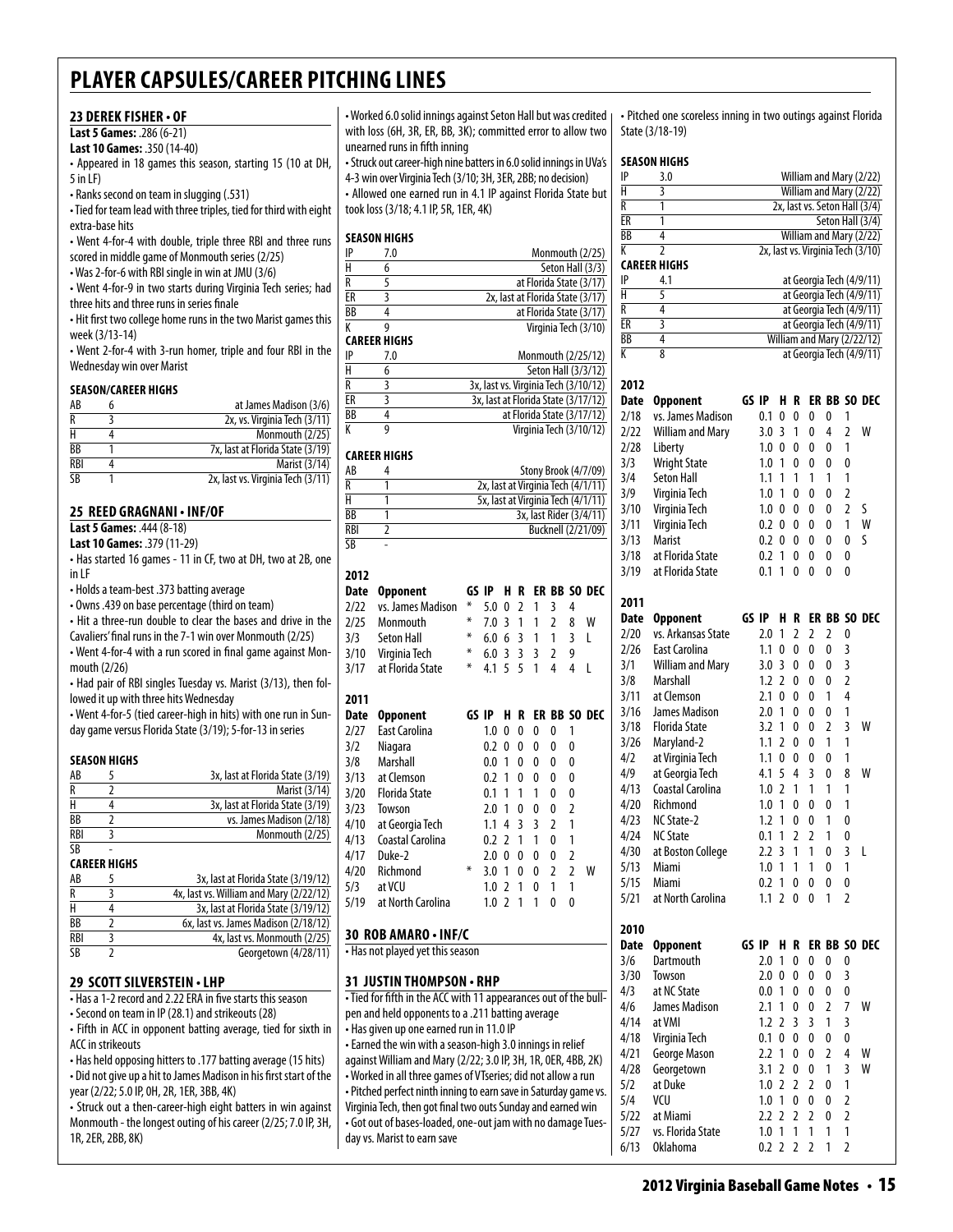#### **2009**

| Date | <b>Opponent</b>      |                  |    |          |   |              |   | GS IP H R ER BB SO DEC |
|------|----------------------|------------------|----|----------|---|--------------|---|------------------------|
| 3/10 | Navy                 | 1.0 <sub>0</sub> |    | $\theta$ | 0 |              |   |                        |
| 3/18 | Canisius             | $1.1 \; 0$       |    | $\Omega$ | 0 | $\mathbf{1}$ |   |                        |
| 4/1  | <b>Norfolk State</b> | 1.1 <sub>1</sub> |    | 0        | 0 | 0            |   |                        |
| 4/5  | Maryland             | 1.0 <sub>1</sub> |    | 0        | 0 | 0            |   |                        |
| 4/8  | <b>Stony Brook</b>   | 2.0 1            |    | 0        | 0 | 0            |   |                        |
| 4/18 | at Boston College    | $0.1\,0$         |    | 0        | 0 | 0            | 0 |                        |
| 4/22 | Georgetown           | 1.0              | -0 | 0        | 0 |              |   |                        |

#### **33 nick howard • inf/rhp**

**Last 5 Games:** .000 (0-2)

**Last 10 Games:** .182 (2-11) • Has appeared in 13 games in the field, starting six of them

(five at DH, one at third base) • Also has appeared three out of bullpen

• Had three multiple-hit games in six starts

• Made first career appearance in win over Boston College (2/17)

• Made first career start in tie with James Madison, going 1-for-3 at DH (2/18)

• Went 2-for-3 with two runs in win over Seton Hall (3/3) • Went 2-for-4, scored twice in Saturday win over Virginia Tech

(3/10)

• In his first appearance out of the bullpen, he struck out three and held Monmouth scoreless in 1.1 innings (2/26)

• Worked 2.1 scoreless innings out of bullpen vs. Marist (3/14) • Pitched 3.0 innings out of pen against VMI; struck out six (3/21)

#### **Season/career Highs**

| AB  | 2x, last vs. Marist (3/13)        |
|-----|-----------------------------------|
|     | 2x, last vs. Virginia Tech (3/10) |
|     | 3x, last vs. Virginia Tech (3/10) |
| ВB  | Liberty (2/28)                    |
| RBI | Monmouth (2/24)                   |
| ςR  | Virginia Tech (3/10)              |

#### **season/career Highs**

| ID        | 3.0 | VMI (3/19)    |
|-----------|-----|---------------|
|           |     | Marist (3/19) |
|           | ٠   |               |
| ER        | ٠   |               |
| <b>BB</b> | ٠   |               |
|           |     | VMI (3/19)    |

| 2012       |               |  |  |               |  |                        |
|------------|---------------|--|--|---------------|--|------------------------|
|            | Date Opponent |  |  |               |  | GS IP H R ER BB SO DEC |
|            | 2/26 Monmouth |  |  | 1.1 1 0 0 0 3 |  |                        |
|            | 3/14 Marist   |  |  | 2.1 2 0 0 0 2 |  |                        |
| $3/21$ VMI |               |  |  | 3.0 3 0 0 0 6 |  |                        |
|            |               |  |  |               |  |                        |

#### **34 artielewicki • rhp**

• Has appeared in six games, starting three • Had great fall season; was one of staff's most improved pitchers

• Made first career start against Liberty on 2/28 (3.0 IP, 5H, 5R, 4ER, 2BB, 2K); took loss in that game

• Made first appearance of 2012 in tie with James Madison, striking out two in 2.2 innings of work (2/18)

• Started at JMU (3/6) and worked 3.2 shutout innings before walking bases loaded (3.2 IP, 4ER, 2H, 3BB, 3K)

• Was strong in Sunday start vs. Virginia Tech (3/11); worked career-high 5.0 innings in a no decision (1R, 0ER, 3H, 0BB, 5K) • Gave up one run and struck out three in 2.1 innings of work against Florida State (3/19)

#### **season Highs**

| IP | 5.0                 | Virginia Tech (3/11)            |
|----|---------------------|---------------------------------|
| н  |                     | Liberty (2/28)                  |
| R  |                     | Liberty (2/28)                  |
| ER | 4                   | 2x, last at James Madison (3/6) |
| BB |                     | at James Madison (3/6)          |
|    |                     | Virginia Tech (3/11)            |
|    | <b>CAREER HIGHS</b> |                                 |
| IP | 5.0                 | Virginia Tech (3/11/12)         |
| Н  |                     | Liberty (2/28/12)               |
| -  |                     |                                 |

| R  | Liberty (2/28/12)         |
|----|---------------------------|
| ER | Liberty (2/28/12)         |
| BB | at James Madison (3/6/12) |
| K  | Virginia Tech (3/11/12)   |

#### **2012**

| Date | Opponent                | GS IP |     | н  | R |    |    |   | ER BB SO DEC |
|------|-------------------------|-------|-----|----|---|----|----|---|--------------|
| 2/18 | vs. James Madison       |       | 2.2 | 3  | 2 | 1  | 1  | 2 |              |
| 2/22 | <b>William and Mary</b> |       | 3.1 | 2  | 1 | 1  | 1  | 2 |              |
| 2/28 | Liberty                 | ⋇     | 3.0 | 5  | 5 | 4  | 2  | 2 | L            |
| 3/6  | at James Madison        | ⋇     | 3.2 | 2  | 4 | 4  | 3  | 3 |              |
| 3/11 | Virginia Tech           | ⋇     | 5.0 | 3  | 1 | 0  | 0  | 5 |              |
| 3/19 | at Florida State        |       | 2.1 | -3 | 1 | 1  | 1  | 3 |              |
|      |                         |       |     |    |   |    |    |   |              |
| 2011 |                         |       |     |    |   |    |    |   |              |
| Date | <b>Opponent</b>         | GS    | IP  | н  | R | ER | BB |   | SO DEC       |
| 3/5  | Cornell                 |       | 1.1 | 0  | 0 | 0  | 0  | 2 |              |
|      |                         |       |     |    |   |    |    |   |              |
| 3/13 | at Clemson              |       | 1.0 | 0  | 0 | 0  | 0  | 0 |              |
| 3/16 | James Madison           |       | 0.0 | 0  | 0 | 0  | 2  | 0 |              |
| 3/20 | Florida State           |       | 2.0 | 1  | 1 | 1  | 1  | 3 | L            |
| 3/23 | Towson                  |       | 1.0 | 0  | 0 | 0  | 0  | 2 |              |
| 4/10 | at Georgia Tech         |       | 1.0 | 0  | 0 | 0  | 0  | 1 |              |
| 4/15 | Duke                    |       | 1.0 | 0  | 0 | 0  | 1  | 1 |              |
| 5/3  | at VCU                  |       | 1.0 | 0  | 0 | 0  | 1  | 0 |              |

#### **37 thomas woodruff • inf**

**Last 5 Games:** .500 (1-2)

**Last 10 Games:** .500 (1-2) • Has appeared in three games

• Walked and scored a run in his first career appearance, a win over Monmouth (2/26)

• Posted first career hit vs. Marist (3/14), a pinch-hit RBI double

#### **Season/career Highs**

| AB  | 2x, last vs. VMI (3/21) |
|-----|-------------------------|
| R   | Monmouth (2/26)         |
|     | Marist (3/14)           |
| BB  | Monmouth (2/26)         |
| RBI | Marist (3/14)           |
| SB  |                         |

| 38 MIKE PAPI - OF/INF                                           |   |
|-----------------------------------------------------------------|---|
| Last 5 Games: .375 (6-16)                                       |   |
| Last 10 Games: .382 (13-34)                                     |   |
| • Has started 20 of 21 games this season in right field (played |   |
| in all $20$ )                                                   |   |
| • Second on team in runs (20), third in hits (25)               |   |
| • Leads team with seven doubles                                 |   |
| • Posted 9-game hit streak from March 3-17                      |   |
| - Recorded a hit and two runs in his first career start/appear- |   |
| ance in game against Boston College (2/17)                      |   |
| • Had a pair of hits and reached base four times in win over    |   |
| Coastal Carolina (2/18)                                         | L |
| . Hit a two-run walk-off single in the 11th inning to beat Wil- |   |

liam and Mary (2/22)

• Stole first two bases in win over Monmouth (2/24)

- Went 4-for-8 with two doubles, four RBI during Wright State/Seton Hall weekend (3/3-4)
- Was 3-for-5 with two runs, two RBI in win at JMU (3/6)
- Went 4-for-13 (.308) in Virginia Tech series
- Was 3-for-3 with two runs in win over VMI (3/21)

#### **Season/career Highs**

| AB        | 3x, last vs. Virginia Tech (3/11) |
|-----------|-----------------------------------|
| R         | Monmouth (2/24)                   |
| н         | 2x, last vs. VMI (3/21)           |
| ВB        | 3x, last vs. Seton Hall (3/4)     |
| RBI       | Wright State (3/3)                |
| <b>SR</b> | Monmouth (2/24)                   |

#### **39 austin young • rHP**

• Has made seven appearances this year out of the bullpen • Made first appearance of the season by coming out of the bullpen to clinch the win against Coastal Carolina (2/18; 1.0 IP, 2H, 1R, 1ER, 0BB, 1K)

• Struck out two en route to a perfect inning against Monmouth (2/25)

• Earned first career win at JMU (3/6); worked three shutout innings, facing nine batters and striking out four

• Earned first ACC outing last Sunday vs. Virginia Tech (3/11) • Worked 2.1 scoreless innings in win over Marist (3/13)

#### **season Highs**

| IP                      | 3.0                               |                                                                   |             |                          |                |   |              |                          | at James Madison (3/6)           |  |  |  |  |  |
|-------------------------|-----------------------------------|-------------------------------------------------------------------|-------------|--------------------------|----------------|---|--------------|--------------------------|----------------------------------|--|--|--|--|--|
| $\overline{\mathsf{H}}$ | $\overline{2}$                    |                                                                   |             |                          |                |   |              |                          | 3x, last at Florida State (3/17) |  |  |  |  |  |
| R                       | 3                                 |                                                                   |             |                          |                |   |              |                          | at Florida State (3/17)          |  |  |  |  |  |
| ER                      | $\overline{\mathbf{3}}$           |                                                                   |             |                          |                |   |              |                          | at Florida State (3/17)          |  |  |  |  |  |
| <b>BB</b>               | $\overline{1}$                    |                                                                   |             |                          |                |   |              |                          | 3x, last at Florida State (3/17) |  |  |  |  |  |
| K                       | 4                                 |                                                                   |             |                          |                |   |              |                          | at James Madison (3/6)           |  |  |  |  |  |
|                         | <b>CAREER HIGHS</b>               |                                                                   |             |                          |                |   |              |                          |                                  |  |  |  |  |  |
| IP                      | 3.0                               |                                                                   |             |                          |                |   |              |                          | at James Madison (3/6/12)        |  |  |  |  |  |
| H                       | $\overline{2}$                    |                                                                   |             |                          |                |   |              |                          |                                  |  |  |  |  |  |
| R                       | $\overline{3}$                    | 3x, last at Florida State (3/17/12)<br>at Florida State (3/17/12) |             |                          |                |   |              |                          |                                  |  |  |  |  |  |
| ER                      | $\overline{\overline{3}}$         | at Florida State (3/17/12)                                        |             |                          |                |   |              |                          |                                  |  |  |  |  |  |
| BB                      | 1                                 | 3x, last at Florida State (3/17/12)                               |             |                          |                |   |              |                          |                                  |  |  |  |  |  |
| K                       | $\overline{4}$                    | at James Madison (3/6/12)                                         |             |                          |                |   |              |                          |                                  |  |  |  |  |  |
|                         |                                   |                                                                   |             |                          |                |   |              |                          |                                  |  |  |  |  |  |
| 2012                    |                                   |                                                                   |             |                          |                |   |              |                          |                                  |  |  |  |  |  |
| <b>Date</b>             | <b>Opponent</b>                   |                                                                   | GS IP       | н                        | R              |   |              |                          | ER BB SO DEC                     |  |  |  |  |  |
| 2/18                    | at Coastal Carolina               |                                                                   | 1.0         | $\overline{2}$           | 1              | 1 | 0            | 1                        |                                  |  |  |  |  |  |
| 2/25                    | Monmouth                          |                                                                   | $1.0 \ \ 0$ |                          | 0              | 0 | 0            | $\overline{2}$           |                                  |  |  |  |  |  |
| 3/6                     | at James Madison                  |                                                                   | 3.0         | $\mathbf{0}$             | 0              | 0 | 1            | 4                        | W                                |  |  |  |  |  |
| 3/11                    | Virginia Tech                     |                                                                   | 0.1         | 1                        | $\overline{2}$ | 0 | 0            | 0                        |                                  |  |  |  |  |  |
| 3/13                    | Marist                            |                                                                   | 2.1         | $\overline{a}$           | 0              | 0 | $\mathbf{1}$ | $\overline{2}$           |                                  |  |  |  |  |  |
| 3/17                    | at Florida State                  |                                                                   | 1.2         | $\overline{\phantom{a}}$ | 3              | 3 | 1            | $\overline{2}$           |                                  |  |  |  |  |  |
| 3/19                    | at Florida State                  |                                                                   | 0.2         | $\mathbf{0}$             | 1              | 1 | $\mathbf{0}$ | 1                        |                                  |  |  |  |  |  |
|                         |                                   |                                                                   |             |                          |                |   |              |                          |                                  |  |  |  |  |  |
| 2011                    |                                   |                                                                   |             |                          |                |   |              |                          |                                  |  |  |  |  |  |
| Date                    | <b>Opponent</b>                   |                                                                   | GS IP       | н                        | R              |   |              |                          | ER BB SO DEC                     |  |  |  |  |  |
| 3/2                     | Niagara                           |                                                                   | 0.2         | 0                        | 0              | 0 | 0            | 2                        |                                  |  |  |  |  |  |
| 3/4                     | Rider                             |                                                                   | 2.0         | 1                        | 0              | 0 | 1            | $\overline{2}$           |                                  |  |  |  |  |  |
| 3/22                    | Towson                            |                                                                   | 1.0         | $\mathbf{0}$             | 0              | 0 | 0            | $\overline{\phantom{a}}$ |                                  |  |  |  |  |  |
|                         |                                   |                                                                   |             |                          |                |   |              |                          |                                  |  |  |  |  |  |
|                         | <b>45 AARON STULL • LHP</b>       |                                                                   |             |                          |                |   |              |                          |                                  |  |  |  |  |  |
|                         | • Has not pitched yet this season |                                                                   |             |                          |                |   |              |                          |                                  |  |  |  |  |  |
|                         |                                   |                                                                   |             |                          |                |   |              |                          |                                  |  |  |  |  |  |
| 2011                    |                                   |                                                                   |             |                          |                |   |              |                          |                                  |  |  |  |  |  |
| Date                    | <b>Opponent</b>                   |                                                                   | GS IP       | н                        | R              |   |              |                          | ER BB SO DEC                     |  |  |  |  |  |
| 3/4                     | Cornell                           |                                                                   | 0.1         | 0                        | 0              | 0 | 0            | 0                        |                                  |  |  |  |  |  |
| 4/15                    | Duke                              |                                                                   | 1.0         | $\mathbf{0}$             | $\mathbf{0}$   | 0 | 0            | 1                        |                                  |  |  |  |  |  |
| 4/19                    | at Radford                        |                                                                   | 0.2         | 0                        | 0              | 0 | 0            | 1                        |                                  |  |  |  |  |  |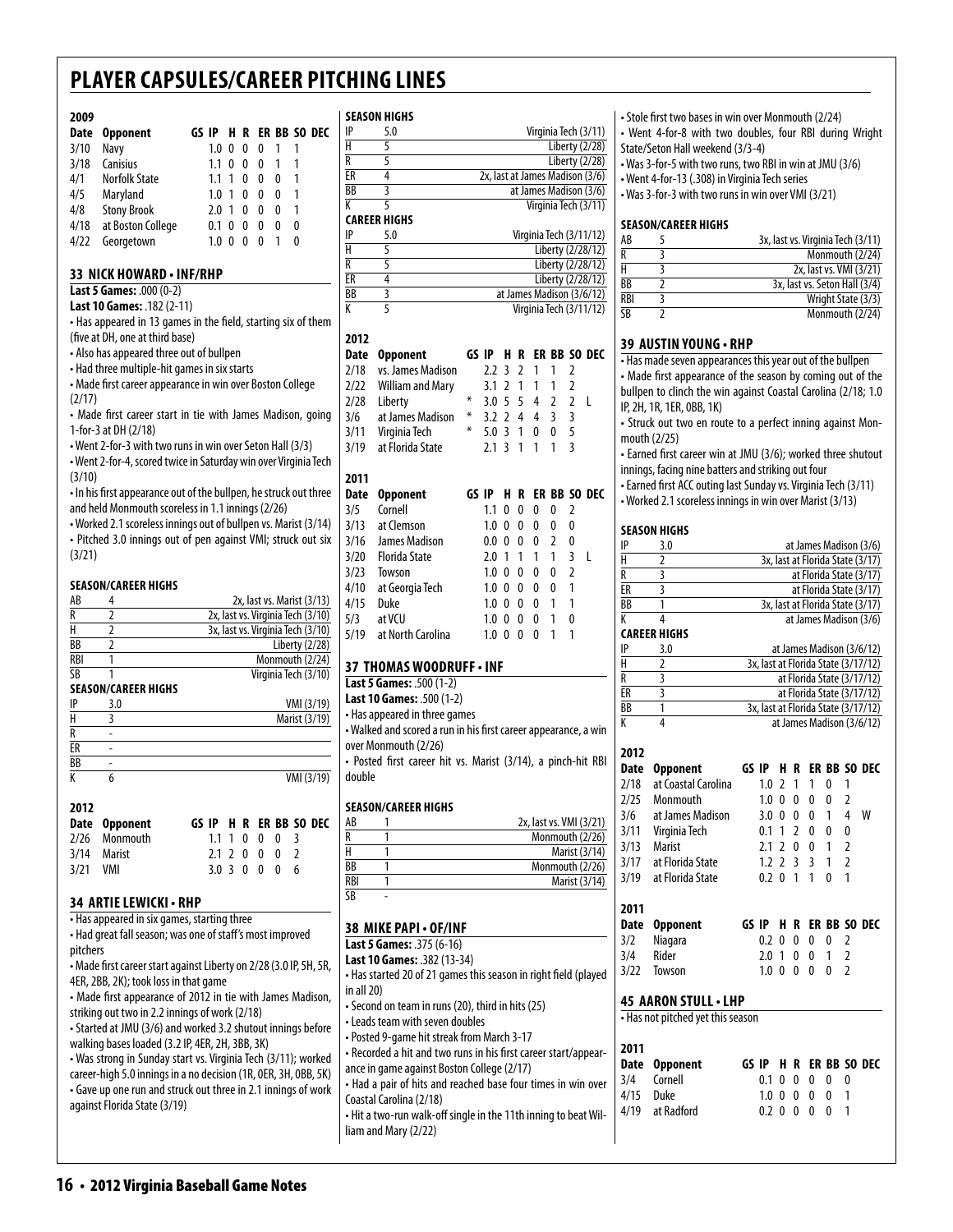#### **46 Nathaniel abel• LHP** • Has made four appearances out of the bullpen

| I as made four appearances out of the bumpent                    |
|------------------------------------------------------------------|
| • Made first career appearance against Monmouth (2/26),          |
| striking out the lone batter he faced                            |
| -Retired both batters faced, striking out one, in relief appear- |
| anced against Marist (3/14)                                      |
|                                                                  |

| 2012 |                       |               |  |  |                        |
|------|-----------------------|---------------|--|--|------------------------|
|      | Date Opponent         |               |  |  | GS IP H R ER BB SO DEC |
|      | 2/26 Monmouth         | 0.1 0 0 0 0 1 |  |  |                        |
|      | 2/28 Liberty          | 0.1 1 0 0 1 0 |  |  |                        |
|      | 3/14 Marist           | 0.2 0 0 0 0 1 |  |  |                        |
|      | 3/19 at Florida State | 1.0 2 3 3 1 0 |  |  |                        |

#### **47 whit mayberry • RHP**

• Third on team with 27.0 innings pitched

• Has struck out 24 (third on team) and walked only six • Didn't allow a runner to pass first base through four innings in win over Coastal Carolina (2/18; 6.0 IP, 6H, 2R, 2ER, 0BB, 1K) • Has not walked a batter while striking out seven in 12.0 innings pitched this season

• Recorded second win of the season by pitching six shutout innings against Monmouth (2/26; 6.0 IP, 6H, 0R, 0ER, 0BB, 3K) • Worked 6.0 innings against Wright State (3/3; 8H, 3ER, 0BB, 7K)

• Fired 5.2 innings against Virginia Tech in first career Friday start - struck out first five batters of game; walked first four batters of the season (3ER, 7H, 7K; no decision)

#### **season Highs**

|                        | JLMJUN NIUNJ         |       |     |                |                         |                |                |                |                                      |
|------------------------|----------------------|-------|-----|----------------|-------------------------|----------------|----------------|----------------|--------------------------------------|
| IP                     | 6.0                  |       |     |                |                         |                |                |                | 3x, last vs. Wright State (3/3)      |
| $\overline{\sf H}$     | 8                    |       |     |                |                         |                |                |                | Wright State (3/3)                   |
| R                      | 3                    |       |     |                |                         |                |                |                | 3x, last at Florida State (3/19)     |
| ER                     | $\overline{3}$       |       |     |                |                         |                |                |                | 3x, last at Florida State (3/19)     |
| $\overline{BB}$        | 4                    |       |     |                |                         |                |                |                | Virginia Tech (3/9)                  |
| K                      | 7                    |       |     |                |                         |                |                |                | 2x, last vs. Virginia Tech (3/9)     |
|                        | <b>CAREER HIGHS</b>  |       |     |                |                         |                |                |                |                                      |
| IP                     | 6.0                  |       |     |                |                         |                |                |                | 3x, last vs. Wright State (3/3/12)   |
| H                      | 8                    |       |     |                |                         |                |                |                | Wright State (3/3/12)                |
| R                      | 5                    |       |     |                |                         |                |                |                | at VMI (4/14/11)                     |
| $\overline{\text{ER}}$ | 4                    |       |     |                |                         |                |                |                | 2x, last vs. Florida State (3/20/11) |
| BB                     | 4                    |       |     |                |                         |                |                |                | Virginia Tech (3/9/12))              |
| K                      | 7                    |       |     |                |                         |                |                |                | 2x, last vs. Virginia Tech (3/9/12)  |
|                        |                      |       |     |                |                         |                |                |                |                                      |
| 2012                   |                      |       |     |                |                         |                |                |                |                                      |
| <b>Date</b>            | <b>Opponent</b>      | GS IP |     | н              | R                       |                |                |                | ER BB SO DEC                         |
| 2/18                   | at Coastal Carolina  | ⋇     | 6.0 | 6              | $\overline{2}$          | $\overline{2}$ | 0              | 4              | W                                    |
| 2/26                   | Monmouth             | ¥     | 6.0 | 6              | 0                       | 0              | 0              | 3              | W                                    |
| 3/3                    | <b>Wright State</b>  | ⋇     | 6.0 | 8              | $\overline{3}$          | 3              | 0              | 7              |                                      |
| 3/9                    | Virginia Tech        | ⋇     | 5.2 | 7              | $\overline{3}$          | $\overline{3}$ | 4              | $\overline{7}$ |                                      |
| 3/19                   | at Florida State     | ∗     | 3.1 | 4              | $\overline{\mathsf{B}}$ | $\overline{3}$ | $\overline{2}$ | 3              |                                      |
|                        |                      |       |     |                |                         |                |                |                |                                      |
| 2011                   |                      |       |     |                |                         |                |                |                |                                      |
| <b>Date</b>            | <b>Opponent</b>      | GS IP |     | н              | R                       |                |                |                | ER BB SO DEC                         |
| 2/20                   | vs. UAB              |       | 1.2 | 4              | $\overline{3}$          | $\overline{2}$ | 0              | 1              |                                      |
| 2/24                   | VMI                  |       | 2.2 | $\overline{3}$ | $\mathbf{0}$            | 0              | 0              | $\overline{2}$ | W                                    |
| 2/27                   | <b>East Carolina</b> |       | 0.2 | 1              | $\mathbf{0}$            | 0              | 1              | 1              |                                      |
| 3/4                    | Cornell              | ∗     | 5.0 | 6              | 1                       | 1              | 1              | 3              | W                                    |
| 3/12                   | at Clemson           |       | 2.0 | $\overline{2}$ | 1                       | 1              | 1              | $\overline{2}$ | W                                    |
| 3/18                   | <b>Florida State</b> |       | 0.1 | 1              | 0                       | 0              | 1              | 0              |                                      |
| 3/20                   | <b>Florida State</b> |       | 1.0 | 3              | $\overline{4}$          | 4              | 0              | 1              |                                      |
| 3/23                   | Towson               | ⋇     | 5.0 | $\overline{4}$ | 0                       | 0              | 1              | 4              | W                                    |
| 4/1                    | at Virginia Tech     |       | 3.0 | $\mathfrak z$  | 1                       | 1              | 0              | 4              | S                                    |
| 4/13                   | Coastal Carolina     |       | 1.1 | 1              | $\mathbf{0}$            | 0              | 0              | 1              |                                      |
| 4/17                   | Duke-2               |       | 1.0 | $\overline{2}$ | 1                       | 1              | 0              | $\overline{2}$ |                                      |
| 4/20                   | Richmond             |       | 3.0 | $\overline{3}$ | 0                       | 0              | $\overline{2}$ | 4              |                                      |
| 5/3                    | at VCU               |       | 1.0 | $\mathbf{0}$   | $\mathbf{0}$            | 0              | 0              | 0              |                                      |
|                        |                      |       |     |                |                         |                |                |                |                                      |

### **2010**

| 2010 |                       |       |                  |               |               |               |   |   |              |
|------|-----------------------|-------|------------------|---------------|---------------|---------------|---|---|--------------|
| Date | Opponent              | GS IP |                  | н             | R             |               |   |   | ER BB SO DEC |
| 2/20 | at East Carolina      |       | 0.2              | 0             | 0             | 0             | 0 | 0 |              |
| 2/24 | George Washington     |       | 1.1              | 1             | 0             | 0             | 0 | 2 |              |
| 2/28 | Rhode Island          |       | 1.0              | 0             | 0             | 0             | 0 | 2 |              |
| 3/13 | at Florida State      |       | 2.0              | 1             | 2             | 2             | 2 | 3 |              |
| 3/17 | at James Madison      |       | 1.1              | $\mathcal{L}$ | 1             | 1             | 0 | 2 |              |
| 3/21 | <b>Boston College</b> |       | 2.0              | 4             | 0             | 0             | 0 | 3 |              |
| 3/27 | Clemson-1             |       | 1.1              | 1             | ξ             | 3             | 2 | 0 | L            |
| 3/31 | Towson                |       | 1.0              | 3             | $\mathfrak z$ | $\mathfrak z$ | 1 | 2 |              |
| 4/7  | Radford               | ∗     | $5.0\,3$         |               | 1             | 1             | 1 | 2 | W            |
| 4/14 | at VMI                | ∗     | 3.2 <sub>6</sub> |               | 5             | 4             | 1 | 3 | L            |
| 4/21 | George Mason          | ∗     | 3.0              | 4             | $\mathfrak z$ | 1             | 1 | 1 |              |
| 4/28 | Georgetown            | ∗     | 1.2 <sup>3</sup> |               | 1             | 1             | 2 | 4 |              |
| 5/27 | vs. Florida State     |       | 0.1              | 2             | $\mathfrak z$ | $\mathfrak z$ | 1 | 0 |              |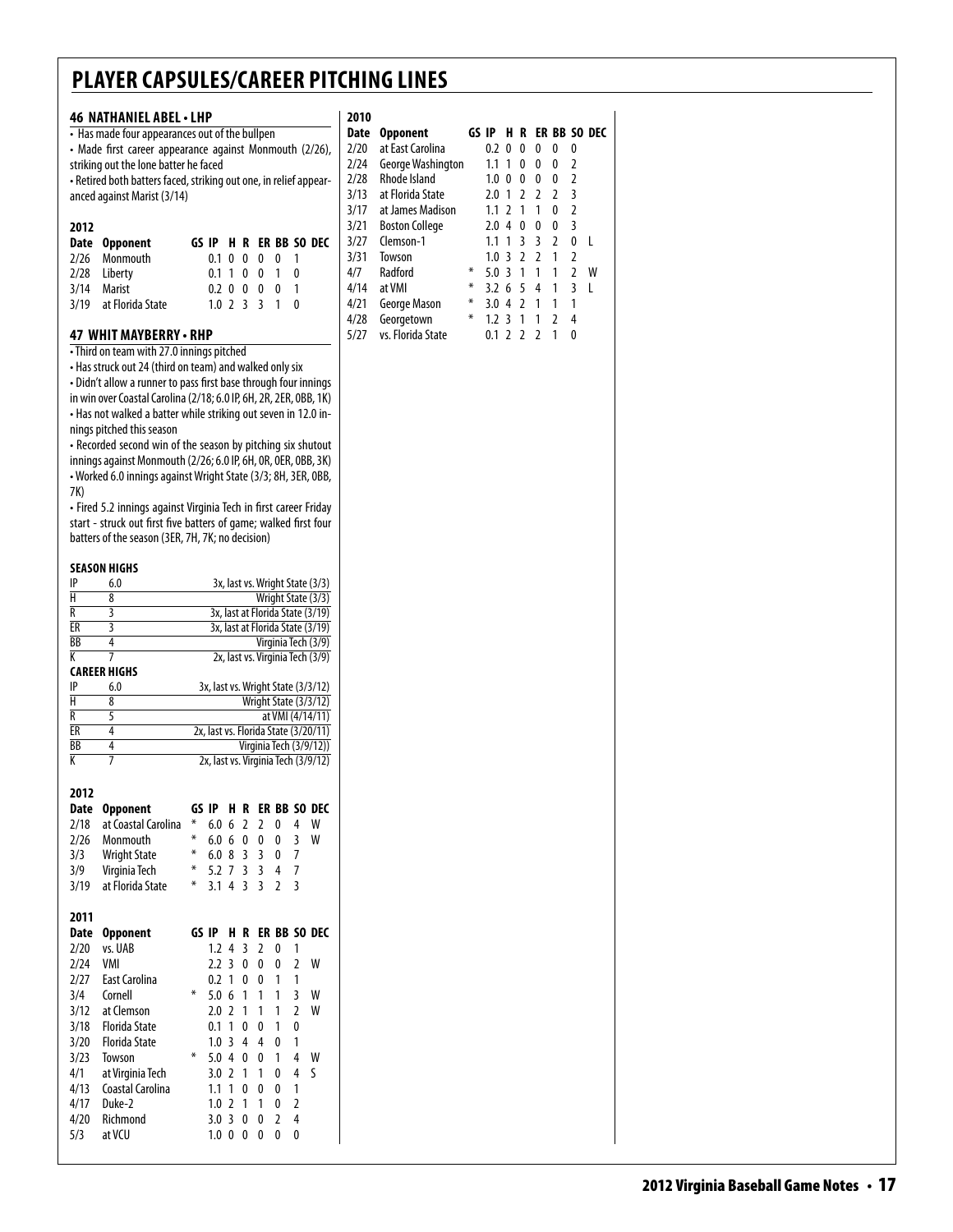#### **Individual Career History vs Clemson**

|                      |              |              |              |                |              |              |             |            | <b>Rob Amaro</b>     |                |                              |                   |                     |                              |                |                |              |             |                  |        |        |        |        |                |
|----------------------|--------------|--------------|--------------|----------------|--------------|--------------|-------------|------------|----------------------|----------------|------------------------------|-------------------|---------------------|------------------------------|----------------|----------------|--------------|-------------|------------------|--------|--------|--------|--------|----------------|
| Year                 | avg          | gp-gs        | ab           | r.             | h            | 2b           | 3b          | hr         | rbi                  | tb             | slg%                         | bb                | hbp                 | so                           | gdp            | ob%            |              | sf sh       | sb-att           |        | po     | a      | e      | fid%           |
|                      |              |              |              |                |              |              |             |            | <b>Ryan Ashooh</b>   |                |                              |                   |                     |                              |                |                |              |             |                  |        |        |        |        |                |
|                      |              |              |              |                |              |              |             |            |                      |                |                              |                   |                     |                              |                |                |              |             |                  |        |        |        |        |                |
| Year                 | avg          | gp-gs        | ab           | r.             | h            | 2b           | 3b          | hr         | rbi                  | tb             | slg%                         | bb                | hbp                 | SO.                          | gdp            | ob%            |              |             | sf sh sb-att     |        | po     | a      | e      | fid%           |
|                      |              |              |              |                |              |              |             |            | <b>Stephen Bruno</b> |                |                              |                   |                     |                              |                |                |              |             |                  |        |        |        |        |                |
| Year                 | avg          | gp-gs        | ab           | r              | h            | 2b           | 3b          | hr         | rbi                  | tb             | slg%                         | bb                | hbp                 | so                           | gdp            | ob%            | sf           | sh          | sb-att           |        | po     | а      | е      | fid%           |
| 2010                 | .375         | $2 - 2$      | 8            | 2              | 3            | $\mathbf 0$  | 0           | 1          | 3                    | 6              | .750                         | 0                 | 0                   | 0                            | 0              | .375           | 0            | 0           | $0-0$            |        | 0      | 0      | 0      | .000           |
| <b>TOTAL</b>         | .375         | $2 - 2$      | 8            | $\overline{2}$ | 3            | $\mathbf 0$  | 0           | 1          | 3                    | 6              | .750                         | 0                 | $\mathbf 0$         | $\mathbf 0$                  | 0              | .375           | 0            | 0           | $0-0$            |        | 0      | 0      | 0      | .000           |
|                      |              |              |              |                |              |              |             |            | <b>Kyle Crockett</b> |                |                              |                   |                     |                              |                |                |              |             |                  |        |        |        |        |                |
| Year                 | avg          | gp-gs        | ab           | r              | h            | 2b           | 3b          | hr         | rbi                  | tb             | sig%                         | bb                | hbp                 | SO.                          | gdp            | ob%            | sf           | sh          | sb-att           |        | po     | a      | е      | fid%           |
| 2011                 | .000         | $0-0$        | $\pmb{0}$    | $\mathbf 0$    | 0            | $\mathbf 0$  | 0           | 0          | 0                    | 0              | .000                         | 0                 | 0                   | 0                            | 0              | .000           | 0            | 0           | $0-0$            |        | 0      | 1      | 0      | 1.000          |
| <b>TOTAL</b>         | .000         | $0-0$        | 0            | 0              | 0            | $\mathbf 0$  | $\mathbf 0$ | 0          | 0                    | 0              | .000                         | $\mathbf 0$       | $\mathbf{0}$        | $\mathbf 0$                  | 0              | .000           | 0            | $\mathbf 0$ | $0-0$            |        | 0      | 1      | 0      | 1.000          |
| Year                 | era          | w-l          | app          | gs             | cg           | <u>sho</u>   | s٧          |            | <u>ip</u>            | h              | r                            | er                | bb<br>so            | 2b                           | 3b             | hr             |              | bf          | bavg             | wp     | hbp    | bk     | sfa    | <u>sha</u>     |
| 2011                 | 13.50        | $0-0$        | 2            | 0              | 0            | 0/0          | 0           | 1.1        |                      | $\sqrt{2}$     | $\overline{4}$               | $\sqrt{2}$        | 3<br>1              |                              | 0<br>0         | 0              |              | 9           | .286             | 0      | 0      | 0      | 0      | $\overline{1}$ |
| <b>TOTAL</b>         | 13.50        | $0-0$        | 2            | 0              | 0            | 0/0          | 0           | 1.1        |                      | $\overline{2}$ | 4                            | $\overline{2}$    | 3<br>1              |                              | 0<br>0         | 0              |              | 9           | .286             | 0      | 0      | 0      | 0      | $\mathbf{1}$   |
|                      |              |              |              |                |              |              |             |            | <b>Reed Gragnani</b> |                |                              |                   |                     |                              |                |                |              |             |                  |        |        |        |        |                |
| Year                 | avg          | gp-gs        | ab           | r              | h            | 2b           | 3b          | hr         | rbi                  | tb             | slg%                         | bb                | hbp                 | so                           | gdp            | ob%            | sf           | sh          | sb-att           |        | po     | а      | е      | fid%           |
| 2011                 | .091         | $3-3$        | 11           | 0              | 1            | 1            | 0           | 0          | $\overline{2}$       | 2              | .182                         | 0                 | 0                   | 1                            | 2              | .091           | 0            | 0           | $0-0$            |        | 4      | 0      | 0      | 1.000          |
| <b>TOTAL</b>         | .091         | $3 - 3$      | 11           | 0              | $\mathbf{1}$ | $\mathbf{1}$ | $\mathbf 0$ | 0          | $\overline{2}$       | $\overline{2}$ | .182                         | 0                 | $\mathbf 0$         | $\mathbf{1}$                 | $\overline{2}$ | .091           | 0            | 0           | $0-0$            |        | 4      | 0      | 0      | 1.000          |
|                      |              |              |              |                |              |              |             |            | <b>Shane Halley</b>  |                |                              |                   |                     |                              |                |                |              |             |                  |        |        |        |        |                |
| Year                 | avg          | gp-gs        | ab           | r              | h            | 2b           | 3b          | hr         | rbi                  | tb             | slg%                         | bb                | hbp                 | SO.                          | gdp            | ob%            | sf           | sh          | sb-att           |        | po     | a      | е      | fid%           |
| 2009                 | .000         | $1 - 0$      | 0            | 0              | 0            | 0            | 0           | 0          | 0                    | 0              | .000                         | 0                 | 0                   | 0                            | 0              | .000           | 0            | 0           | $0-0$            |        | 0      | 0      | 0      | .000           |
| <b>TOTAL</b>         | .000         | $1 - 0$      | 0            | $\mathbf 0$    | $\mathbf 0$  | $\mathbf 0$  | 0           | 0          | 0                    | 0              | .000                         | 0                 | 0                   | 0                            | 0              | .000           | 0            | $\mathbf 0$ | $0-0$            |        | 0      | 0      | 0      | .000           |
| Year                 | era          | w-l          | app          | gs             | cg           | sho          | sv          |            | ip                   | h              | r                            | er                | bb<br>so            | 2b                           | 3b             | hr             |              | bf          | bavg             | wp     | hbp    | bk     | sfa    | <u>sha</u>     |
| 2010                 | 0.00         | $0-0$        | 1            | 0              | 0            | 0/0          | 0           | 0.2        |                      | 1              | 0                            | 0                 | 0<br>0              |                              | 0<br>0         | 0              |              | 3           | .500             | 0      | 0      | 0      | 1      | $\pmb{0}$      |
| 2011                 | 0.00         | $0-0$        | 1            | 0              | 0            | 0/0          | 0           | 1.1        |                      | 0              | 0                            | 0                 | 2<br>3              |                              | 0<br>0         | 0              |              | 6           | .000             | 0      | 0      | 0      | 0      | $\pmb{0}$      |
| <b>TOTAL</b>         | 0.00         | $0-0$        | 2            | 0              | 0            | 0/0          | 0           | 2.0        |                      | 1              | 0                            | 0                 | $\overline{2}$<br>3 |                              | 0<br>0         | 0              |              | 9           | .167             | 0      | 0      | 0      | 1      | $\pmb{0}$      |
|                      |              |              |              |                |              |              |             |            |                      |                | <b>Colin Harrington</b>      |                   |                     |                              |                |                |              |             |                  |        |        |        |        |                |
| Year                 | avg          | gp-gs        | ab           | r              | h            | 2b           | 3b          | hr         | rbi                  | tb             | slg%                         | bb                | hbp                 | SO.                          | gdp            | ob%            |              | sf sh       | sb-att           |        | po     | а      | е      | fid%           |
| 2011                 | .000         | $1 - 0$      | $\mathbf{1}$ | 0              | 0            | $\pmb{0}$    | 0           | 0          | 0                    | 0              | .000                         | $\pmb{0}$         | 0                   | 0                            | 0              | .000           | 0            | $\pmb{0}$   | $0-0$            |        | 0      | 0      | 0      | .000           |
| <b>TOTAL</b>         | .000         | $1-0$        | $\mathbf{1}$ | 0              | 0            | 0            | 0           | 0          | 0                    | 0              | .000                         | 0                 | 0                   | 0                            | 0              | .000           | 0            | $\pmb{0}$   | $0-0$            |        | 0      | 0      | 0      | .000           |
|                      |              |              |              |                |              |              |             |            | <b>Jared King</b>    |                |                              |                   |                     |                              |                |                |              |             |                  |        |        |        |        |                |
| Year                 | avg          | gp-gs        | ab           | r              | h            | 2b           | 3b          | hr         | rbi                  | tb             | slg%                         | bb                | hbp                 | <b>SO</b>                    | gdp            | ob%            |              | sf sh       | sb-att           |        | po     | a      | e      | fid%           |
| 2011                 | .000         | $1 - 1$      | 2            | 0              | 0            | 0            | 0           | 0          | 0                    | 0              | .000                         | 0                 | 0                   | $\overline{\mathbf{c}}$      | 0              | .000           | 0            | 0           | $0-0$            |        | 5      | 0      |        | $0$ 1.000      |
| <b>TOTAL</b>         | .000         | $1 - 1$      | 2            | 0              | 0            | 0            | 0           | 0          | 0                    | 0              | .000                         | 0                 | 0                   | 2                            | 0              | .000           | $\mathsf{O}$ | 0           | $0-0$            |        | 5      | 0      |        | 0 1.000        |
|                      |              |              |              |                |              |              |             |            | <b>Branden Kline</b> |                |                              |                   |                     |                              |                |                |              |             |                  |        |        |        |        |                |
| Year                 | avg          | $qp-gs$      | ab           | r              | h            | 2b           | 3b          | hr         | rbi                  |                | tb slg%                      |                   | bb hbp              |                              | so gdp         |                |              |             | ob% sf sh sb-att |        | po     | a      | e      | fid%           |
|                      |              |              |              |                |              |              |             |            |                      |                |                              |                   |                     |                              |                |                |              |             |                  |        |        |        |        |                |
| Year                 | era          | w-l          | app          | gs             | cg           | sho          | SV          |            | ip                   | h              | r.                           | er                | bb<br><b>SO</b>     | 2 <sub>b</sub>               | 3 <sub>b</sub> | hr             |              | bf          | bavg             | wp     | hbp    | bk     | sfa    | <u>sha</u>     |
| 2011<br><b>TOTAL</b> | 3.00<br>3.00 | $0-0$<br>0-0 | 2<br>2       | 0<br>0         | 0<br>0       | 0/0<br>0/0   | 2<br>2      | 3.0<br>3.0 |                      | 3<br>3         | $\mathbf{1}$<br>$\mathbf{1}$ | 1<br>$\mathbf{1}$ | 0<br>6<br>0<br>6    | $\mathbf{1}$<br>$\mathbf{1}$ | 0<br>0         | 0<br>$\pmb{0}$ |              | 12<br>12    | .250<br>.250     | 2<br>2 | 0<br>0 | 0<br>0 | 0<br>0 | 0<br>$\pmb{0}$ |
|                      |              |              |              |                |              |              |             |            |                      |                |                              |                   |                     |                              |                |                |              |             |                  |        |        |        |        |                |
|                      |              |              |              |                |              |              |             |            |                      |                |                              |                   |                     |                              |                |                |              |             |                  |        |        |        |        |                |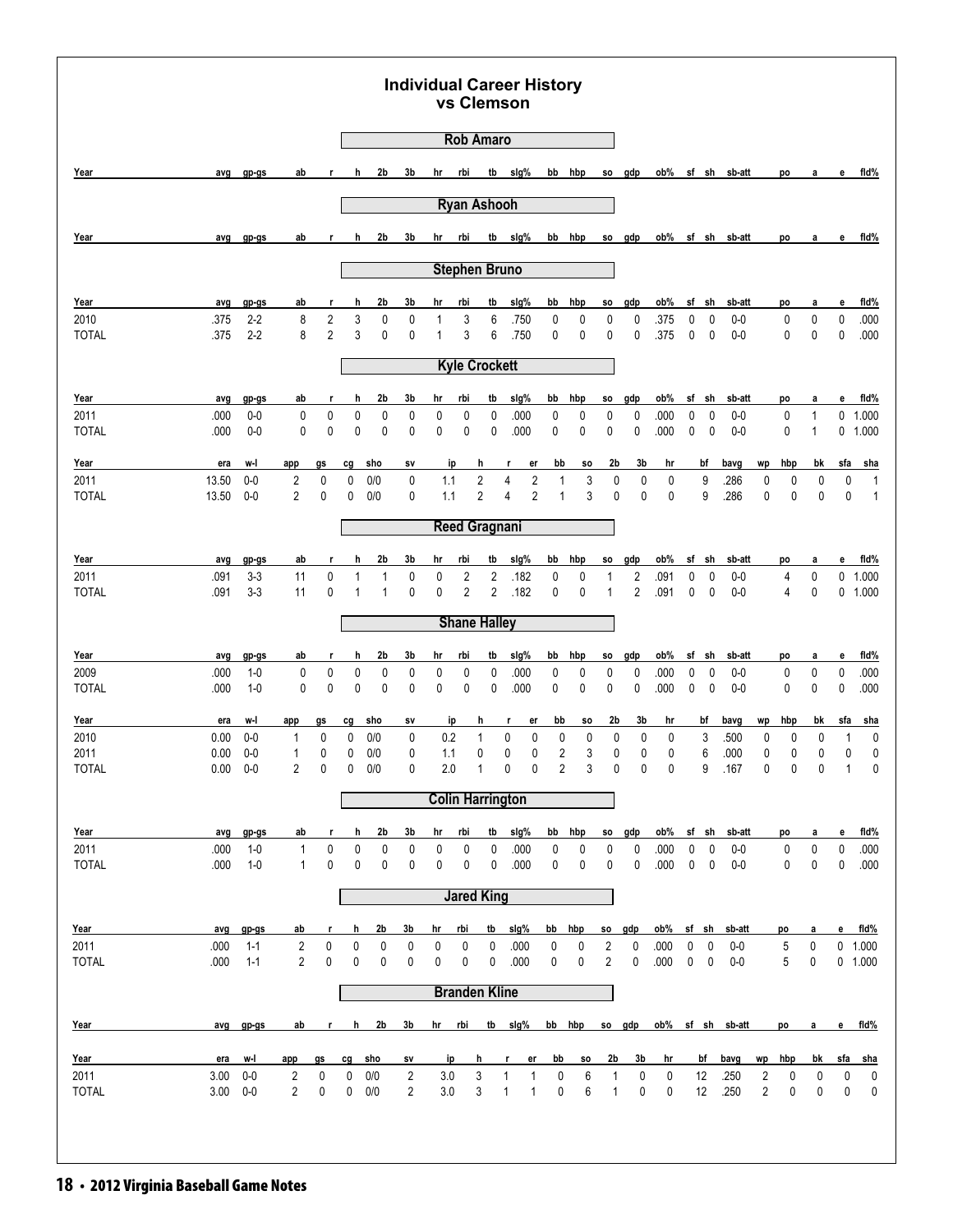|                      |               |                    |                   |              |         |                   |              |            | <b>Artie Lewicki</b> |                     |                           |                |                         |         |                    |         |              |                   |              |                |         |                              |         |              |                           |
|----------------------|---------------|--------------------|-------------------|--------------|---------|-------------------|--------------|------------|----------------------|---------------------|---------------------------|----------------|-------------------------|---------|--------------------|---------|--------------|-------------------|--------------|----------------|---------|------------------------------|---------|--------------|---------------------------|
| Year                 | avg           | gp-gs              | ab                | r            | h       | 2b                | 3b           | hr         | rbi                  | tb                  | slg%                      |                |                         | bb hbp  | <b>SO</b>          | gdp     | ob%          |                   |              | sf sh sb-att   |         | po                           | a       | е            | fid%                      |
| Year                 | era           | w-l                | app               | gs           | cg      | sho               | sv           |            | ip                   | h                   | r                         | er             | bb                      | SO.     | 2b                 | 3b      | hr           |                   | bf           | bavg           | wp      | hbp                          | bk      | sfa          | sha                       |
| 2011                 | 0.00          | $0-0$              | 1                 | 0            | 0       | 0/0               | 0            | 1.0        |                      | $\mathbf 0$         | 0                         | 0              | 0                       | 0       | 0                  | 0       | 0            |                   | 3            | .000           | 0       | 0                            | 0       | 0            | 0                         |
| <b>TOTAL</b>         | 0.00          | $0-0$              | 1                 | 0            | 0       | 0/0               | 0            | 1.0        |                      | 0                   | 0                         | 0              | 0                       | 0       | 0                  | 0       | 0            |                   | 3            | .000           | 0       | $\mathbf 0$                  | 0       | 0            | 0                         |
|                      |               |                    |                   |              |         |                   |              |            | <b>Whit Mayberry</b> |                     |                           |                |                         |         |                    |         |              |                   |              |                |         |                              |         |              |                           |
| <u>Year</u>          | avg           | gp-gs              | ab                | r            | h       | 2b                | 3b           | hr         | rbi                  | tb                  | sig%                      | bb             |                         | hbp     | SO.                | gdp     | ob%          |                   | sf sh        | sb-att         |         | po                           | а       | е            | fid%                      |
| 2010                 | .000          | $0-0$              | 0                 | 0            | 0       | 0                 | 0            | 0          | 0                    | 0                   | .000                      |                | 0                       | 0       | 0                  | 0       | .000         | 0                 | 0            | $0-0$          |         | 1                            | 0       |              | $0$ 1.000                 |
| 2011<br><b>TOTAL</b> | .000<br>.000  | $0-0$<br>$0-0$     | 0<br>0            | 0<br>0       | 0<br>0  | 0<br>$\mathbf 0$  | 0<br>0       | 0<br>0     | 0<br>0               | 0<br>0              | .000<br>.000              |                | 0<br>0                  | 0<br>0  | 0<br>0             | 0<br>0  | .000<br>.000 | 0<br>0            | 0<br>0       | $0-0$<br>$0-0$ |         | 1<br>2                       | 1<br>1  |              | $0$ 1.000<br>$0$ 1.000    |
|                      |               |                    |                   |              |         |                   |              |            |                      |                     |                           |                |                         |         |                    |         |              |                   |              |                |         |                              |         |              |                           |
| Year                 | era           | w-l                | app               | gs           | cg      | sho               | SV           |            | ip                   | h                   | r                         | er             | bb                      | so      | 2b                 | 3b      | hr           |                   | bf           | bavg           | wp      | hbp                          | bk      | sfa          | sha                       |
| 2010<br>2011         | 20.25<br>4.50 | $0 - 1$<br>$1 - 0$ | 1<br>1            | 0<br>0       | 0<br>0  | 0/0<br>0/0        | 0<br>0       | 1.1<br>2.0 |                      | 1<br>2              | 3<br>1                    | 3<br>1         | 2<br>1                  | 0<br>2  | 0<br>1             | 0<br>0  | 0<br>0       |                   | 8<br>9       | .200<br>.286   | 1<br>0  | 1<br>0                       | 1<br>0  | 0<br>0       | 0<br>1                    |
| <b>TOTAL</b>         | 10.80         | $1 - 1$            | 2                 | 0            | 0       | 0/0               | 0            | 3.1        |                      | 3                   | $\overline{4}$            | 4              | 3                       | 2       | 1                  | 0       | 0            |                   | 17           | .250           | 1       | 1                            | 1       | 0            | 1                         |
|                      |               |                    |                   |              |         |                   |              |            |                      |                     | <b>Mitchell Shifflett</b> |                |                         |         |                    |         |              |                   |              |                |         |                              |         |              |                           |
| Year                 | avg           | gp-gs              | ab                | r            | h       | 2b                | 3b           | hr         | rbi                  | tb                  | sig%                      | bb             |                         | hbp     | so                 | gdp     | ob%          |                   | sf sh        | sb-att         |         | po                           | a       | е            | fid%                      |
| 2011                 | .000          | $3-0$              | 1                 | 0            | 0       | 0                 | 0            | 0          | 0                    | 0                   | .000                      |                | 0                       | 0       | 1                  | 0       | .000         | 0                 | 0            | $0-0$          |         | 0                            | 0       | 0            | .000                      |
| <b>TOTAL</b>         | .000          | $3-0$              | $\mathbf{1}$      | 0            | 0       | 0                 | $\mathbf{0}$ | 0          | 0                    | 0                   | .000                      |                | 0                       | 0       | 1                  | 0       | .000         | 0                 | 0            | $0-0$          |         | 0                            | 0       | 0            | .000                      |
|                      |               |                    |                   |              |         |                   |              |            |                      |                     | <b>Scott Silverstein</b>  |                |                         |         |                    |         |              |                   |              |                |         |                              |         |              |                           |
| Year                 | avg           | gp-gs              | ab                | r.           | h       | 2 <sub>b</sub>    | 3b           | hr         | rbi                  | tb                  | sig%                      |                |                         | bb hbp  | so                 | gdp     | ob%          |                   |              | sf sh sb-att   |         | po                           | а       | е            | fid%                      |
|                      |               |                    |                   |              |         |                   |              |            |                      |                     |                           |                |                         |         |                    |         |              |                   |              |                |         |                              |         |              |                           |
| Year<br>2011         | era<br>0.00   | w-l<br>$0-0$       | app               | gs<br>0      | cg<br>0 | sho<br>0/0        | sv<br>0      |            | ip<br>0.2            | h<br>$\mathbf{1}$   | r,<br>0                   | er<br>0        | bb<br>0                 | so<br>0 | 2b<br>$\mathbf{1}$ | 3b<br>0 | hr<br>0      |                   | bf<br>3      | bavg<br>.333   | wp<br>0 | hbp<br>0                     | bk<br>0 | sfa<br>0     | <u>sha</u>                |
| <b>TOTAL</b>         | 0.00          | $0-0$              | 1<br>$\mathbf{1}$ | 0            | 0       | 0/0               | 0            |            | 0.2                  | 1                   | 0                         | 0              | 0                       | 0       | $\mathbf{1}$       | 0       | $\mathbf 0$  |                   | 3            | .333           | 0       | 0                            | 0       | 0            | 0<br>0                    |
|                      |               |                    |                   |              |         |                   |              |            | <b>Aaron Stull</b>   |                     |                           |                |                         |         |                    |         |              |                   |              |                |         |                              |         |              |                           |
| Year                 | avg           | gp-gs              | ab                | r.           | h       | 2b                | 3b           | hr         | <u>rbi</u>           | tb                  | slg%                      |                |                         | bb hbp  | so                 | gdp     | ob%          |                   | sf sh        | sb-att         |         | po                           | a       | e            | fid%                      |
|                      |               |                    |                   |              |         |                   |              |            |                      |                     |                           |                |                         |         |                    |         |              |                   |              |                |         |                              |         |              |                           |
|                      |               |                    |                   |              |         |                   |              |            | <b>Chris Taylor</b>  |                     |                           |                |                         |         |                    |         |              |                   |              |                |         |                              |         |              |                           |
| Year                 | avg           | gp-gs              | ab                |              | h       | 2b                | 3b           | hr         | rbi                  | tb                  | sig%                      |                | bb                      | hbp     | SO.                | gdp     | ob%          |                   | sf sh        | sb-att         |         | po                           | а       | е            | fid%                      |
| 2011                 | .462          | $3 - 3$            | 13                | 3<br>3       | 6<br>6  | 1<br>$\mathbf{1}$ | 0            | 0          | 1                    | 7<br>$\overline{7}$ | .538                      |                | 2                       | 0       | $\mathbf{1}$<br>1  | 0       | .533         | 0                 | 0            | $1-2$          |         | 5                            | 3       | 1            | .889                      |
| <b>TOTAL</b>         | .462          | $3-3$              | 13                |              |         |                   | 0            | 0          | 1                    |                     | .538                      |                | $\overline{\mathbf{c}}$ | 0       |                    | 0       | .533         | $\pmb{0}$         | $\pmb{0}$    | $1 - 2$        |         | 5                            | 3       | 1            | .889                      |
|                      |               |                    |                   |              |         |                   |              |            |                      |                     | <b>Justin Thompson</b>    |                |                         |         |                    |         |              |                   |              |                |         |                              |         |              |                           |
| Year                 | avg           | gp-gs              | ab                | r.           | h       | 2b                | 3b           | hr         | rbi                  | tb                  | slg%                      |                | bb                      | hbp     | SO.                | gdp     | ob%          |                   | sf sh        | sb-att         |         | po                           | a       | e            | fid%                      |
| 2003                 | .000          | $1 - 1$            | 0                 | 0            | 0       | 0                 | 0            | 0          | $\pmb{0}$            | 0                   | .000                      |                | 0                       | 0       | 0                  | 0       | .000         | 0                 | 0            | $0-0$          |         | 2                            | 4       |              | $0$ 1.000                 |
| <b>TOTAL</b>         | .000          | $1 - 1$            | 0                 | 0            | 0       | $\mathbf 0$       | $\pmb{0}$    | 0          | 0                    | 0                   | .000                      |                | $\pmb{0}$               | 0       | $\pmb{0}$          | 0       | .000         | 0                 | $\mathbf 0$  | $0-0$          |         | 2                            | 4       |              | 0 1.000                   |
| Year                 | era           | w-l                | app               | gs           | cg      | sho               | sv           |            | ip                   | h                   | r                         | er             | bb                      | SO.     | 2b                 | 3b      | hr           |                   | bf           | bavg           | wp      | hbp                          | bk      | sfa          | <u>sha</u>                |
| 2003                 | 2.57          | $1-0$              | 1                 | $\mathbf{1}$ | 0       | 0/0               | 0            |            | 7.0                  | 6                   | 2                         | $\overline{2}$ | 3                       | 5       | 1                  | 0       | 0            |                   | 30           | .231           | 0       | 0                            | 0       | 0            | $\mathbf{1}$              |
| 2011<br><b>TOTAL</b> | 0.00<br>1.93  | $0-0$<br>$1-0$     | 1<br>2            | 0<br>1       | 0<br>0  | 0/1<br>0/1        | 0<br>0       |            | 2.1<br>9.1           | 0<br>6              | $\pmb{0}$<br>2            | 0<br>2         | 1<br>$\overline{4}$     | 4<br>9  | 0<br>$\mathbf{1}$  | 0<br>0  | 0<br>0       |                   | 8<br>38      | .000<br>.182   | 0<br>0  | 0<br>0                       | 0<br>0  | 0<br>0       | $\pmb{0}$<br>$\mathbf{1}$ |
|                      |               |                    |                   |              |         |                   |              |            |                      |                     |                           |                |                         |         |                    |         |              |                   |              |                |         |                              |         |              |                           |
|                      |               |                    |                   |              |         |                   |              |            | <b>Keith Werman</b>  |                     |                           |                |                         |         |                    |         |              |                   |              |                |         |                              |         |              |                           |
| Year                 | avg           | gp-gs              | ab                | r            | h       | 2b                | 3b           | hr         | rbi                  | tb                  | slg%                      |                | bb                      | hbp     | SO.                | gdp     | ob%          |                   | sf sh        | sb-att         |         | po                           | a       | e            | fid%                      |
| 2009<br>2010         | .000<br>.333  | $1-0$<br>$2 - 1$   | 0<br>3            | 0<br>0       | 0       | 0<br>0            | 0<br>0       | 0<br>0     | 0                    | 0<br>$\mathbf{1}$   | .000<br>.333              |                | 0<br>$\mathbf{1}$       | 0<br>0  | 0<br>0             | 0<br>0  | .000<br>.400 | 0<br>$\mathbf{1}$ | 0<br>0       | 0-0<br>$0-0$   |         | 1<br>$\overline{\mathbf{c}}$ | 0<br>5  | 0            | $0$ 1.000<br>1.000        |
| 2011                 | .154          | $3 - 3$            | 13                | 3            | 1<br>2  | 0                 | 0            | 0          | 1<br>0               | $\overline{2}$      | .154                      |                | 0                       | 0       | 0                  | 0       | .154         | 0                 | 1            | $0-0$          |         | 4                            | 5       | $\mathbf{1}$ | .900                      |
| <b>TOTAL</b>         | .188          | $6 - 4$            | 16                | 3            | 3       | 0                 | 0            | 0          | $\mathbf{1}$         | 3                   | .188                      |                | $\mathbf{1}$            | 0       | 0                  | 0       | .222         | $\mathbf{1}$      | $\mathbf{1}$ | $0-0$          |         | $\overline{7}$               | 10      | $\mathbf{1}$ | .944                      |
|                      |               |                    |                   |              |         |                   |              |            | <b>Austin Young</b>  |                     |                           |                |                         |         |                    |         |              |                   |              |                |         |                              |         |              |                           |
|                      |               |                    |                   |              |         |                   |              |            |                      |                     |                           |                |                         |         |                    |         |              |                   |              |                |         |                              |         |              |                           |
| Year                 |               | avg gp-gs          | ab                | $\mathbf{r}$ | h       | 2b                | 3b           | hr         | rbi                  | tb                  | slg%                      |                |                         | bb hbp  |                    | so gdp  | ob%          |                   |              | sf sh sb-att   |         | po                           | a       | e            | fid%                      |